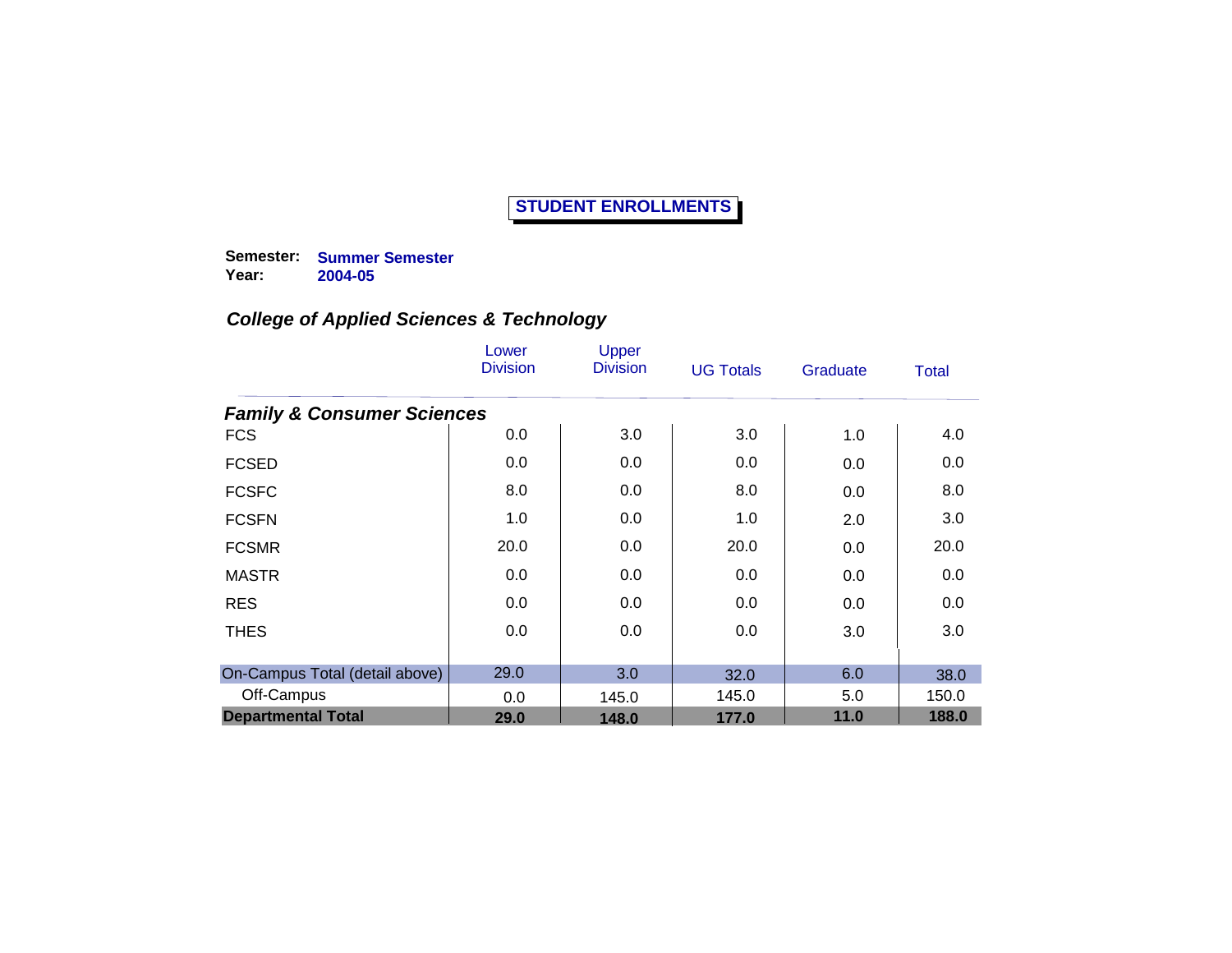**Semester: Summer Semester Year: 2004-05**

|                                  | Lower<br><b>Division</b> | Upper<br><b>Division</b> | <b>UG Totals</b> | Graduate | Total |
|----------------------------------|--------------------------|--------------------------|------------------|----------|-------|
| <b>Industry &amp; Technology</b> |                          |                          |                  |          |       |
| <b>ITCMP</b>                     | 0.0                      | 0.0                      | 0.0              | 0.0      | 0.0   |
| <b>ITDPT</b>                     | 0.0                      | 7.0                      | 7.0              | 0.0      | 7.0   |
| <b>ITEDU</b>                     | 0.0                      | 0.0                      | 0.0              | 0.0      | 0.0   |
| <b>ITGRA</b>                     | 0.0                      | 0.0                      | 0.0              | 0.0      | 0.0   |
| <b>ITMFG</b>                     | 0.0                      | 0.0                      | 0.0              | 0.0      | 0.0   |
| On-Campus Total (detail above)   | 0.0                      | 7.0                      |                  | 0.0      |       |
|                                  |                          |                          | 7.0              |          | 7.0   |
| Off-Campus                       | 0.0                      | 0.0                      | 0.0              | 2.0      | 2.0   |
| <b>Departmental Total</b>        | 0.0                      | 7.0                      | 7.0              | 2.0      | 9.0   |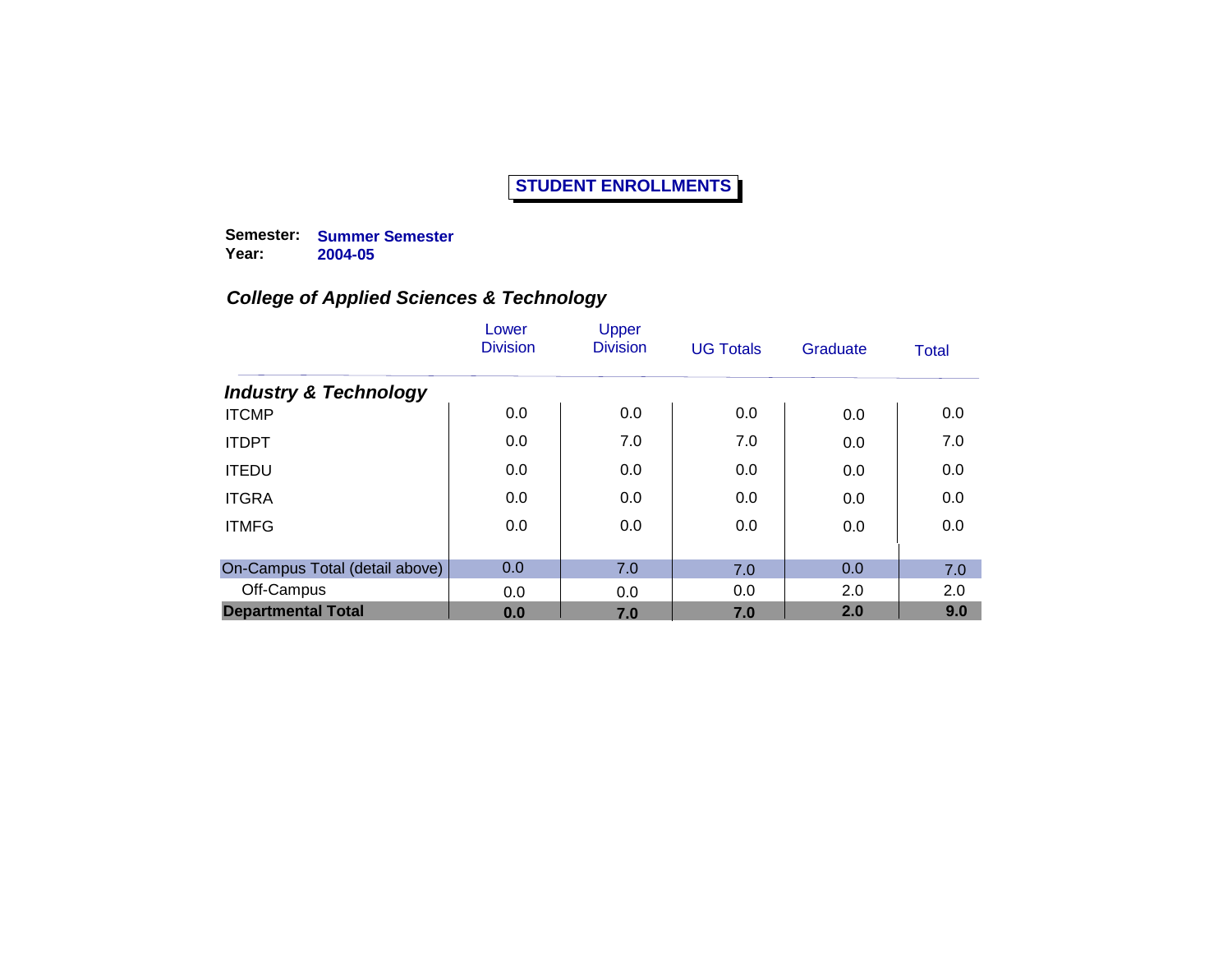**Semester: Summer Semester Year: 2004-05**

|                                | Lower<br><b>Division</b> | Upper<br><b>Division</b> | <b>UG Totals</b> | Graduate | Total |
|--------------------------------|--------------------------|--------------------------|------------------|----------|-------|
| <b>Military Science</b>        |                          |                          |                  |          |       |
| MIL                            | 0.0                      | 0.0                      | 0.0              | 0.0      | 0.0   |
| On-Campus Total (detail above) | 0.0                      | 0.0                      | 0.0              | 0.0      | 0.0   |
| Off-Campus                     | 0.0                      | 0.0                      | 0.0              | 0.0      | 0.0   |
| <b>Departmental Total</b>      | 0.0                      | 0.0                      | 0.0              | 0.0      | 0.0   |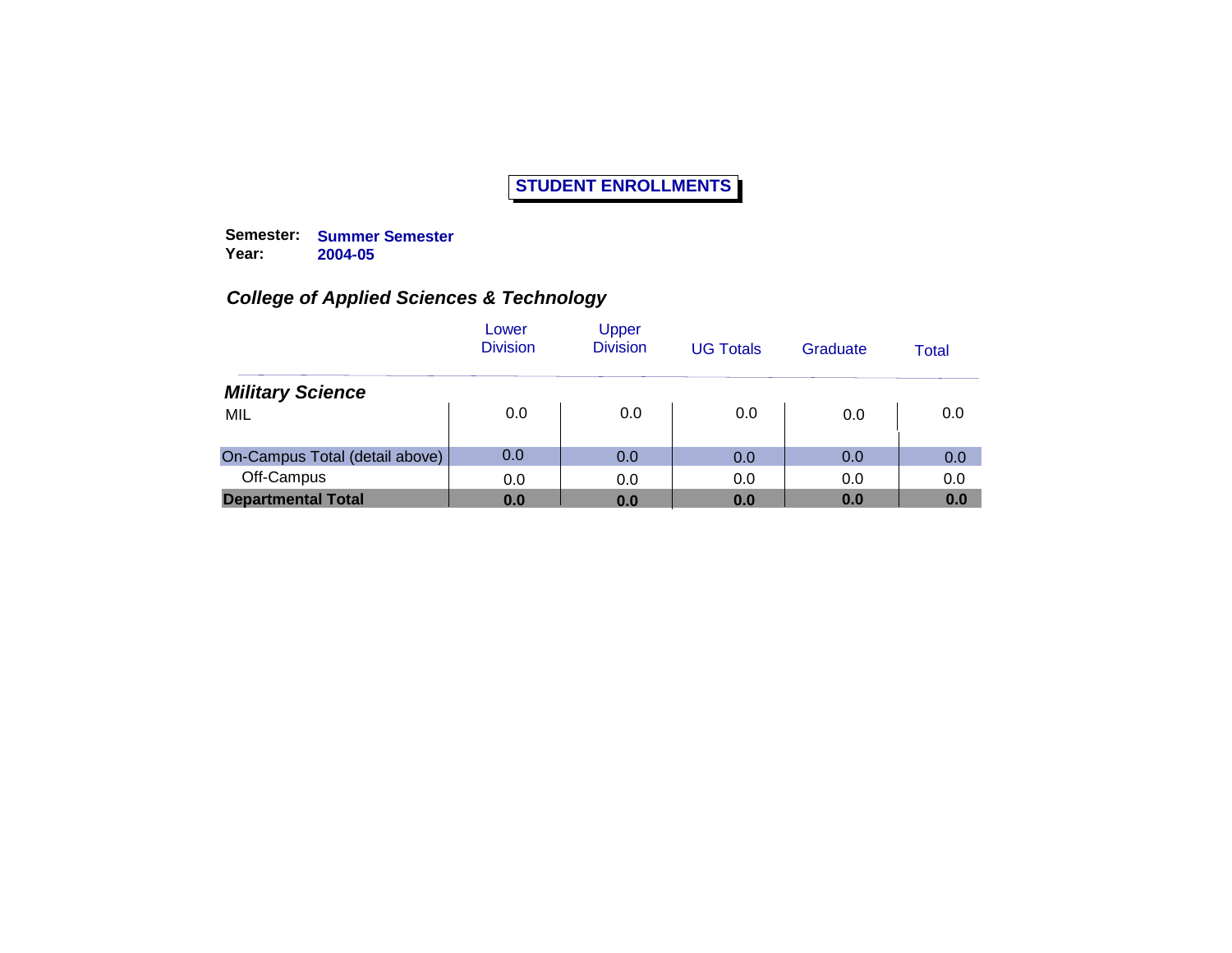**Semester: Summer Semester Year: 2004-05**

|                                | Lower<br><b>Division</b> | Upper<br><b>Division</b> | <b>UG Totals</b> | Graduate | Total |
|--------------------------------|--------------------------|--------------------------|------------------|----------|-------|
| <b>Nursing</b>                 |                          |                          |                  |          |       |
| <b>NUR</b>                     | 0.0                      | 46.0                     | 46.0             | 0.0      | 46.0  |
| On-Campus Total (detail above) | 0.0                      | 46.0                     | 46.0             | 0.0      | 46.0  |
| Off-Campus                     | 0.0                      | 34.0                     | 34.0             | 222.0    | 256.0 |
| <b>Departmental Total</b>      | 0.0                      | 80.0                     | 80.0             | 222.0    | 302.0 |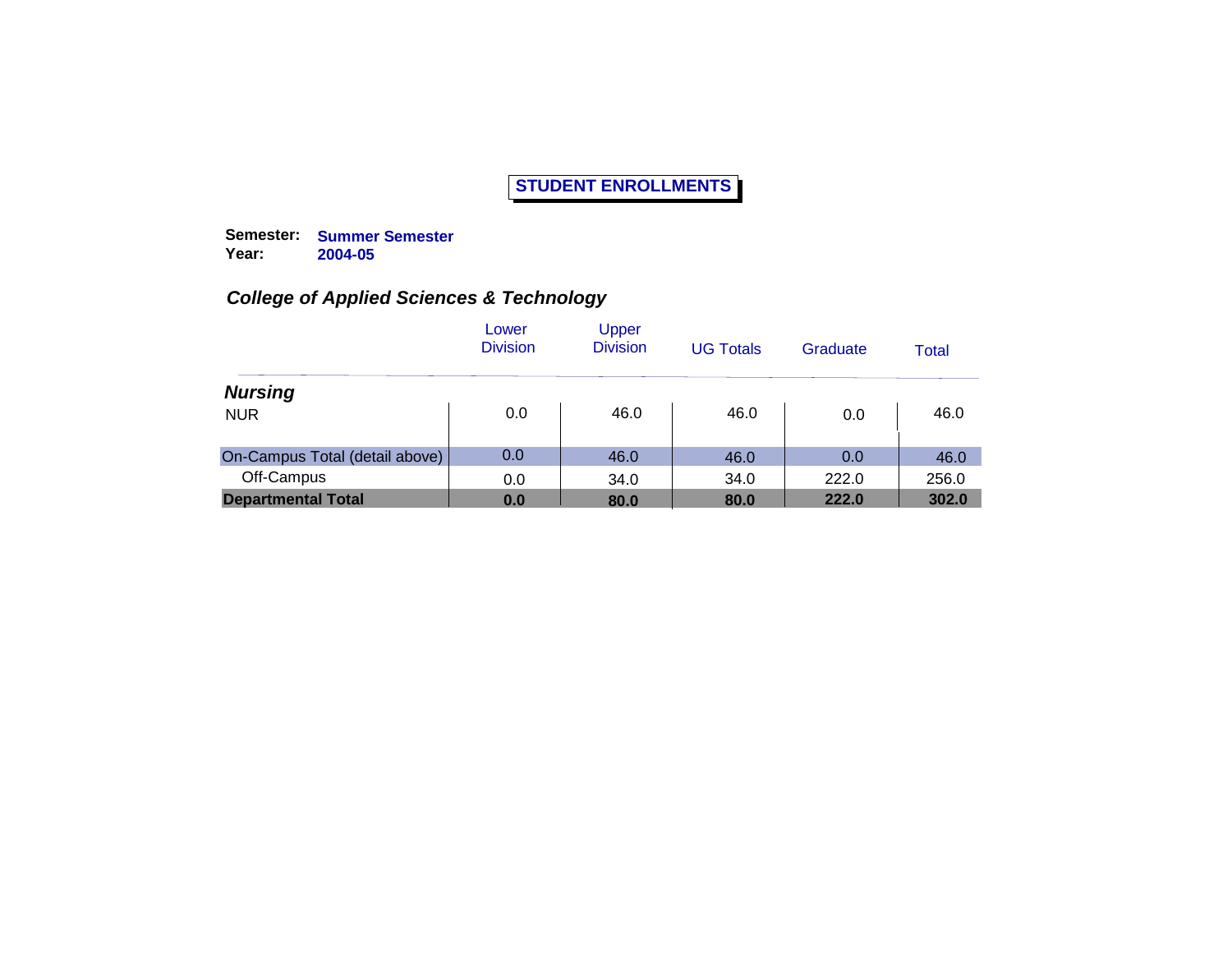**Semester: Summer Semester Year: 2004-05**

|                                | Lower<br><b>Division</b> | Upper<br><b>Division</b> | <b>UG Totals</b> | Graduate | Total |
|--------------------------------|--------------------------|--------------------------|------------------|----------|-------|
| <b>Physical Education</b>      |                          |                          |                  |          |       |
| <b>DISS</b>                    | 0.0                      | 0.0                      | 0.0              | 0.0      | 0.0   |
| <b>EXSCI</b>                   | 0.0                      | 36.0                     | 36.0             | 5.0      | 41.0  |
| <b>PEFWL</b>                   | 0.0                      | 0.0                      | 0.0              | 0.0      | 0.0   |
| <b>PEP</b>                     | 69.0                     | 109.0                    | 178.0            | 35.0     | 213.0 |
| <b>RES</b>                     | 0.0                      | 0.0                      | 0.0              | 4.0      | 4.0   |
| <b>SPTAD</b>                   | 0.0                      | 36.0                     | 36.0             | 13.0     | 49.0  |
| <b>THES</b>                    | 0.0                      | 0.0                      | 0.0              | 1.0      | 1.0   |
|                                |                          |                          |                  |          |       |
| On-Campus Total (detail above) | 69.0                     | 181.0                    | 250.0            | 58.0     | 308.0 |
| Off-Campus                     | 26.0                     | 0.0                      | 26.0             | 100.0    | 126.0 |
| <b>Departmental Total</b>      | 95.0                     | 181.0                    | 276.0            | 158.0    | 434.0 |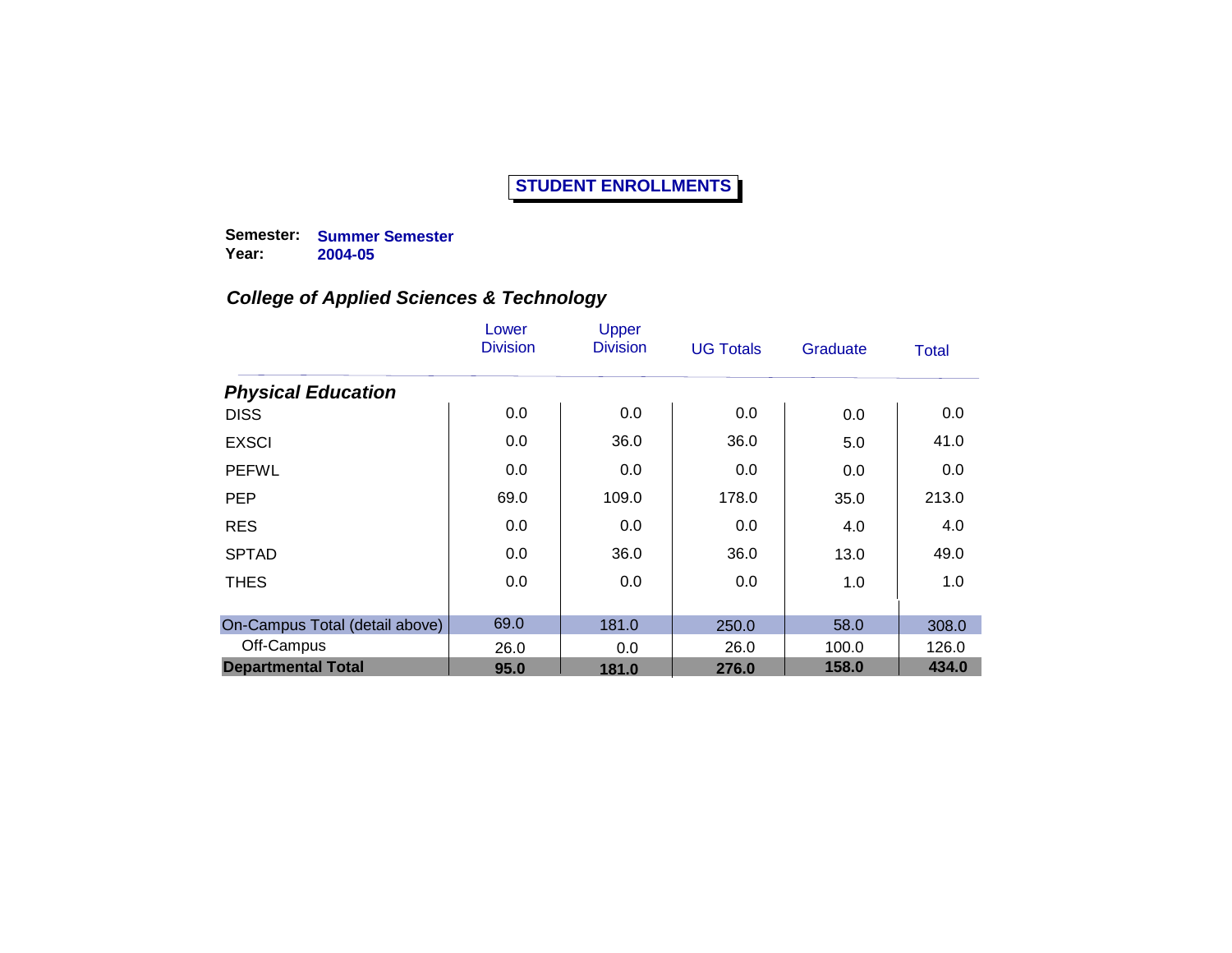**Semester: Summer Semester Year: 2004-05**

|                                   | Lower<br><b>Division</b> | Upper<br><b>Division</b> | <b>UG Totals</b> | Graduate | Total |
|-----------------------------------|--------------------------|--------------------------|------------------|----------|-------|
| <b>Wellness &amp; Gerontology</b> |                          |                          |                  |          |       |
| <b>GERON</b>                      | 0.0                      | 0.0                      | 0.0              | 6.0      | 6.0   |
| <b>WELNS</b>                      | 0.0                      | 0.0                      | 0.0              | 4.0      | 4.0   |
| On-Campus Total (detail above)    | 0.0                      | 0.0                      | 0.0              | 10.0     | 10.0  |
| Off-Campus                        | 0.0                      | 0.0                      | 0.0              | 10.0     | 10.0  |
| <b>Departmental Total</b>         | 0.0                      | 0.0                      | 0.0              | 20.0     | 20.0  |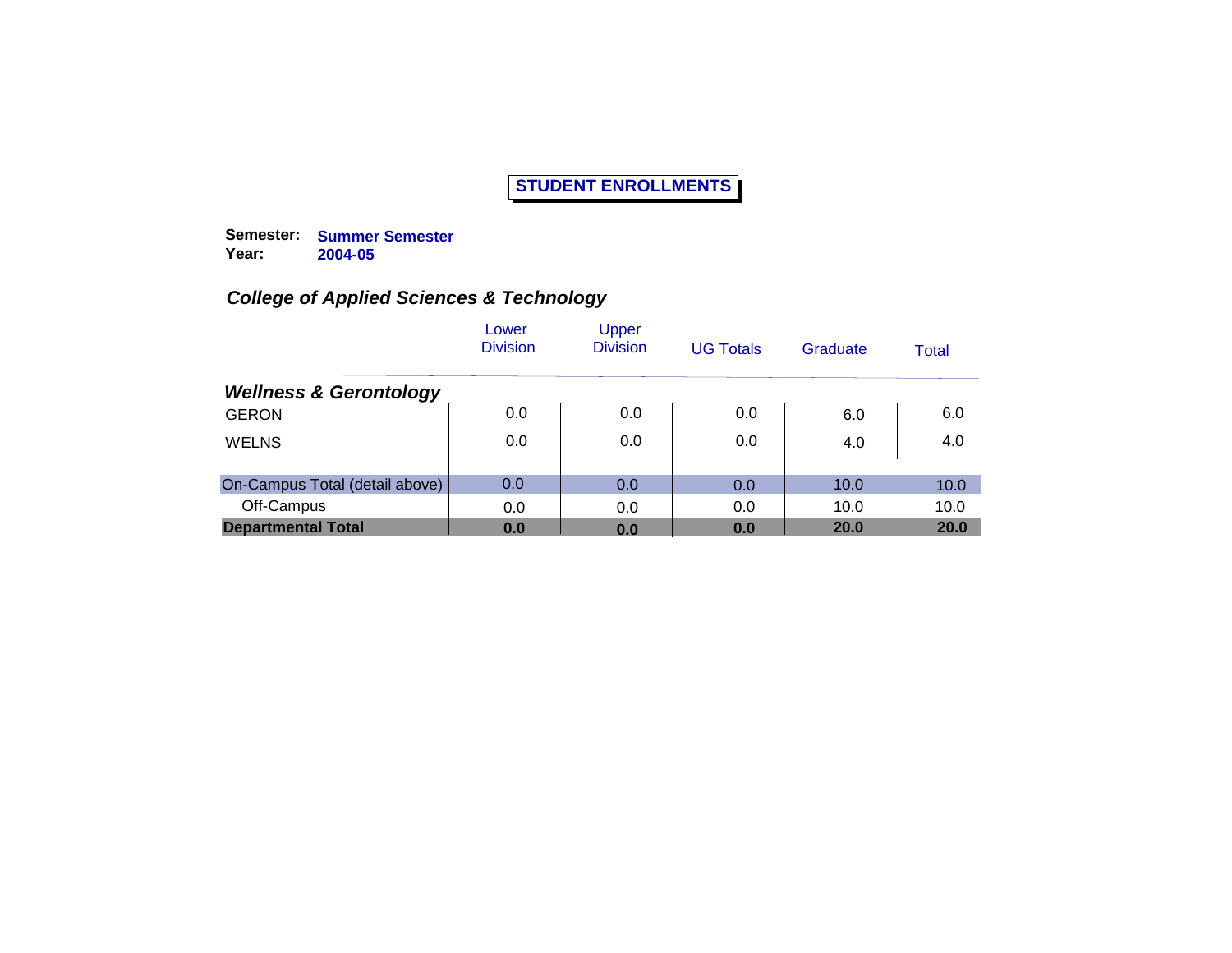**Semester: Summer Semester Year: 2004-05**

|                                | Lower<br><b>Division</b> | Upper<br><b>Division</b> | <b>UG Totals</b> | Graduate | Total |
|--------------------------------|--------------------------|--------------------------|------------------|----------|-------|
| <b>Architecture</b>            |                          |                          |                  |          |       |
| <b>ARCH</b>                    | 18.0                     | 1.0                      | 19.0             | 4.0      | 23.0  |
| CAP                            | 47.0                     | 0.0                      | 47.0             | 0.0      | 47.0  |
| <b>THES</b>                    | 0.0                      | 0.0                      | 0.0              | 2.0      | 2.0   |
| On-Campus Total (detail above) | 65.0                     | 1.0                      | 66.0             | 6.0      | 72.0  |
| Off-Campus                     | 0.0                      | 1.0                      | 1.0              | 0.0      | 1.0   |
| <b>Departmental Total</b>      | 65.0                     | 2.0                      | 67.0             | 6.0      | 73.0  |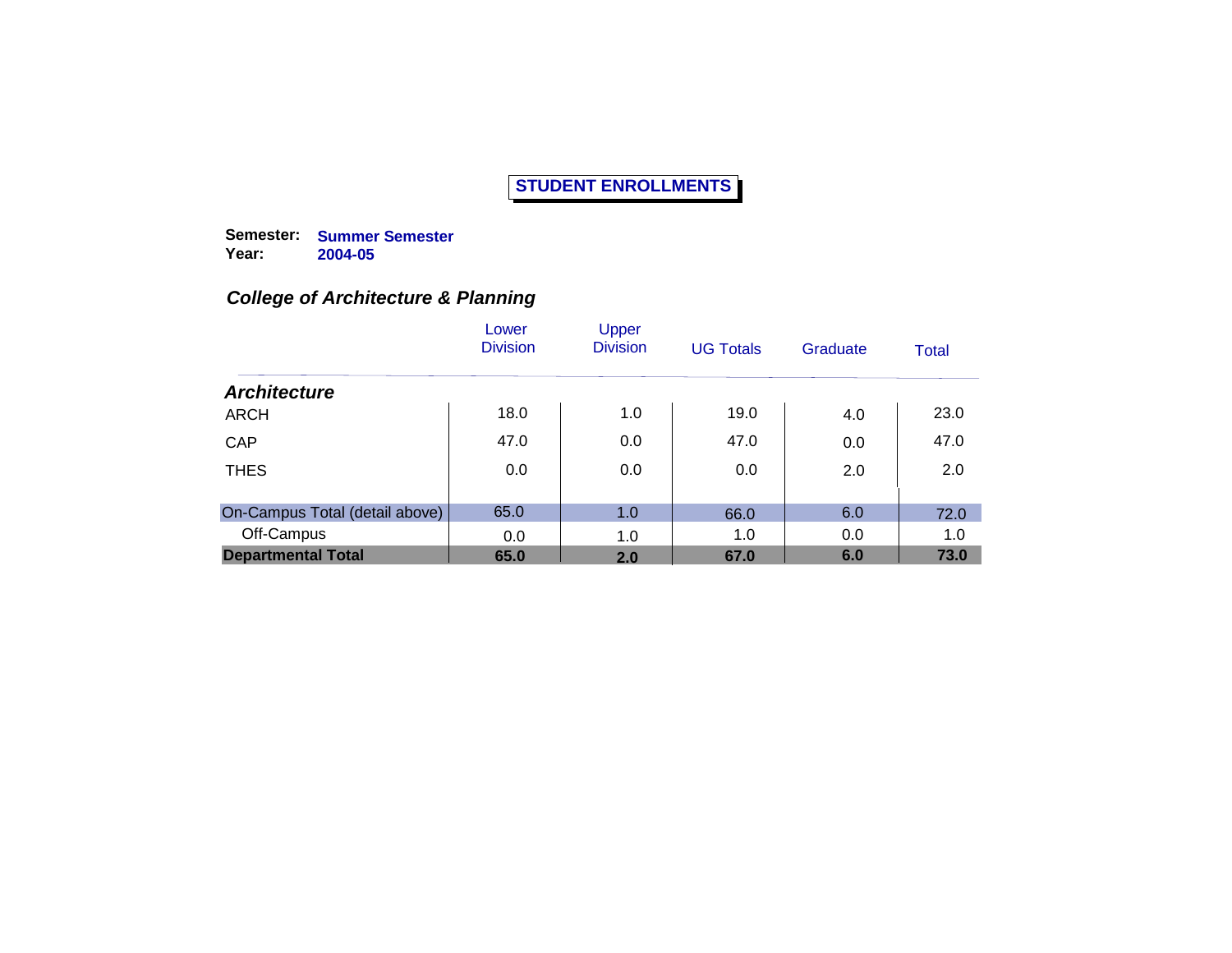**Semester: Summer Semester Year: 2004-05**

|                                | Lower<br><b>Division</b> | Upper<br><b>Division</b> | <b>UG Totals</b> | Graduate | Total |
|--------------------------------|--------------------------|--------------------------|------------------|----------|-------|
| <b>CAP Courses</b>             |                          |                          |                  |          |       |
| CAP                            | 0.0                      | 0.0                      | 0.0              | 0.0      | 0.0   |
| On-Campus Total (detail above) | 0.0                      | 0.0                      | 0.0              | 0.0      | 0.0   |
| Off-Campus                     | 0.0                      | 0.0                      | 0.0              | 0.0      | 0.0   |
| <b>Departmental Total</b>      | 0.0                      | 0.0                      | 0.0              | 0.0      | 0.0   |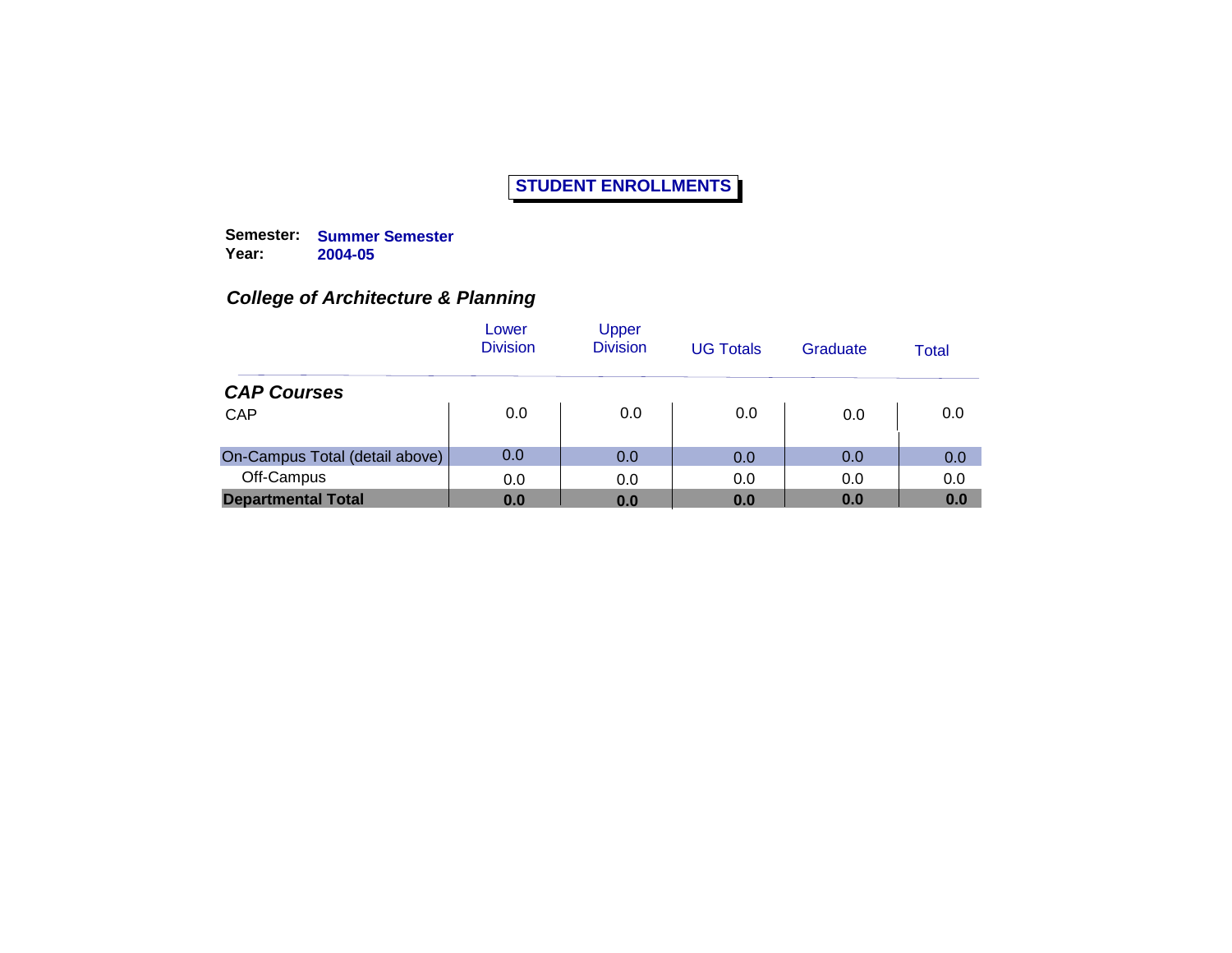**Semester: Summer Semester Year: 2004-05**

|                                | Lower<br><b>Division</b> | Upper<br><b>Division</b> | <b>UG Totals</b> | Graduate | Total |
|--------------------------------|--------------------------|--------------------------|------------------|----------|-------|
| <b>Landscape Architecture</b>  |                          |                          |                  |          |       |
| CAP                            | 73.0                     | 0.0                      | 73.0             | 0.0      | 73.0  |
| LA                             | 14.0                     | 18.0                     | 32.0             | 0.0      | 32.0  |
| On-Campus Total (detail above) | 87.0                     | 18.0                     | 105.0            | 0.0      | 105.0 |
| Off-Campus                     | 0.0                      | 0.0                      | 0.0              | 0.0      | 0.0   |
| <b>Departmental Total</b>      | 87.0                     | 18.0                     | 105.0            | 0.0      | 105.0 |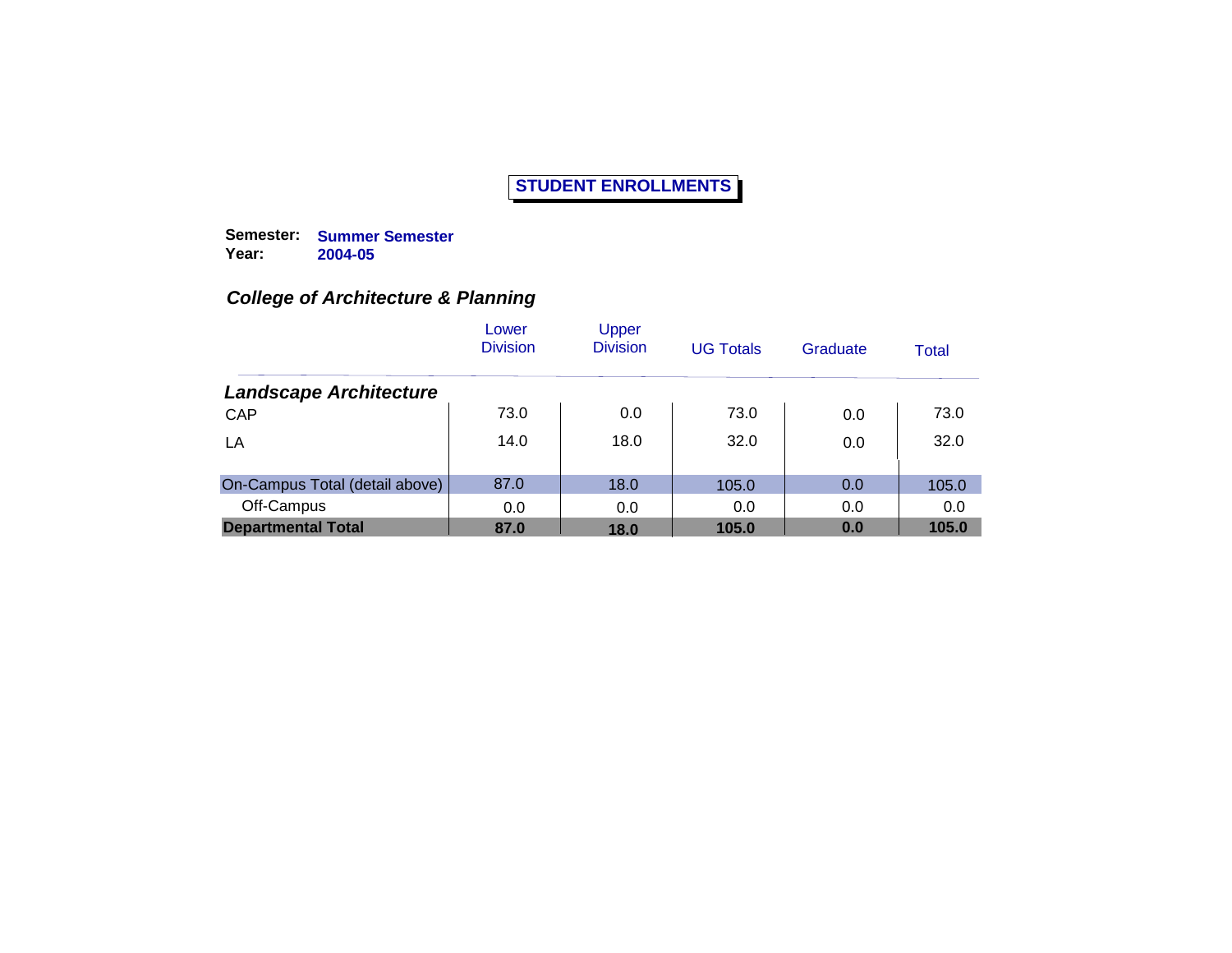**Semester: Summer Semester Year: 2004-05**

|                                | Lower<br><b>Division</b> | Upper<br><b>Division</b> | <b>UG Totals</b> | Graduate | Total |
|--------------------------------|--------------------------|--------------------------|------------------|----------|-------|
| <b>Urban Planning</b>          |                          |                          |                  |          |       |
| CAP                            | 24.0                     | 0.0                      | 24.0             | 0.0      | 24.0  |
| <b>PLAN</b>                    | 19.0                     | 20.0                     | 39.0             | 7.0      | 46.0  |
| <b>RES</b>                     | 0.0                      | 0.0                      | 0.0              | 2.0      | 2.0   |
| <b>THES</b>                    | 0.0                      | 0.0                      | 0.0              | 2.0      | 2.0   |
|                                |                          |                          |                  |          |       |
| On-Campus Total (detail above) | 43.0                     | 20.0                     | 63.0             | 11.0     | 74.0  |
| Off-Campus                     | 0.0                      | 0.0                      | 0.0              | 0.0      | 0.0   |
| <b>Departmental Total</b>      | 43.0                     | 20.0                     | 63.0             | 11.0     | 74.0  |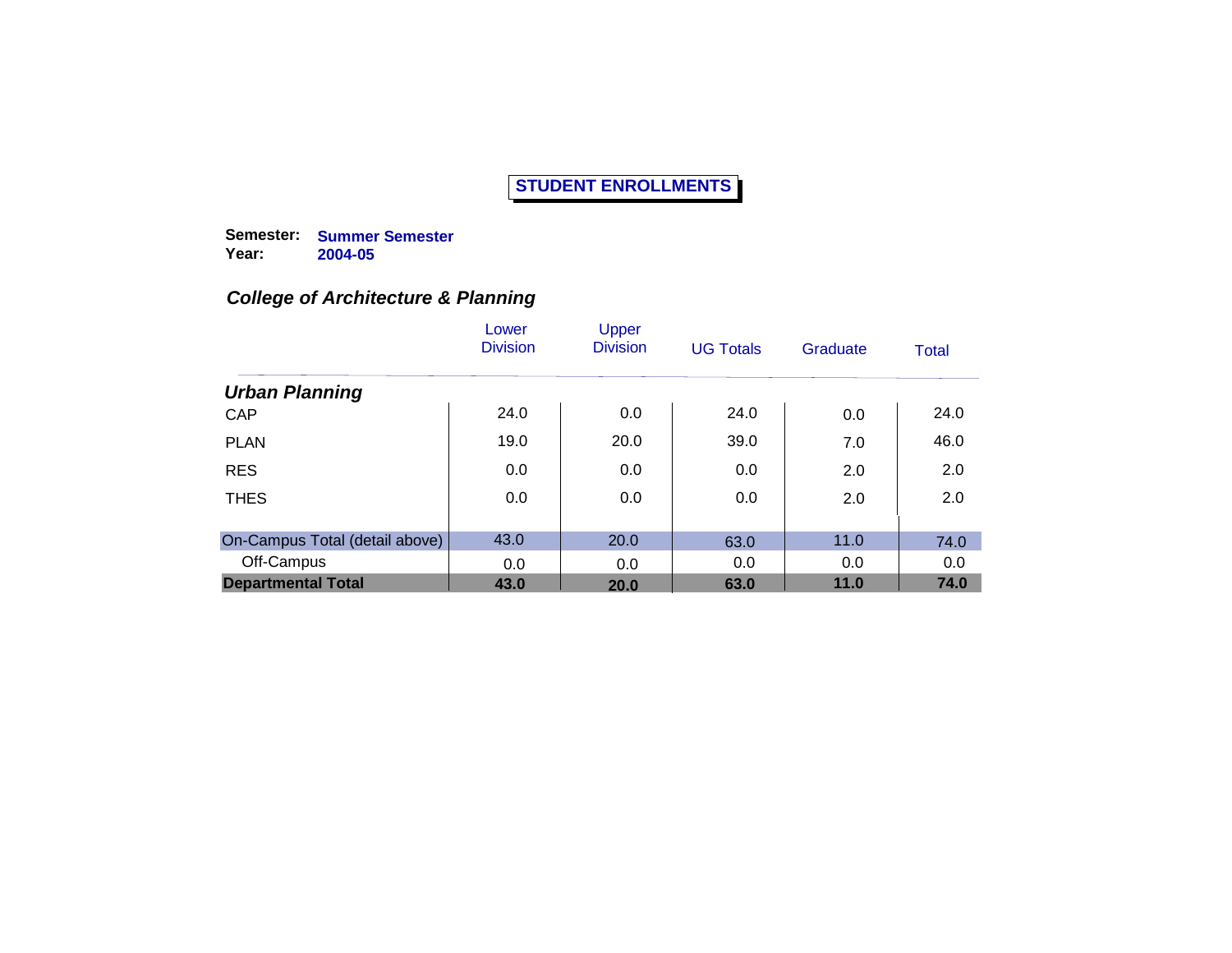**Semester: Summer Semester Year: 2004-05**

|                                | Lower<br><b>Division</b> | Upper<br><b>Division</b> | <b>UG Totals</b> | Graduate | Total |
|--------------------------------|--------------------------|--------------------------|------------------|----------|-------|
| <b>Accounting</b>              |                          |                          |                  |          |       |
| <b>ACC</b>                     | 0.0                      | 0.0                      | 0.0              | 0.0      | 0.0   |
| On-Campus Total (detail above) | 0.0                      | 0.0                      | 0.0              | 0.0      | 0.0   |
| Off-Campus                     | 0.0                      | 3.0                      | 3.0              | 0.0      | 3.0   |
| <b>Departmental Total</b>      | 0.0                      | 3.0                      | 3.0              | 0.0      | 3.0   |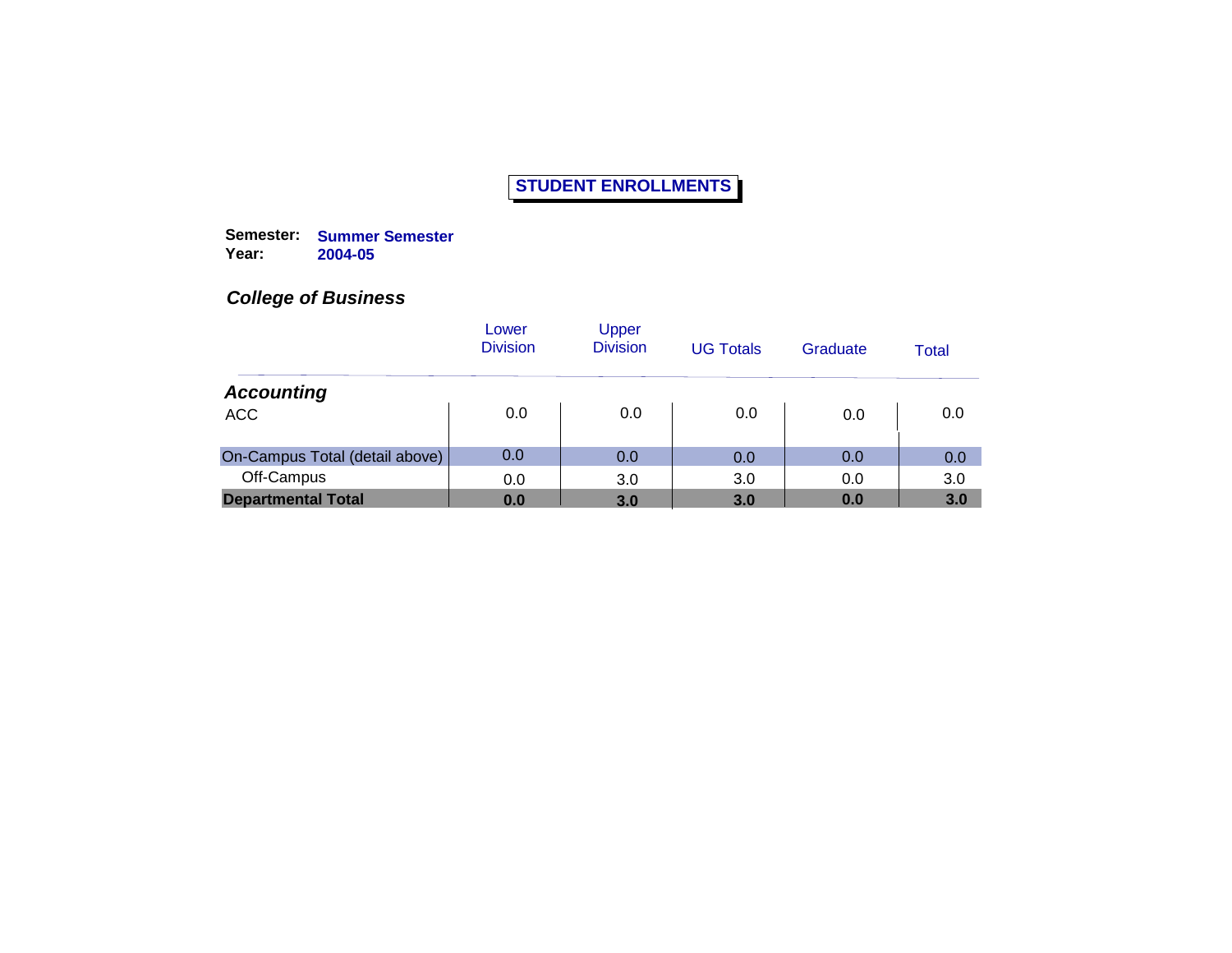**Semester: Summer Semester Year: 2004-05**

|                                | Lower<br><b>Division</b> | Upper<br><b>Division</b> | <b>UG Totals</b> | Graduate | Total |
|--------------------------------|--------------------------|--------------------------|------------------|----------|-------|
| <b>Economics</b>               |                          |                          |                  |          |       |
| <b>ECON</b>                    | 0.0                      | 0.0                      | 0.0              | 0.0      | 0.0   |
| <b>MBA</b>                     | 0.0                      | 0.0                      | 0.0              | 10.0     | 10.0  |
| On-Campus Total (detail above) | 0.0                      | 0.0                      | 0.0              | 10.0     | 10.0  |
| Off-Campus                     | 0.0                      | 0.0                      | 0.0              | 42.0     | 42.0  |
| <b>Departmental Total</b>      | 0.0                      | 0.0                      | 0.0              | 52.0     | 52.0  |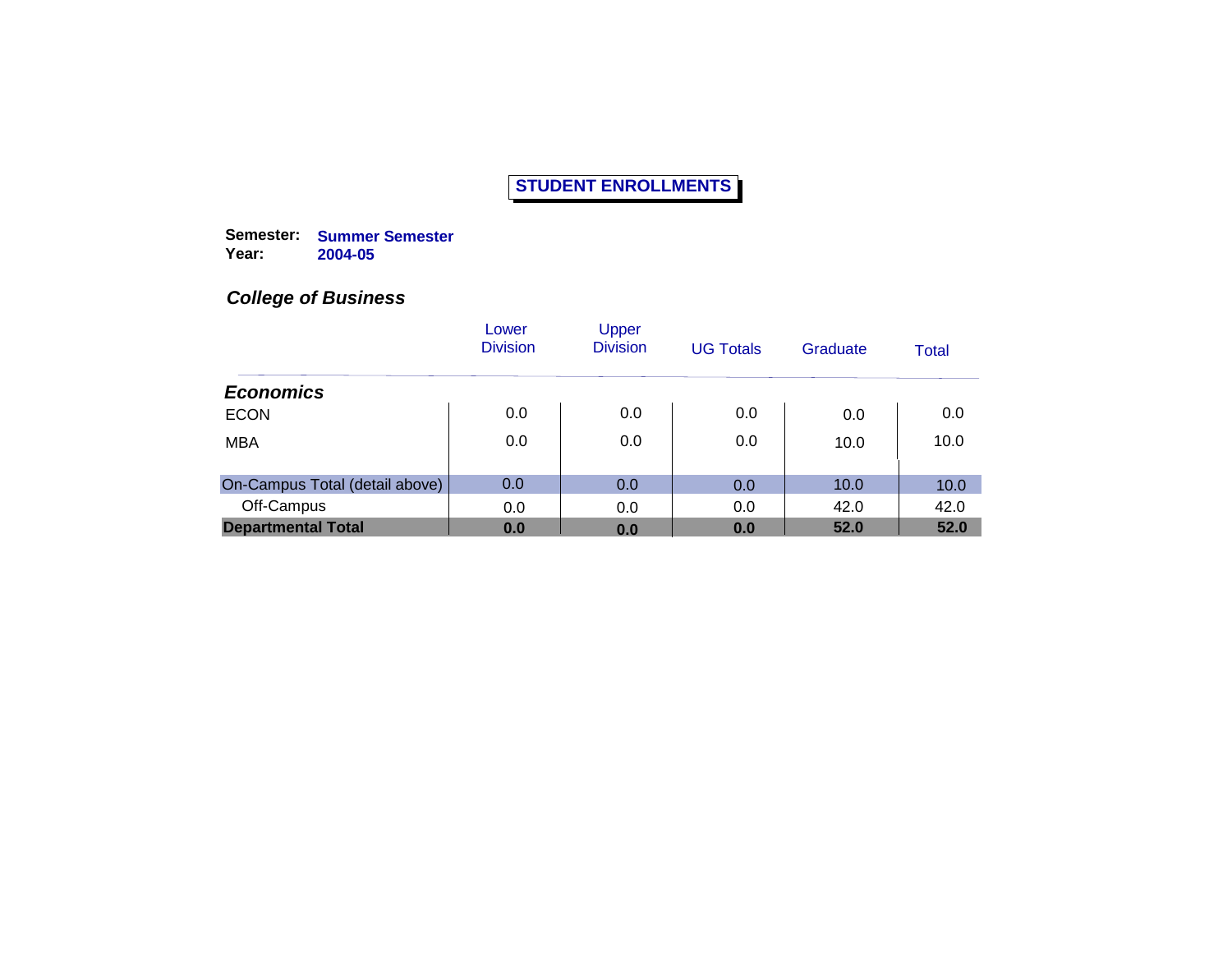**Semester: Summer Semester Year: 2004-05**

|                                | Lower<br><b>Division</b> | Upper<br><b>Division</b> | <b>UG Totals</b> | Graduate | <b>Total</b> |
|--------------------------------|--------------------------|--------------------------|------------------|----------|--------------|
| <b>Finance</b>                 |                          |                          |                  |          |              |
| <b>BL</b>                      | 0.0                      | 0.0                      | 0.0              | 0.0      | 0.0          |
| <b>BUSAD</b>                   | 0.0                      | 0.0                      | 0.0              | 0.0      | 0.0          |
| <b>FIN</b>                     | 0.0                      | 4.0                      | 4.0              | 8.0      | 12.0         |
| <b>MBA</b>                     | 0.0                      | 0.0                      | 0.0              | 12.0     | 12.0         |
| <b>RMI</b>                     | 0.0                      | 7.0                      | 7.0              | 1.0      | 8.0          |
|                                |                          |                          |                  |          |              |
| On-Campus Total (detail above) | 0.0                      | 11.0                     | 11.0             | 21.0     | 32.0         |
| Off-Campus                     | 0.0                      | 0.0                      | 0.0              | 9.0      | 9.0          |
| <b>Departmental Total</b>      | 0.0                      | 11.0                     | 11.0             | 30.0     | 41.0         |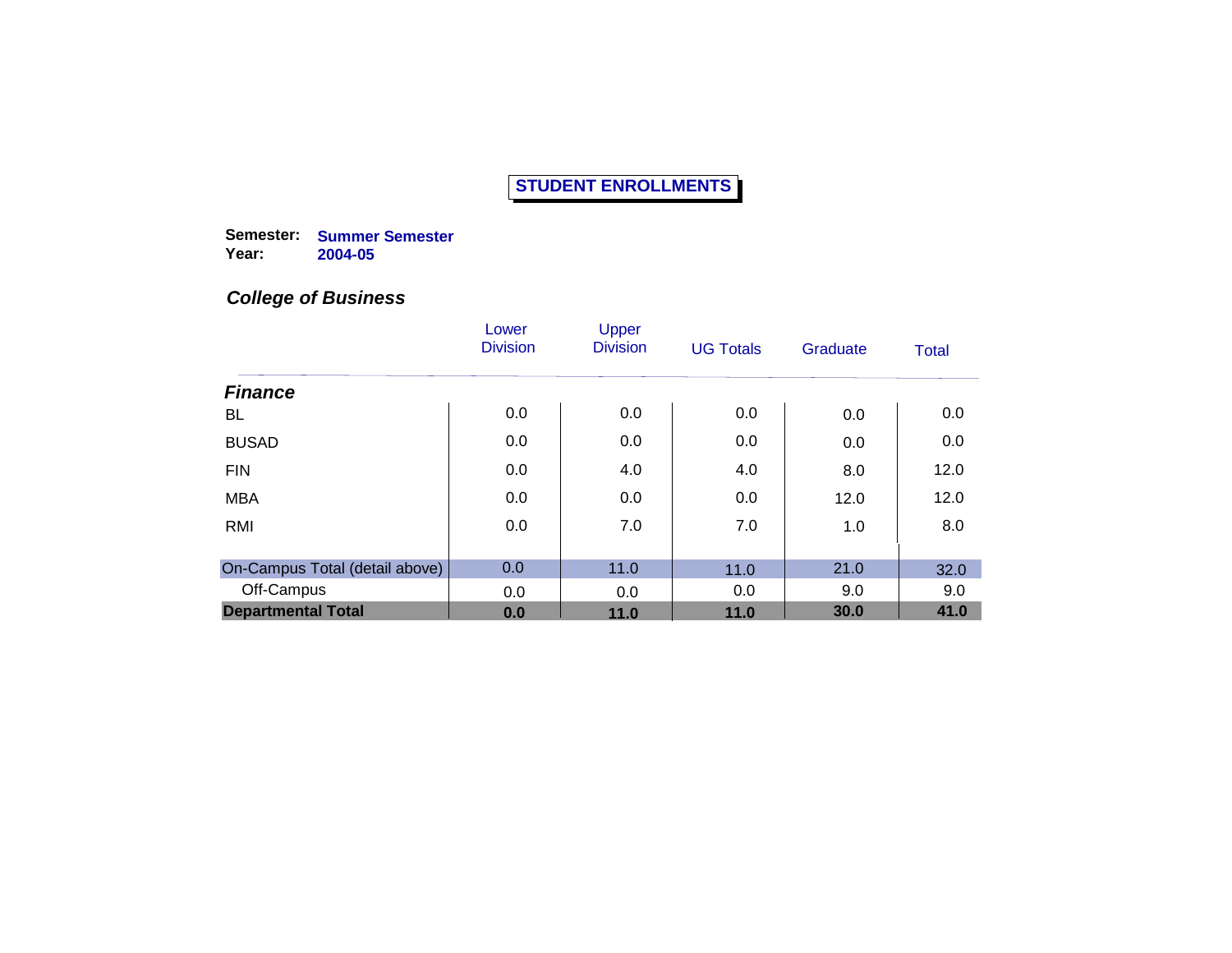**Semester: Summer Semester Year: 2004-05**

|                                     | Lower<br><b>Division</b> | Upper<br><b>Division</b> | <b>UG Totals</b> | Graduate | Total |
|-------------------------------------|--------------------------|--------------------------|------------------|----------|-------|
| <b>Info Systems &amp; Oper Mgmt</b> |                          |                          |                  |          |       |
| <b>BED</b>                          | 0.0                      | 0.0                      | 0.0              | 2.0      | 2.0   |
| <b>ISOM</b>                         | 0.0                      | 0.0                      | 0.0              | 10.0     | 10.0  |
| <b>MBA</b>                          | 0.0                      | 0.0                      | 0.0              | 1.0      | 1.0   |
|                                     |                          |                          |                  |          |       |
| On-Campus Total (detail above)      | 0.0                      | 0.0                      | 0.0              | 13.0     | 13.0  |
| Off-Campus                          | 13.0                     | 0.0                      | 13.0             | 21.0     | 34.0  |
| <b>Departmental Total</b>           | 13.0                     | 0.0                      | 13.0             | 34.0     | 47.0  |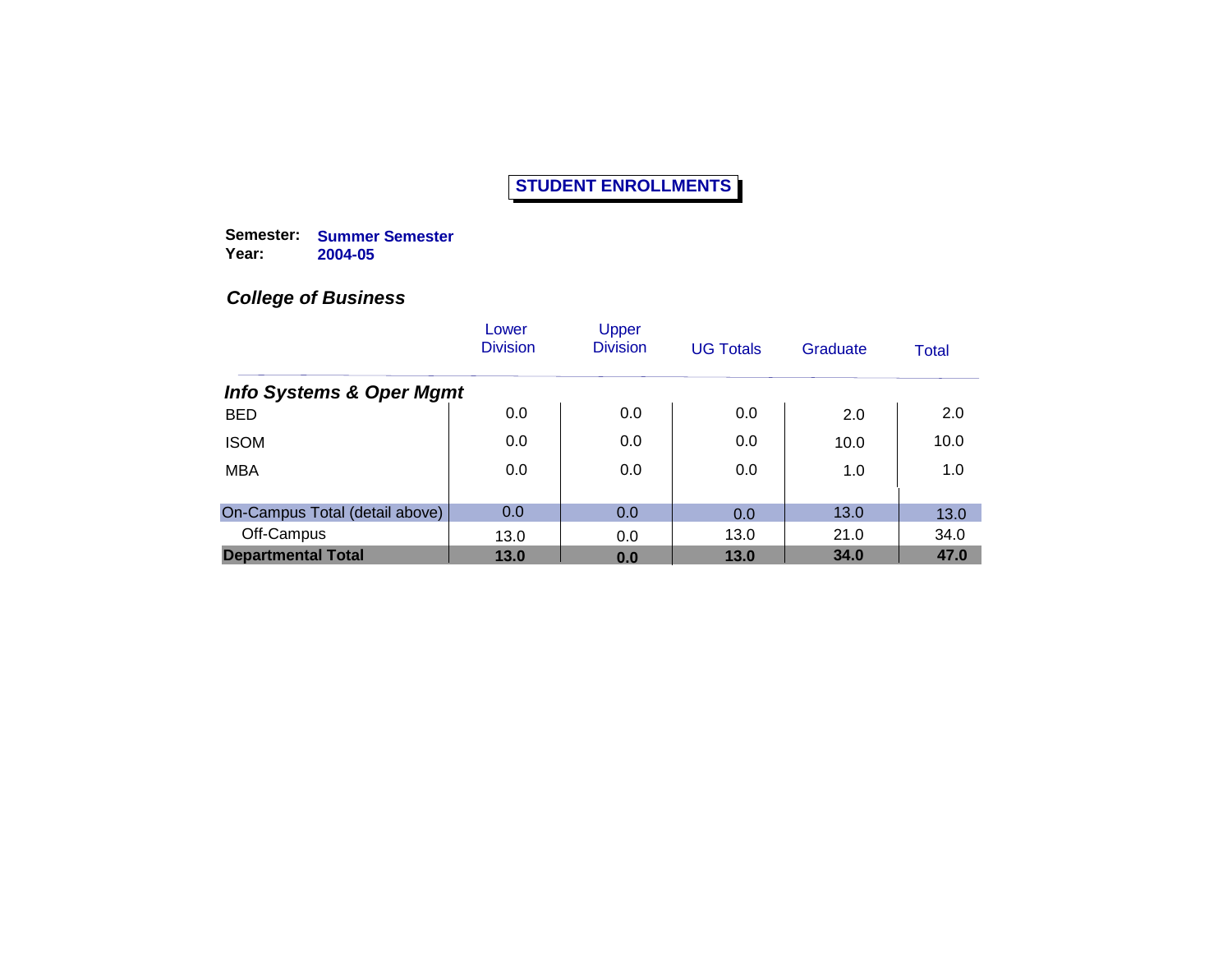**Semester: Summer Semester Year: 2004-05**

|                                   | Lower<br><b>Division</b> | Upper<br><b>Division</b> | <b>UG Totals</b> | Graduate | Total |
|-----------------------------------|--------------------------|--------------------------|------------------|----------|-------|
| <b>Marketing &amp; Management</b> |                          |                          |                  |          |       |
| <b>BUSAD</b>                      | 1.0                      | 3.0                      | 4.0              | 0.0      | 4.0   |
| ID                                | 0.0                      | 0.0                      | 0.0              | 0.0      | 0.0   |
| <b>INTBA</b>                      | 0.0                      | 0.0                      | 0.0              | 0.0      | 0.0   |
| <b>MBA</b>                        | 0.0                      | 0.0                      | 0.0              | 52.0     | 52.0  |
| <b>MGT</b>                        | 0.0                      | 2.0                      | 2.0              | 18.0     | 20.0  |
| <b>MKG</b>                        | 0.0                      | 7.0                      | 7.0              | 24.0     | 31.0  |
| On-Campus Total (detail above)    | 1.0                      | 12.0                     | 13.0             | 94.0     | 107.0 |
| Off-Campus                        | 10.0                     | 50.0                     | 60.0             | 146.0    | 206.0 |
| <b>Departmental Total</b>         | 11.0                     | 62.0                     | 73.0             | 240.0    | 313.0 |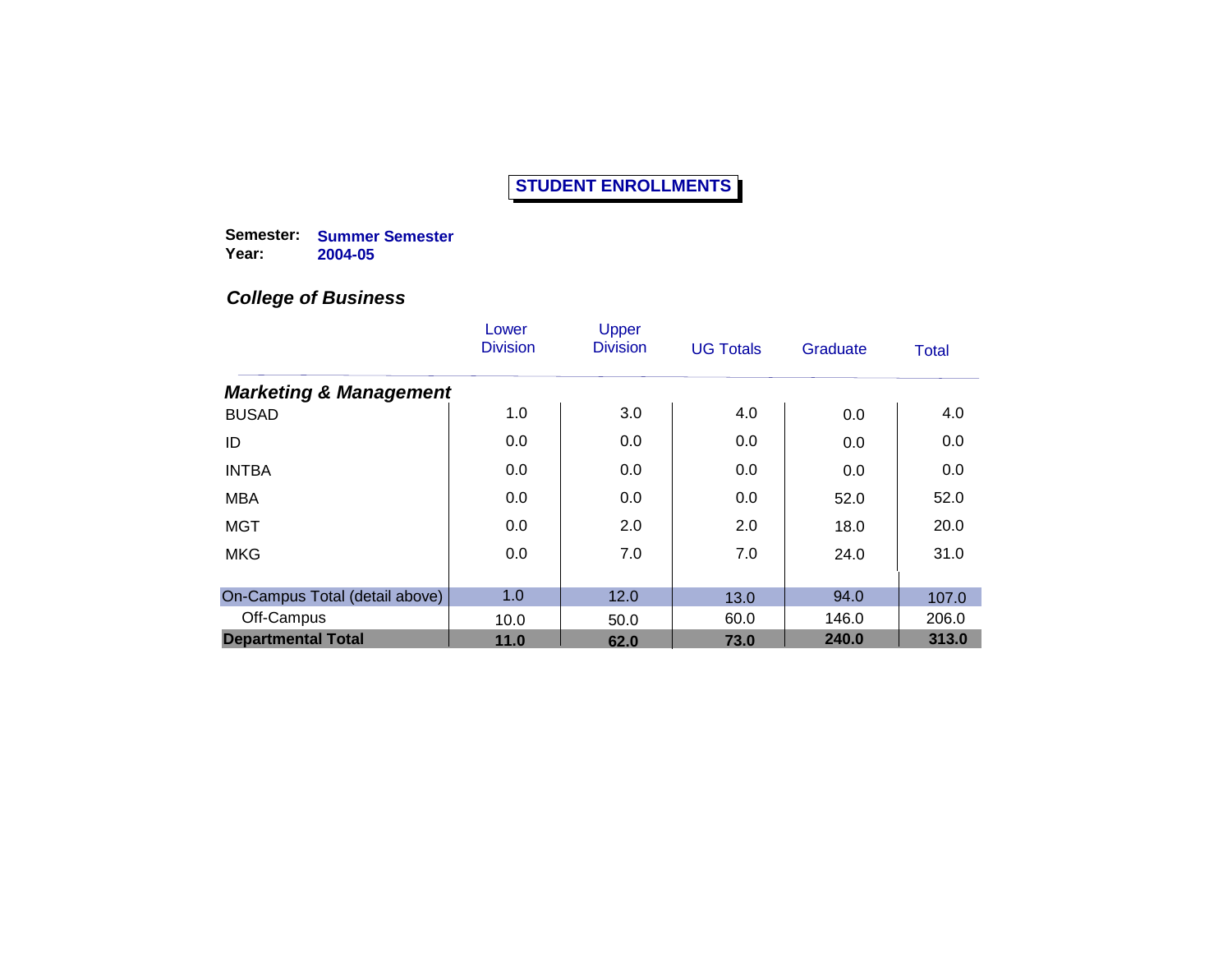**Semester: Summer Semester Year: 2004-05**

|                                           | Lower<br><b>Division</b> | Upper<br><b>Division</b> | <b>UG Totals</b> | Graduate | Total |
|-------------------------------------------|--------------------------|--------------------------|------------------|----------|-------|
| <b>Center for Info &amp; Comm Science</b> |                          |                          |                  |          |       |
| <b>ICS</b>                                | 0.0                      | 0.0                      | 0.0              | 70.0     | 70.0  |
| On-Campus Total (detail above)            | 0.0                      | 0.0                      | 0.0              | 70.0     | 70.0  |
| Off-Campus                                | 0.0                      | 0.0                      | 0.0              | 0.0      | 0.0   |
| <b>Departmental Total</b>                 | 0.0                      | 0.0                      | 0.0              | 70.0     | 70.0  |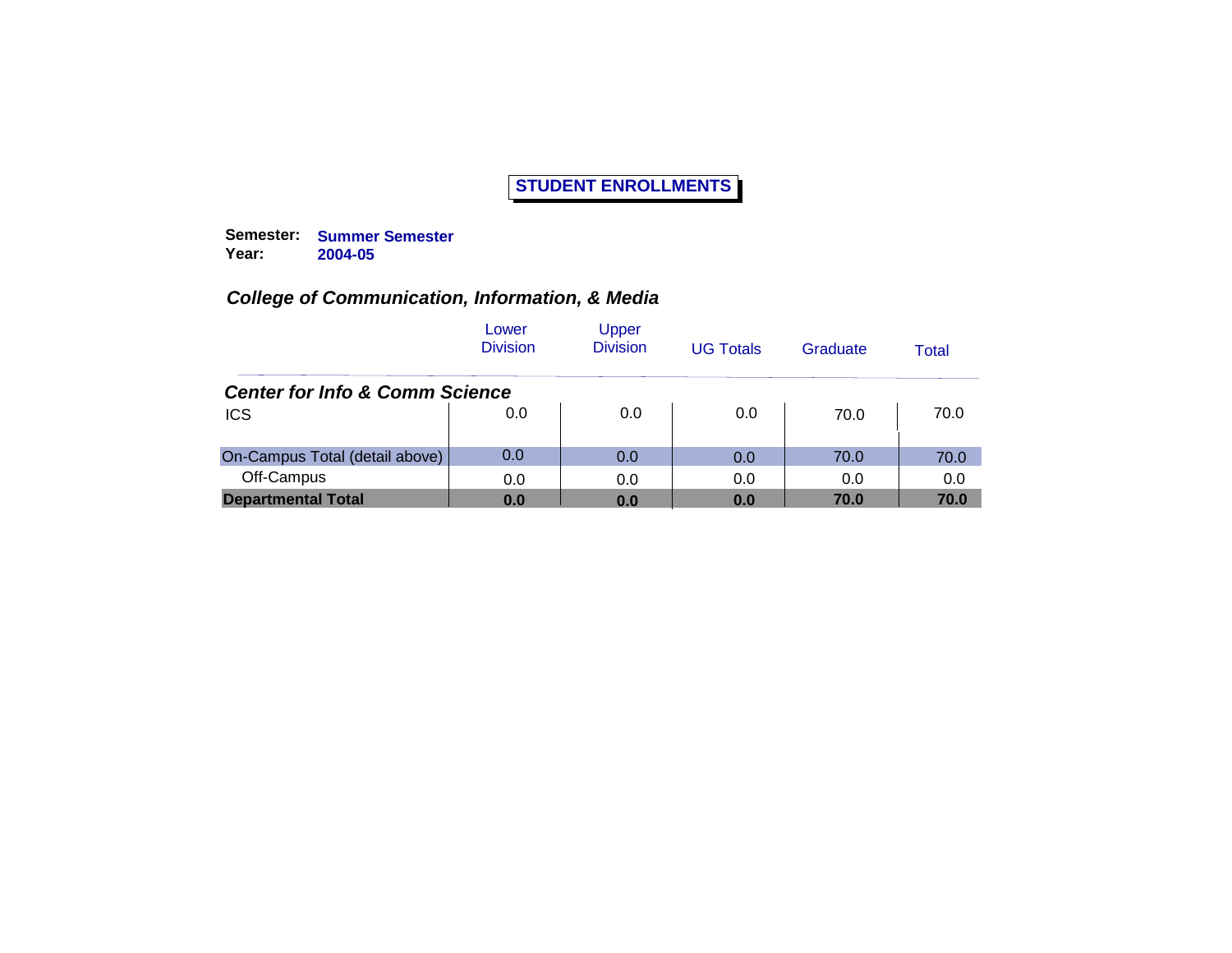**Semester: Summer Semester Year: 2004-05**

|                                | Lower<br><b>Division</b> | Upper<br><b>Division</b> | <b>UG Totals</b> | Graduate | Total |
|--------------------------------|--------------------------|--------------------------|------------------|----------|-------|
| <b>Journalism</b>              |                          |                          |                  |          |       |
| <b>JOURN</b>                   | 69.0                     | 129.0                    | 198.0            | 51.0     | 249.0 |
| <b>NEWS</b>                    | 31.0                     | 0.0                      | 31.0             | 0.0      | 31.0  |
| <b>PR</b>                      | 0.0                      | 0.0                      | 0.0              | 5.0      | 5.0   |
| <b>RES</b>                     | 0.0                      | 0.0                      | 0.0              | 6.0      | 6.0   |
| <b>THES</b>                    | 0.0                      | 0.0                      | 0.0              | 2.0      | 2.0   |
| <b>THES</b>                    | 0.0                      | 0.0                      | 0.0              | 0.0      | 0.0   |
| On-Campus Total (detail above) | 100.0                    | 129.0                    | 229.0            | 64.0     | 293.0 |
| Off-Campus                     | 10.0                     | 0.0                      | 10.0             | 7.0      | 17.0  |
| <b>Departmental Total</b>      | 110.0                    | 129.0                    | 239.0            | 71.0     | 310.0 |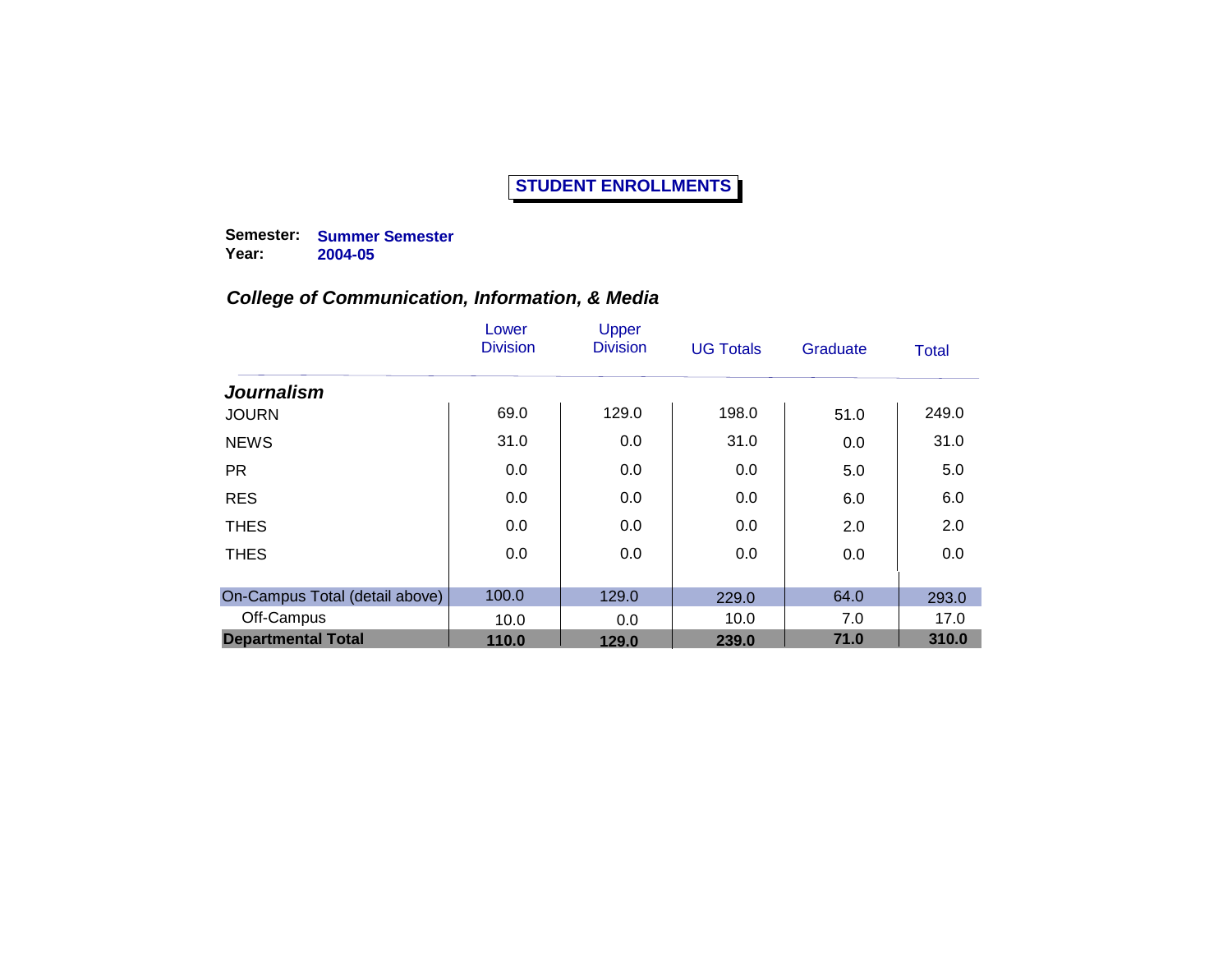**Semester: Summer Semester Year: 2004-05**

|                                | Lower<br><b>Division</b> | Upper<br><b>Division</b> | <b>UG Totals</b> | Graduate | Total |
|--------------------------------|--------------------------|--------------------------|------------------|----------|-------|
| <b>Communication Studies</b>   |                          |                          |                  |          |       |
| <b>COMM</b>                    | 0.0                      | 11.0                     | 11.0             | 4.0      | 15.0  |
| <b>THES</b>                    | 0.0                      | 0.0                      | 0.0              | 1.0      | 1.0   |
| On-Campus Total (detail above) | 0.0                      | 11.0                     | 11.0             | 5.0      | 16.0  |
| Off-Campus                     | 43.0                     | 1.0                      | 44.0             | 1.0      | 45.0  |
| <b>Departmental Total</b>      | 43.0                     | 12.0                     | 55.0             | 6.0      | 61.0  |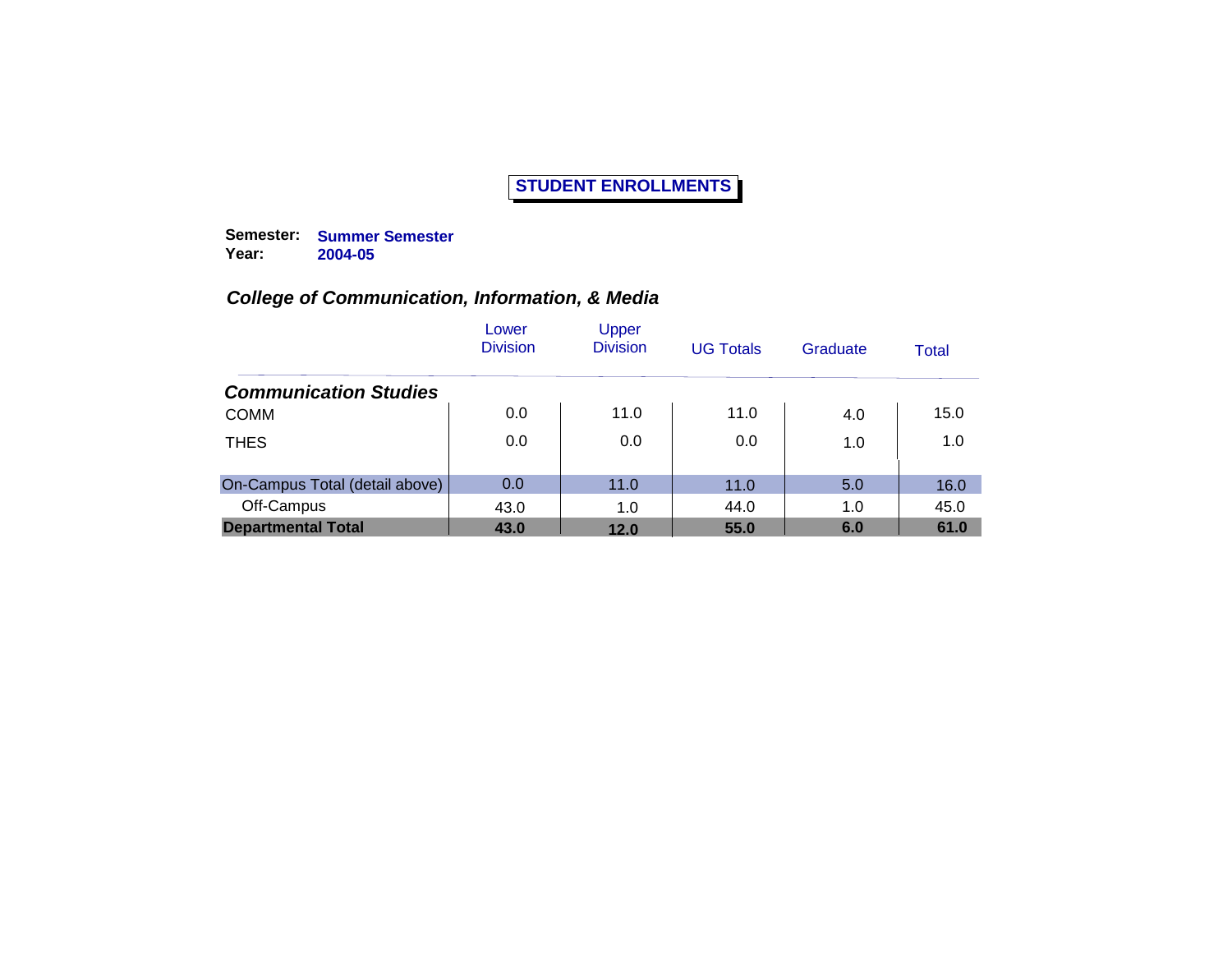**Semester: Summer Semester Year: 2004-05**

|                                | Lower<br><b>Division</b> | Upper<br><b>Division</b> | <b>UG Totals</b> | Graduate | Total |
|--------------------------------|--------------------------|--------------------------|------------------|----------|-------|
| <b>Telecommunications</b>      |                          |                          |                  |          |       |
| <b>TCOM</b>                    | 0.0                      | 72.0                     | 72.0             | 0.0      | 72.0  |
| <b>THES</b>                    | 0.0                      | 0.0                      | 0.0              | 3.0      | 3.0   |
| On-Campus Total (detail above) | 0.0                      | 72.0                     | 72.0             | 3.0      | 75.0  |
| Off-Campus                     | 0.0                      | 0.0                      | 0.0              | 0.0      | 0.0   |
| <b>Departmental Total</b>      | 0.0                      | 72.0                     | 72.0             | 3.0      | 75.0  |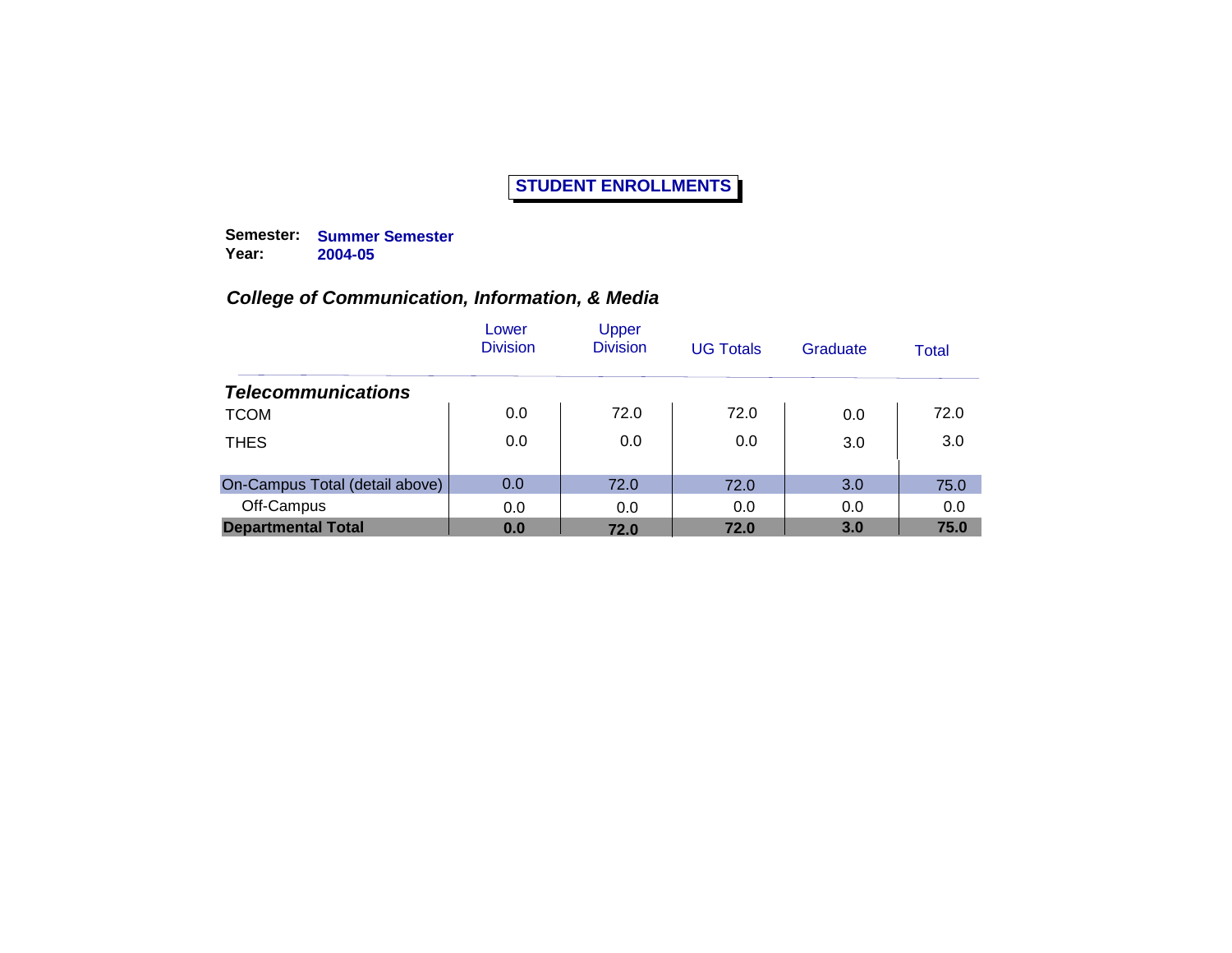**Semester: Summer Semester Year: 2004-05**

## *College of Fine Arts*

|                                | Lower           | Upper           |                  |          |              |
|--------------------------------|-----------------|-----------------|------------------|----------|--------------|
|                                | <b>Division</b> | <b>Division</b> | <b>UG Totals</b> | Graduate | <b>Total</b> |
| <b>Art</b>                     |                 |                 |                  |          |              |
| <b>ACR</b>                     | 0.0             | 0.0             | 0.0              | 0.0      | 0.0          |
| <b>ADS</b>                     | 0.0             | 0.0             | 0.0              | 0.0      | 0.0          |
| <b>AED</b>                     | 0.0             | 0.0             | 0.0              | 0.0      | 0.0          |
| <b>AFA</b>                     | 0.0             | 0.0             | 0.0              | 0.0      | 0.0          |
| <b>AHS</b>                     | 0.0             | 0.0             | 0.0              | 0.0      | 0.0          |
| <b>ART</b>                     | 0.0             | 0.0             | 0.0              | 0.0      | 0.0          |
| <b>MASTR</b>                   | 0.0             | 0.0             | 0.0              | 0.0      | 0.0          |
| <b>THES</b>                    | 0.0             | 0.0             | 0.0              | 7.0      | 7.0          |
| On-Campus Total (detail above) | 0.0             | 0.0             | 0.0              | 7.0      | 7.0          |
| Off-Campus                     | 6.0             | 0.0             | 6.0              | 0.0      | 6.0          |
| <b>Departmental Total</b>      | 6.0             | 0.0             | 6.0              | 7.0      | 13.0         |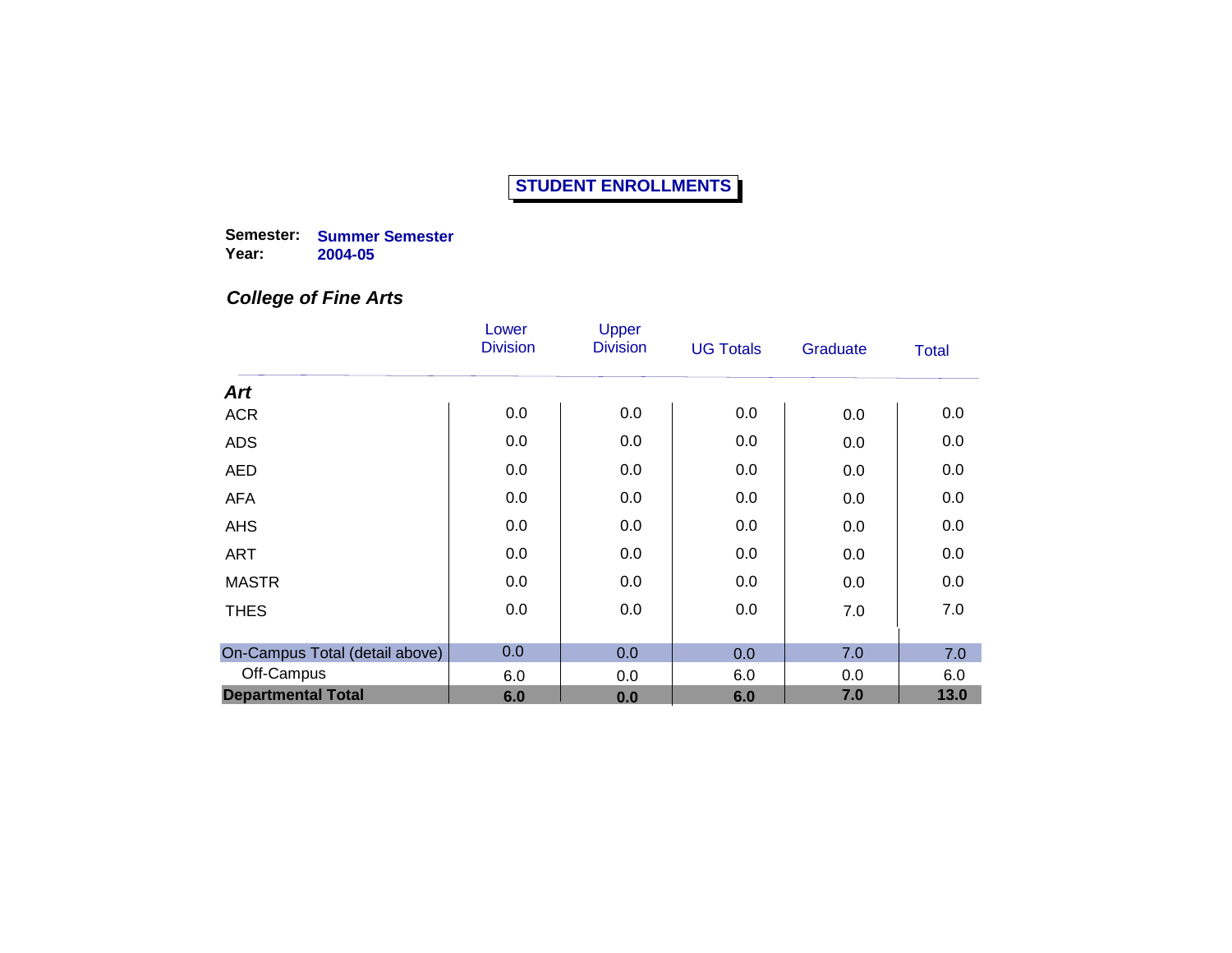**Semester: Summer Semester Year: 2004-05**

#### *College of Fine Arts*

|                                | Lower<br><b>Division</b> | Upper<br><b>Division</b> | <b>UG Totals</b> |          |              |
|--------------------------------|--------------------------|--------------------------|------------------|----------|--------------|
|                                |                          |                          |                  | Graduate | <b>Total</b> |
| <b>Music</b>                   |                          |                          |                  |          |              |
| <b>DISS</b>                    | 0.0                      | 0.0                      | 0.0              | 0.0      | 0.0          |
| <b>MUHIS</b>                   | 0.0                      | 0.0                      | 0.0              | 12.0     | 12.0         |
| <b>MUMET</b>                   | 0.0                      | 0.0                      | 0.0              | 0.0      | 0.0          |
| <b>MUSCH</b>                   | 0.0                      | 0.0                      | 0.0              | 0.0      | 0.0          |
| <b>MUSED</b>                   | 0.0                      | 0.0                      | 0.0              | 20.0     | 20.0         |
| <b>MUSPE</b>                   | 0.0                      | 0.0                      | 0.0              | 0.0      | 0.0          |
| <b>MUSTH</b>                   | 0.0                      | 0.0                      | 0.0              | 10.0     | 10.0         |
| <b>RES</b>                     | 0.0                      | 0.0                      | 0.0              | 1.0      | 1.0          |
| <b>THES</b>                    | 0.0                      | 0.0                      | 0.0              | 0.0      | 0.0          |
|                                |                          |                          |                  |          |              |
| On-Campus Total (detail above) | 0.0                      | 0.0                      | 0.0              | 43.0     | 43.0         |
| Off-Campus                     | 0.0                      | 0.0                      | 0.0              | 11.0     | 11.0         |
| <b>Departmental Total</b>      | 0.0                      | 0.0                      | 0.0              | 54.0     | 54.0         |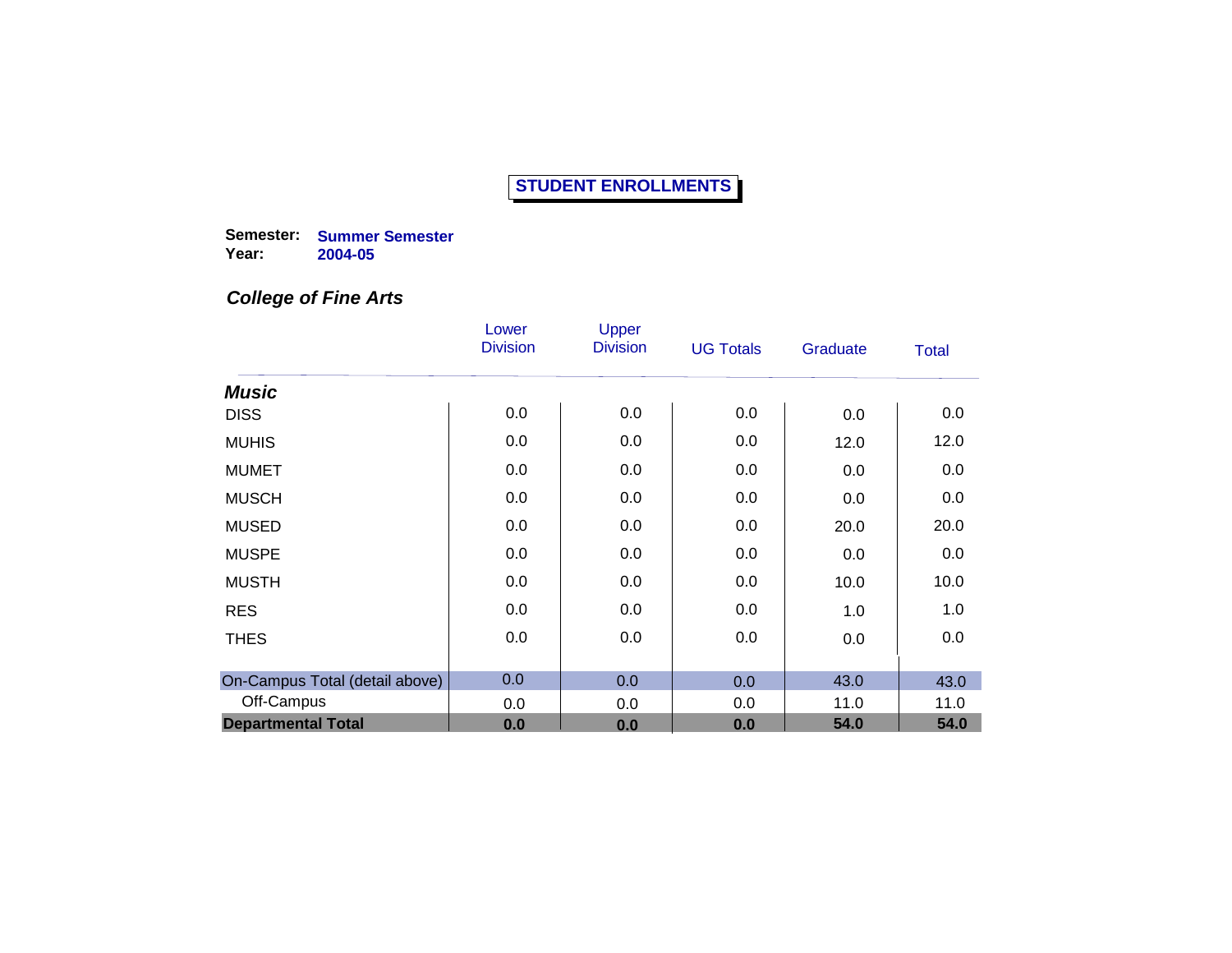**Semester: Summer Semester Year: 2004-05**

## *College of Fine Arts*

|                                | Lower<br><b>Division</b> | Upper<br><b>Division</b> | <b>UG Totals</b> | Graduate | Total |
|--------------------------------|--------------------------|--------------------------|------------------|----------|-------|
| <b>Theatre &amp; Dance</b>     |                          |                          |                  |          |       |
| <b>DANCE</b>                   | 0.0                      | 0.0                      | 0.0              | 0.0      | 0.0   |
| <b>PS</b>                      | 0.0                      | 0.0                      | 0.0              | 0.0      | 0.0   |
| <b>THEAT</b>                   | 0.0                      | 0.0                      | 0.0              | 0.0      | 0.0   |
| On-Campus Total (detail above) | 0.0                      | 0.0                      | 0.0              | 0.0      | 0.0   |
| Off-Campus                     | 12.0                     | 0.0                      | 12.0             | 0.0      | 12.0  |
| <b>Departmental Total</b>      | 12.0                     | 0.0                      | 12.0             | 0.0      | 12.0  |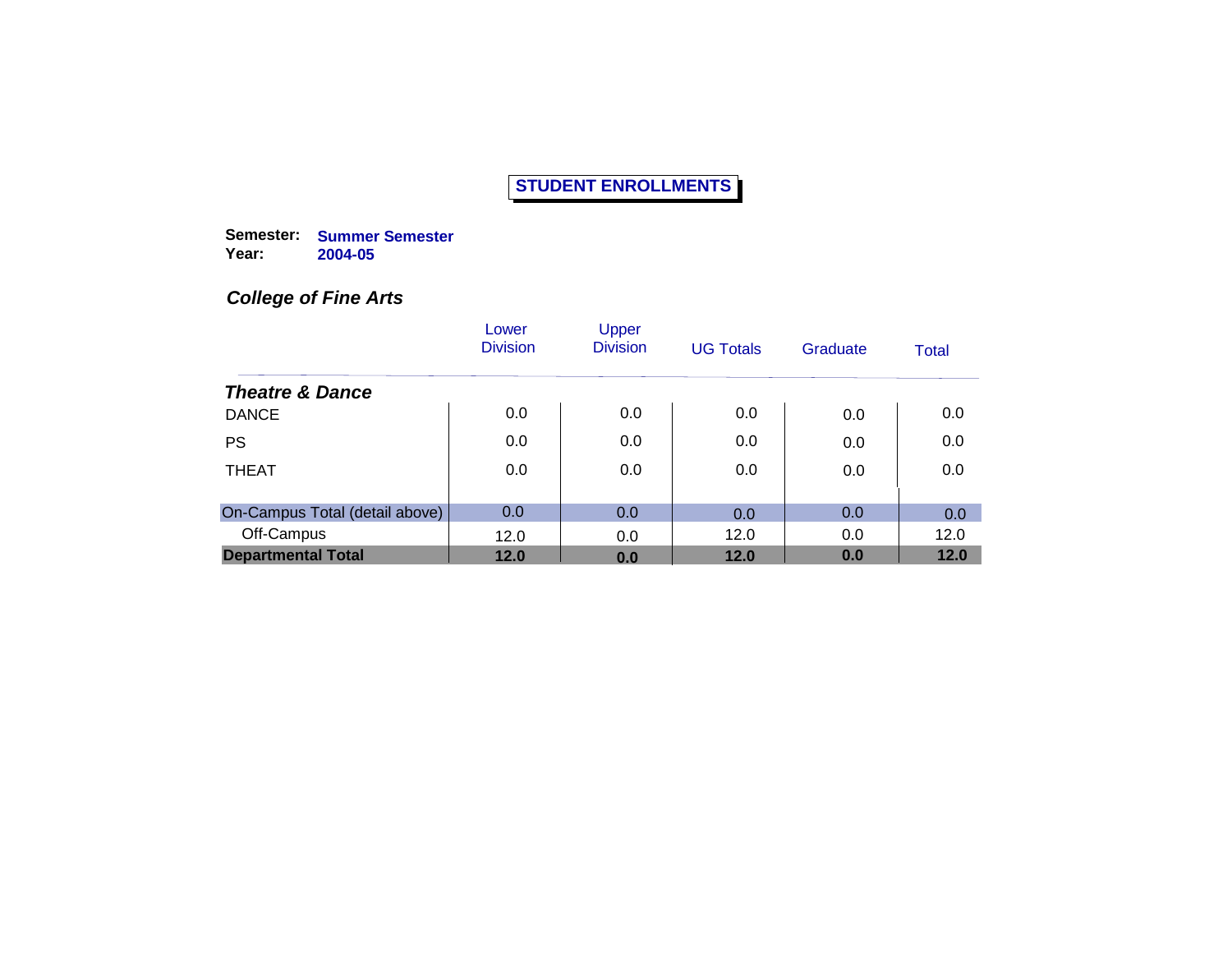**Semester: Summer Semester Year: 2004-05**

|                                | Lower<br><b>Division</b> | Upper<br><b>Division</b> | <b>UG Totals</b> | Graduate | Total |
|--------------------------------|--------------------------|--------------------------|------------------|----------|-------|
| Anthropology                   |                          |                          |                  |          |       |
| <b>ANTH</b>                    | 0.0                      | 1.0                      | 1.0              | 1.0      | 2.0   |
| <b>THES</b>                    | 0.0                      | 0.0                      | 0.0              | 0.0      | 0.0   |
| On-Campus Total (detail above) | 0.0                      | 1.0                      | 1.0              | 1.0      | 2.0   |
| Off-Campus                     | 13.0                     | 15.0                     | 28.0             | 2.0      | 30.0  |
| <b>Departmental Total</b>      | 13.0                     | 16.0                     | 29.0             | 3.0      | 32.0  |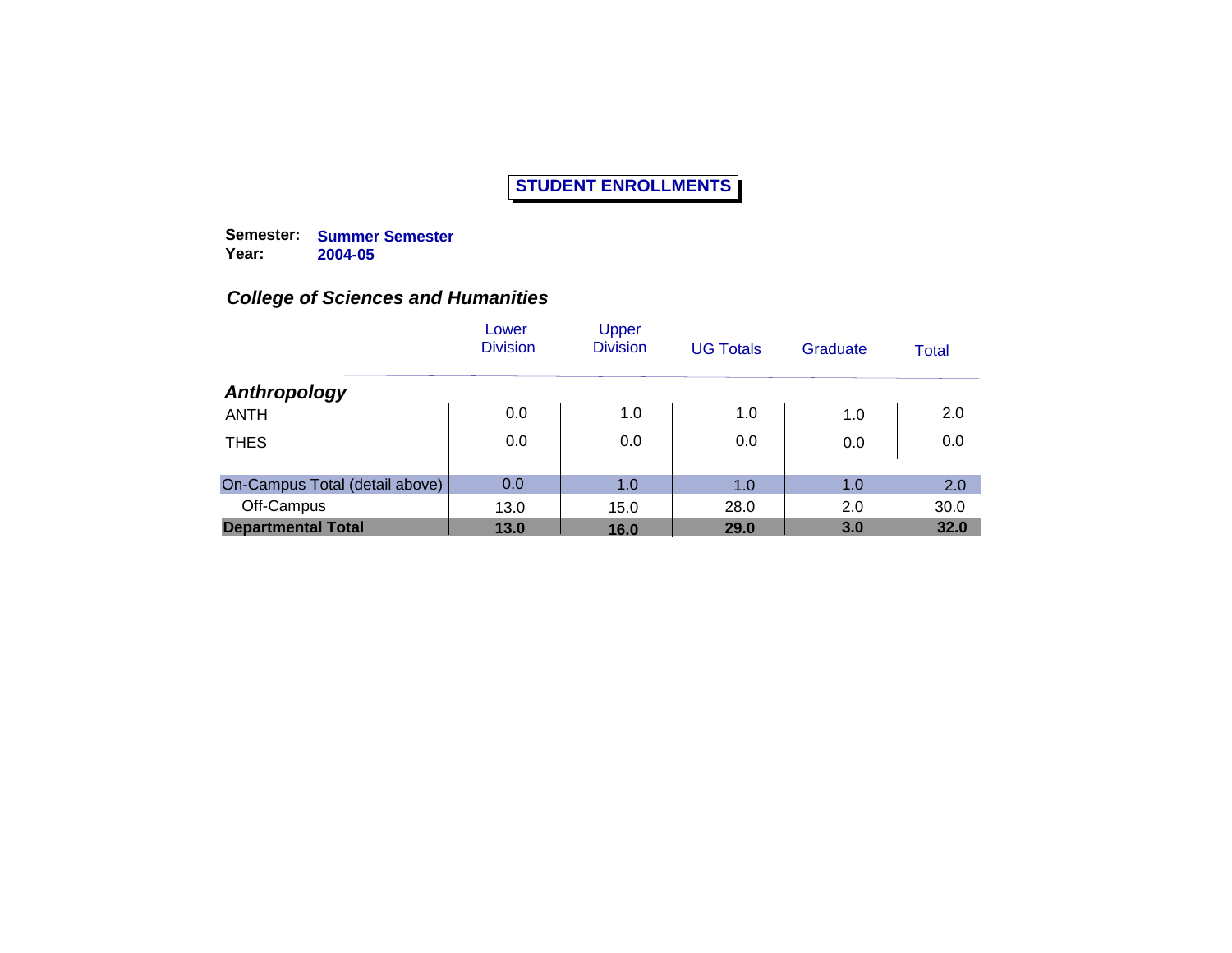**Semester: Summer Semester Year: 2004-05**

|                                | Lower<br><b>Division</b> | Upper<br><b>Division</b> | <b>UG Totals</b> | Graduate | <b>Total</b> |
|--------------------------------|--------------------------|--------------------------|------------------|----------|--------------|
| <b>Biology</b>                 |                          |                          |                  |          |              |
| <b>BIO</b>                     | 25.0                     | 1.0                      | 26.0             | 2.0      | 28.0         |
| <b>BIOT</b>                    | 0.0                      | 6.0                      | 6.0              | 3.0      | 9.0          |
| <b>DISS</b>                    | 0.0                      | 0.0                      | 0.0              | 0.0      | 0.0          |
| <b>DOC</b>                     | 0.0                      | 0.0                      | 0.0              | 2.0      | 2.0          |
| ID                             | 0.0                      | 0.0                      | 0.0              | 0.0      | 0.0          |
| <b>MASTR</b>                   | 0.0                      | 0.0                      | 0.0              | 4.0      | 4.0          |
| <b>MEDTC</b>                   | 0.0                      | 0.0                      | 0.0              | 0.0      | 0.0          |
| <b>RES</b>                     | 0.0                      | 0.0                      | 0.0              | 0.0      | 0.0          |
| SCI                            | 0.0                      | 0.0                      | 0.0              | 0.0      | 0.0          |
| <b>THES</b>                    | 0.0                      | 0.0                      | 0.0              | 0.0      | 0.0          |
| <b>ZOOL</b>                    | 0.0                      | 0.0                      | 0.0              | 0.0      | 0.0          |
|                                |                          |                          |                  |          |              |
| On-Campus Total (detail above) | 25.0                     | 7.0                      | 32.0             | 11.0     | 43.0         |
| Off-Campus                     | 0.0                      | 7.0                      | 7.0              | 7.0      | 14.0         |
| <b>Departmental Total</b>      | 25.0                     | 14.0                     | 39.0             | 18.0     | 57.0         |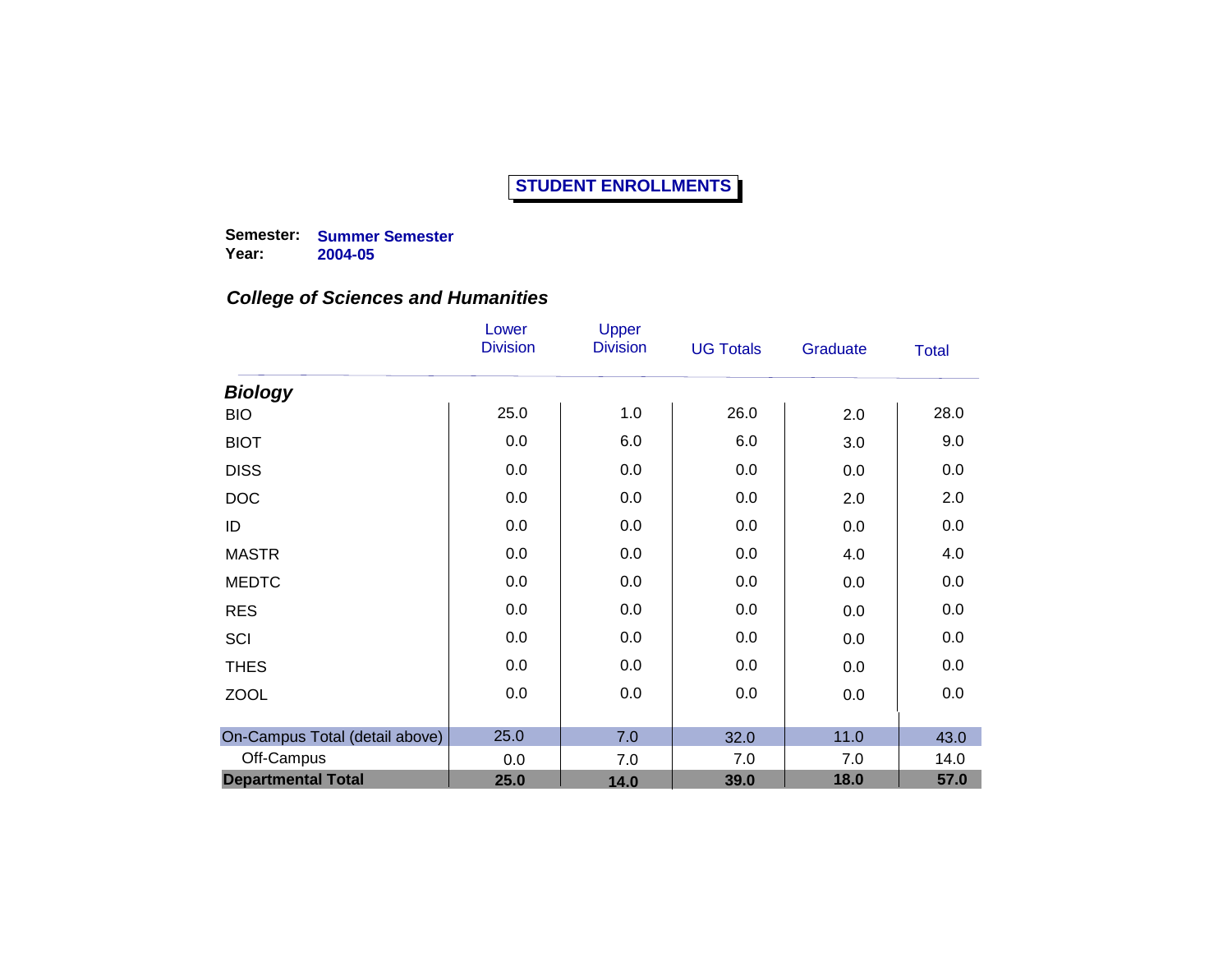**Semester: Summer Semester Year: 2004-05**

|                                | Lower<br><b>Division</b> | Upper<br><b>Division</b> | <b>UG Totals</b> | Graduate | Total |
|--------------------------------|--------------------------|--------------------------|------------------|----------|-------|
| <b>Chemistry</b>               |                          |                          |                  |          |       |
| <b>CHEM</b>                    | 30.0                     | 2.0                      | 32.0             | 0.0      | 32.0  |
| <b>HONRS</b>                   | 0.0                      | 0.0                      | 0.0              | 0.0      | 0.0   |
| <b>RES</b>                     | 0.0                      | 0.0                      | 0.0              | 0.0      | 0.0   |
| On-Campus Total (detail above) | 30.0                     | 2.0                      | 32.0             | 0.0      | 32.0  |
| Off-Campus                     | 9.0                      | 0.0                      | 9.0              | 0.0      | 9.0   |
| <b>Departmental Total</b>      | 39.0                     | 2.0                      | 41.0             | 0.0      | 41.0  |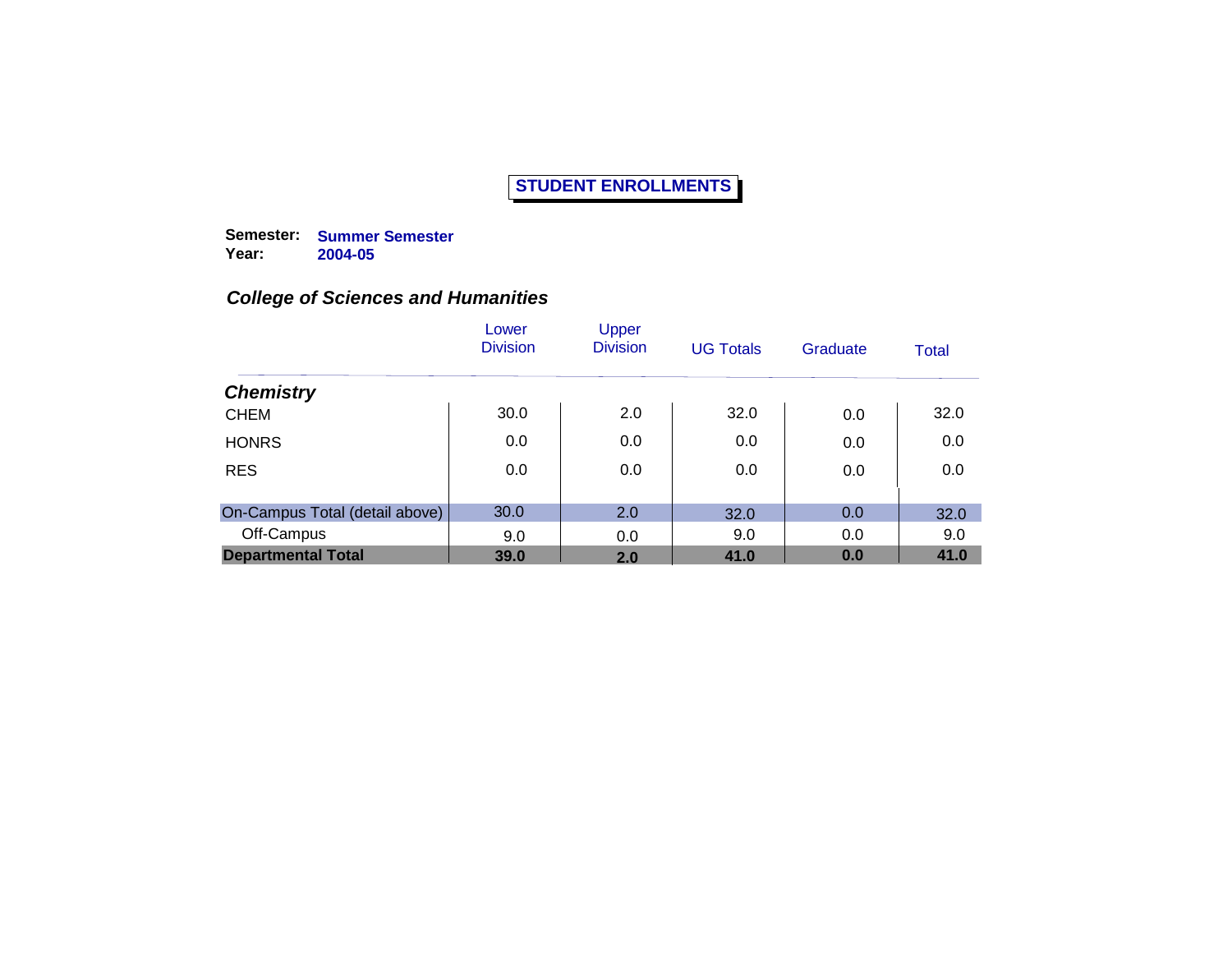**Semester: Summer Semester Year: 2004-05**

|                                           | Lower<br><b>Division</b> | Upper<br><b>Division</b> | <b>UG Totals</b> | Graduate | Total |
|-------------------------------------------|--------------------------|--------------------------|------------------|----------|-------|
| <b>Criminal Justice &amp; Criminology</b> |                          |                          |                  |          |       |
| <b>CJC</b>                                | 0.0                      | 44.0                     | 44.0             | 10.0     | 54.0  |
| On-Campus Total (detail above)            | 0.0                      | 44.0                     | 44.0             | 10.0     | 54.0  |
| Off-Campus                                | 0.0                      | 0.0                      | 0.0              | 0.0      | 0.0   |
| <b>Departmental Total</b>                 | 0.0                      | 44.0                     | 44.0             | 10.0     | 54.0  |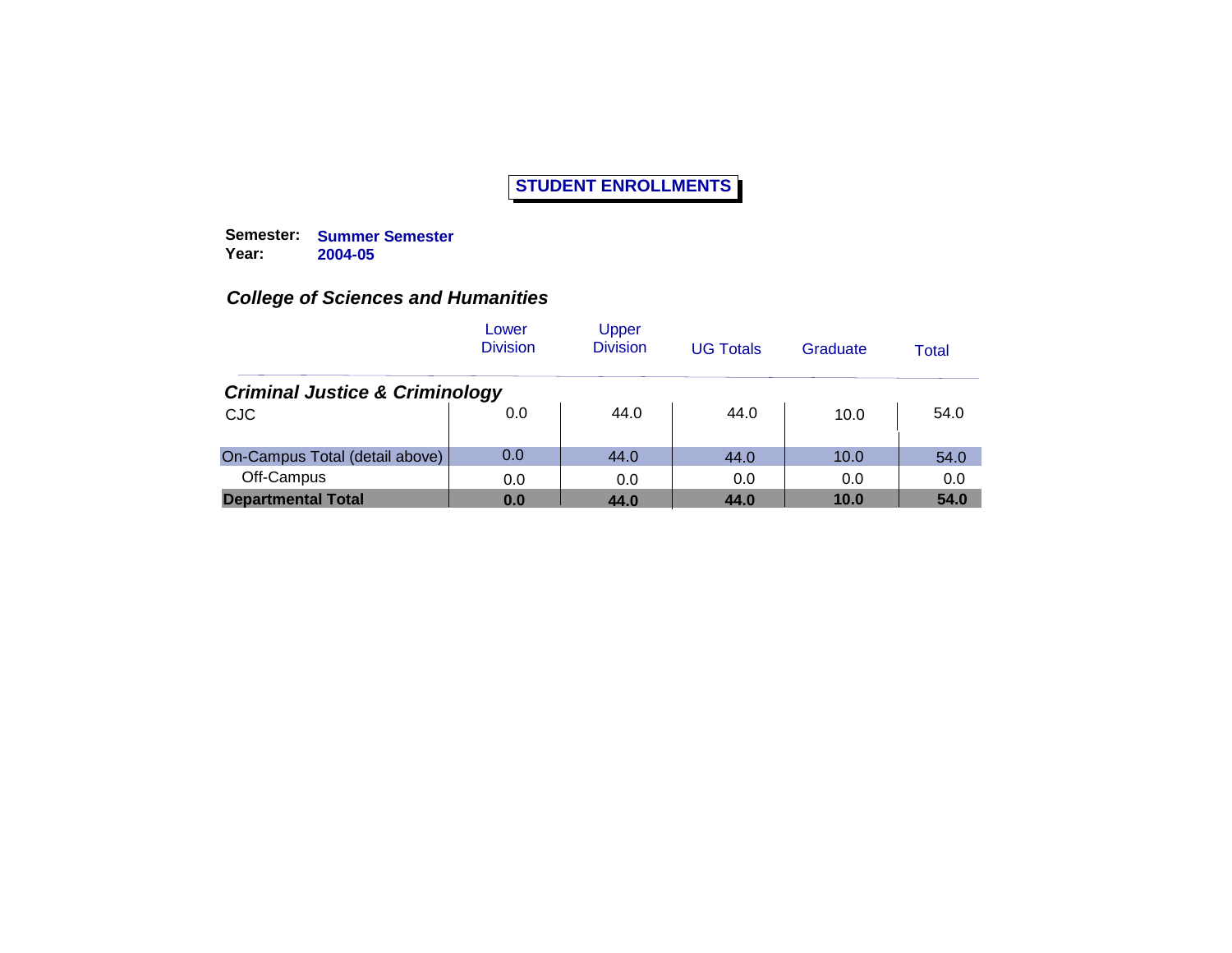**Semester: Summer Semester Year: 2004-05**

|                                | Lower<br><b>Division</b> | Upper<br><b>Division</b> | <b>UG Totals</b> | Graduate | Total |
|--------------------------------|--------------------------|--------------------------|------------------|----------|-------|
| <b>Computer Science</b>        |                          |                          |                  |          |       |
| <b>CS</b>                      | 0.0                      | 0.0                      | 0.0              | 9.0      | 9.0   |
| <b>THES</b>                    | 0.0                      | 0.0                      | 0.0              | 0.0      | 0.0   |
| On-Campus Total (detail above) | 0.0                      | 0.0                      | 0.0              | 9.0      | 9.0   |
| Off-Campus                     | 15.0                     | 0.0                      | 15.0             | 0.0      | 15.0  |
| <b>Departmental Total</b>      | 15.0                     | 0.0                      | 15.0             | 9.0      | 24.0  |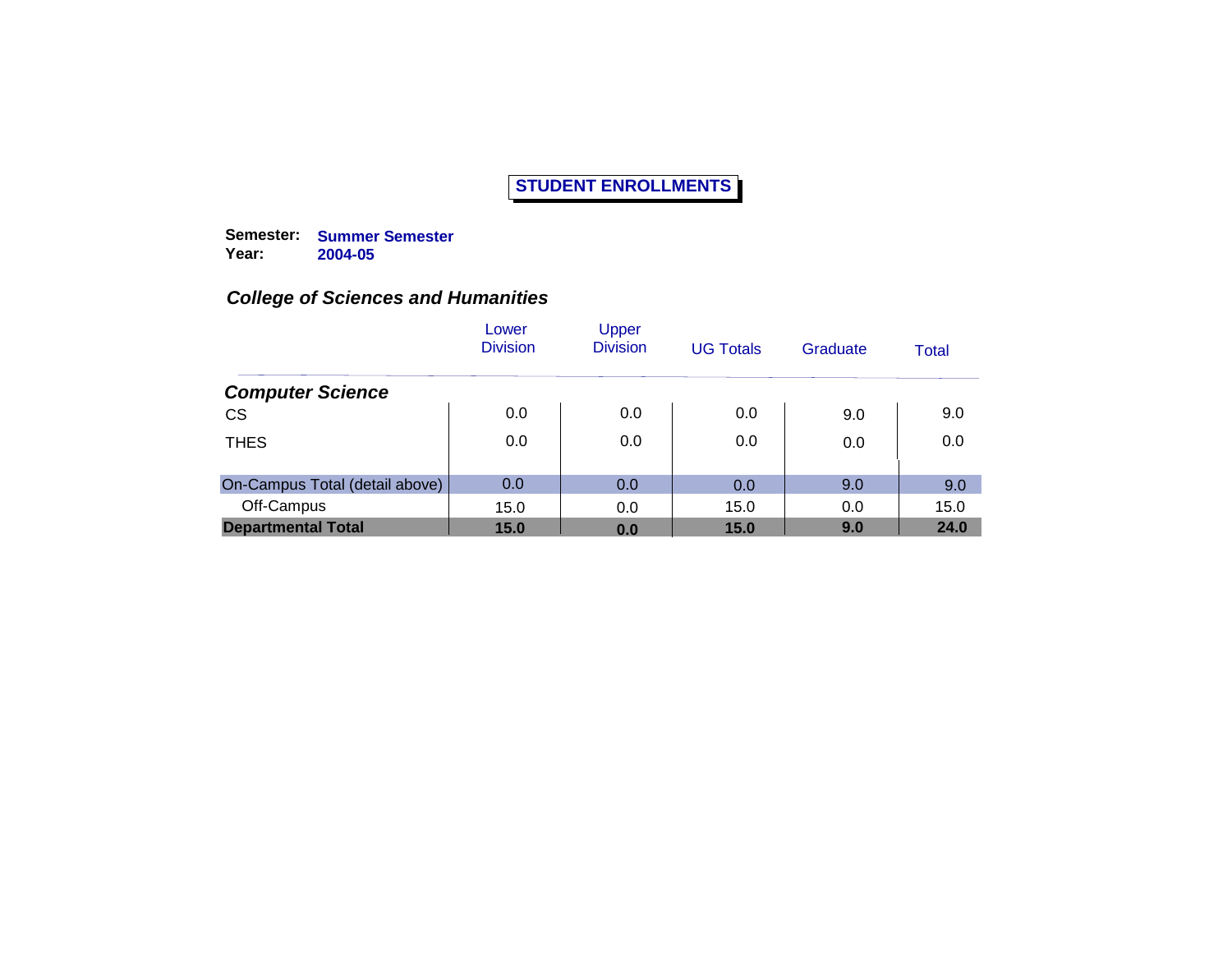**Semester: Summer Semester Year: 2004-05**

|                                | Lower<br><b>Division</b> | Upper<br><b>Division</b> | <b>UG Totals</b> | Graduate | <b>Total</b> |
|--------------------------------|--------------------------|--------------------------|------------------|----------|--------------|
| <b>English</b>                 |                          |                          |                  |          |              |
| <b>DISS</b>                    | 0.0                      | 0.0                      | 0.0              | 2.0      | 2.0          |
| <b>DOC</b>                     | 0.0                      | 0.0                      | 0.0              | 9.0      | 9.0          |
| <b>ENEFL</b>                   | 14.0                     | 0.0                      | 14.0             | 0.0      | 14.0         |
| <b>ENG</b>                     | 17.0                     | 27.0                     | 44.0             | 2.0      | 46.0         |
| <b>HONRS</b>                   | 0.0                      | 0.0                      | 0.0              | 0.0      | 0.0          |
| <b>MASTR</b>                   | 0.0                      | 0.0                      | 0.0              | 0.0      | 0.0          |
| <b>RES</b>                     | 0.0                      | 0.0                      | 0.0              | 0.0      | 0.0          |
| <b>THES</b>                    | 0.0                      | 0.0                      | 0.0              | 0.0      | 0.0          |
|                                |                          |                          |                  |          |              |
| On-Campus Total (detail above) | 31.0                     | 27.0                     | 58.0             | 13.0     | 71.0         |
| Off-Campus                     | 33.0                     | 24.0                     | 57.0             | 19.0     | 76.0         |
| <b>Departmental Total</b>      | 64.0                     | 51.0                     | 115.0            | 32.0     | 147.0        |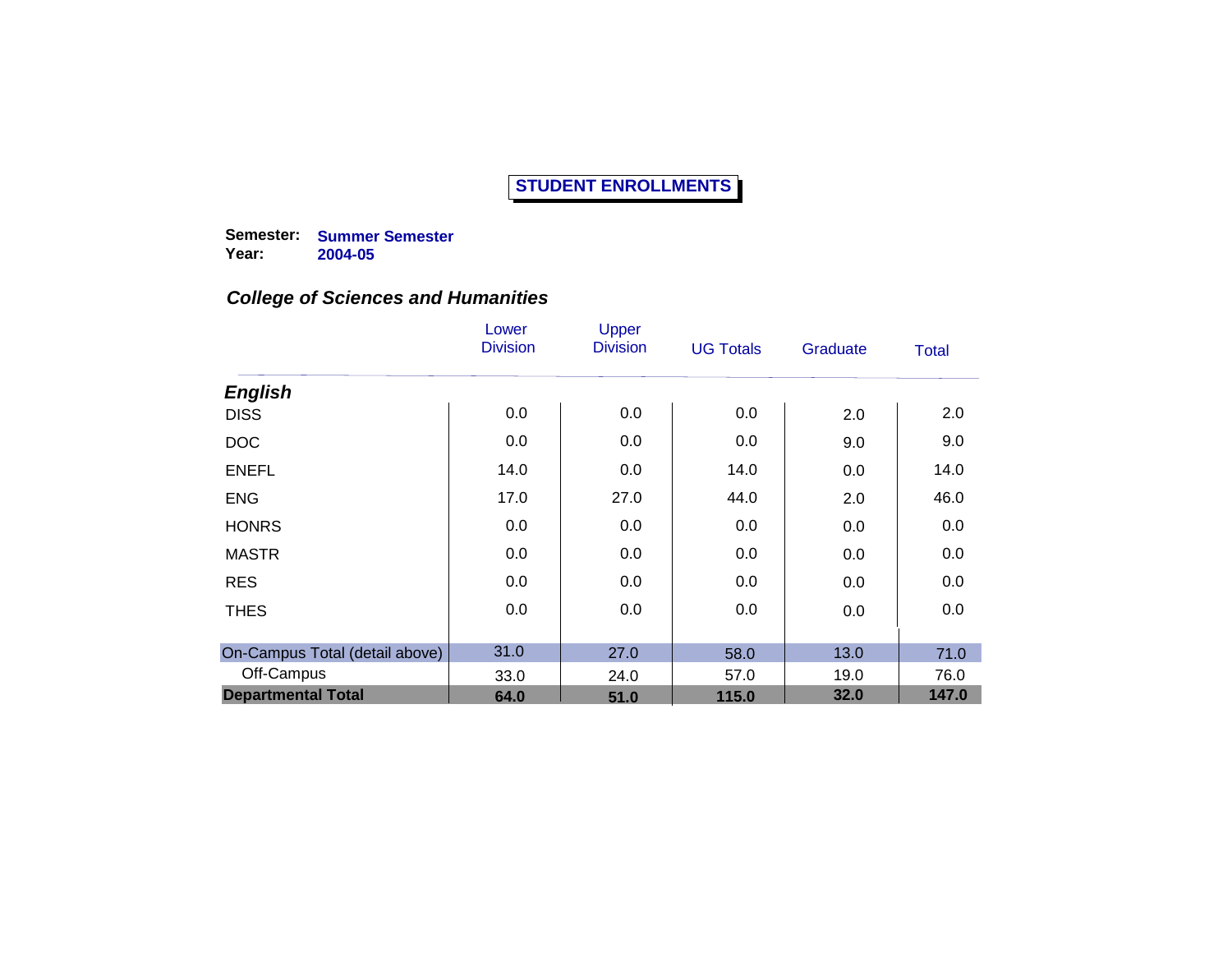**Semester: Summer Semester Year: 2004-05**

|                                        | Lower<br><b>Division</b> | Upper<br><b>Division</b> | <b>UG Totals</b> | Graduate | <b>Total</b> |
|----------------------------------------|--------------------------|--------------------------|------------------|----------|--------------|
| <b>Modern Languages &amp; Classics</b> |                          |                          |                  |          |              |
| <b>ASIAN</b>                           | 0.0                      | 3.0                      | 3.0              | 0.0      | 3.0          |
| CC                                     | 0.0                      | 0.0                      | 0.0              | 0.0      | 0.0          |
| <b>CH</b>                              | 0.0                      | 0.0                      | 0.0              | 0.0      | 0.0          |
| <b>FL</b>                              | 0.0                      | 0.0                      | 0.0              | 1.0      | 1.0          |
| <b>FR</b>                              | 0.0                      | 0.0                      | 0.0              | 0.0      | 0.0          |
| <b>GER</b>                             | 22.0                     | 1.0                      | 23.0             | 0.0      | 23.0         |
| <b>GRK</b>                             | 0.0                      | 0.0                      | 0.0              | 0.0      | 0.0          |
| <b>HONRS</b>                           | 0.0                      | 0.0                      | 0.0              | 0.0      | 0.0          |
| <b>ITAL</b>                            | 0.0                      | 0.0                      | 0.0              | 0.0      | 0.0          |
| <b>JAPAN</b>                           | 0.0                      | 2.0                      | 2.0              | 0.0      | 2.0          |
| LAT                                    | 0.0                      | 0.0                      | 0.0              | 0.0      | 0.0          |
| <b>SP</b>                              | 0.0                      | 1.0                      | 1.0              | 0.0      | 1.0          |
|                                        |                          |                          |                  |          |              |
| On-Campus Total (detail above)         | 22.0                     | 7.0                      | 29.0             | 1.0      | 30.0         |
| Off-Campus                             | 30.0                     | 1.0                      | 31.0             | 0.0      | 31.0         |
| <b>Departmental Total</b>              | 52.0                     | 8.0                      | 60.0             | 1.0      | 61.0         |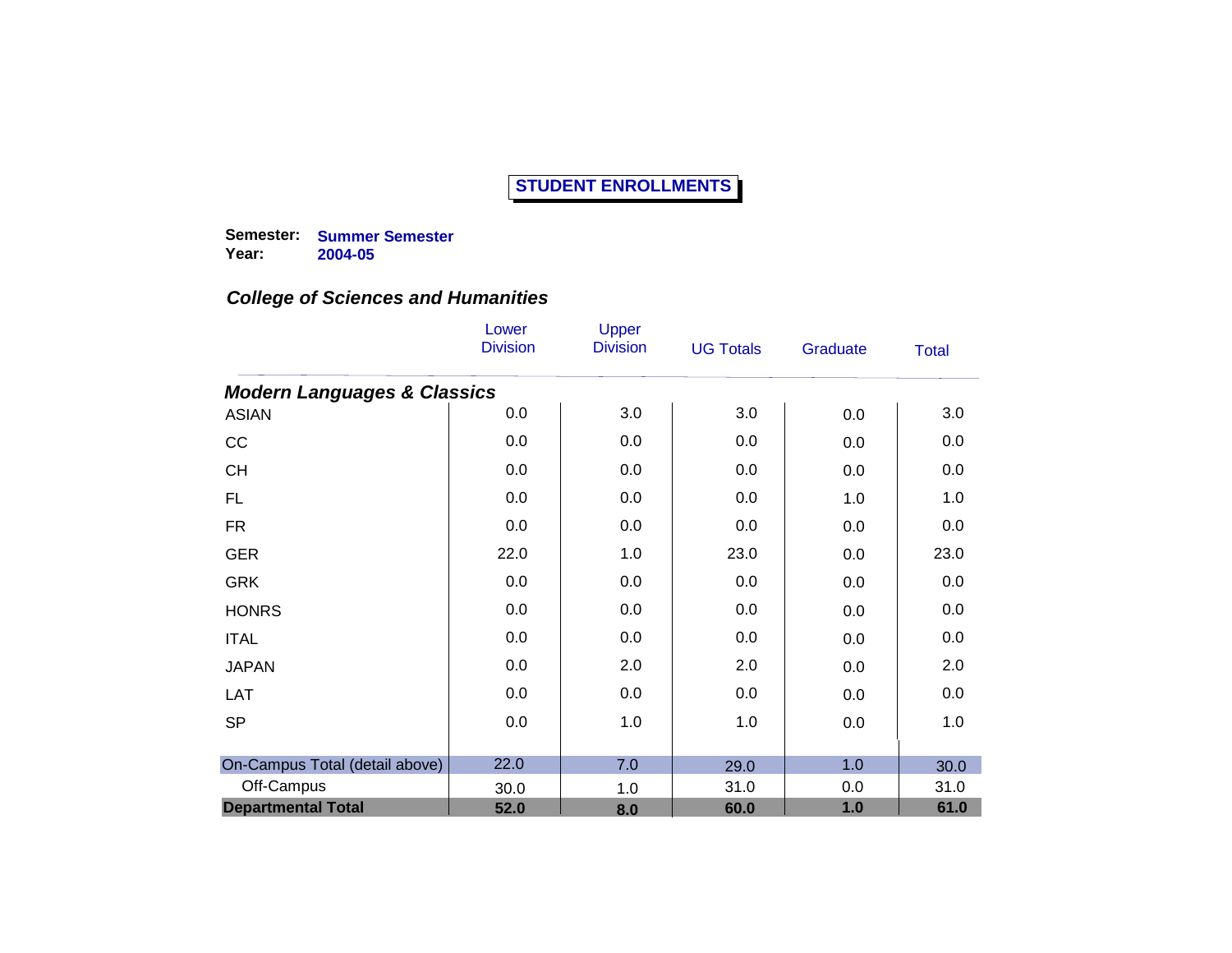**Semester: Summer Semester Year: 2004-05**

|                                | Lower<br><b>Division</b> | Upper<br><b>Division</b> | <b>UG Totals</b> | Graduate | Total |
|--------------------------------|--------------------------|--------------------------|------------------|----------|-------|
| Geography                      |                          |                          |                  |          |       |
| <b>GEOG</b>                    | 14.0                     | 3.0                      | 17.0             | 3.0      | 20.0  |
| <b>THES</b>                    | 0.0                      | 0.0                      | 0.0              | 1.0      | 1.0   |
| On-Campus Total (detail above) | 14.0                     | 3.0                      | 17.0             | 4.0      | 21.0  |
| Off-Campus                     | 28.0                     | 1.0                      | 29.0             | 0.0      | 29.0  |
| <b>Departmental Total</b>      | 42.0                     | 4.0                      | 46.0             | 4.0      | 50.0  |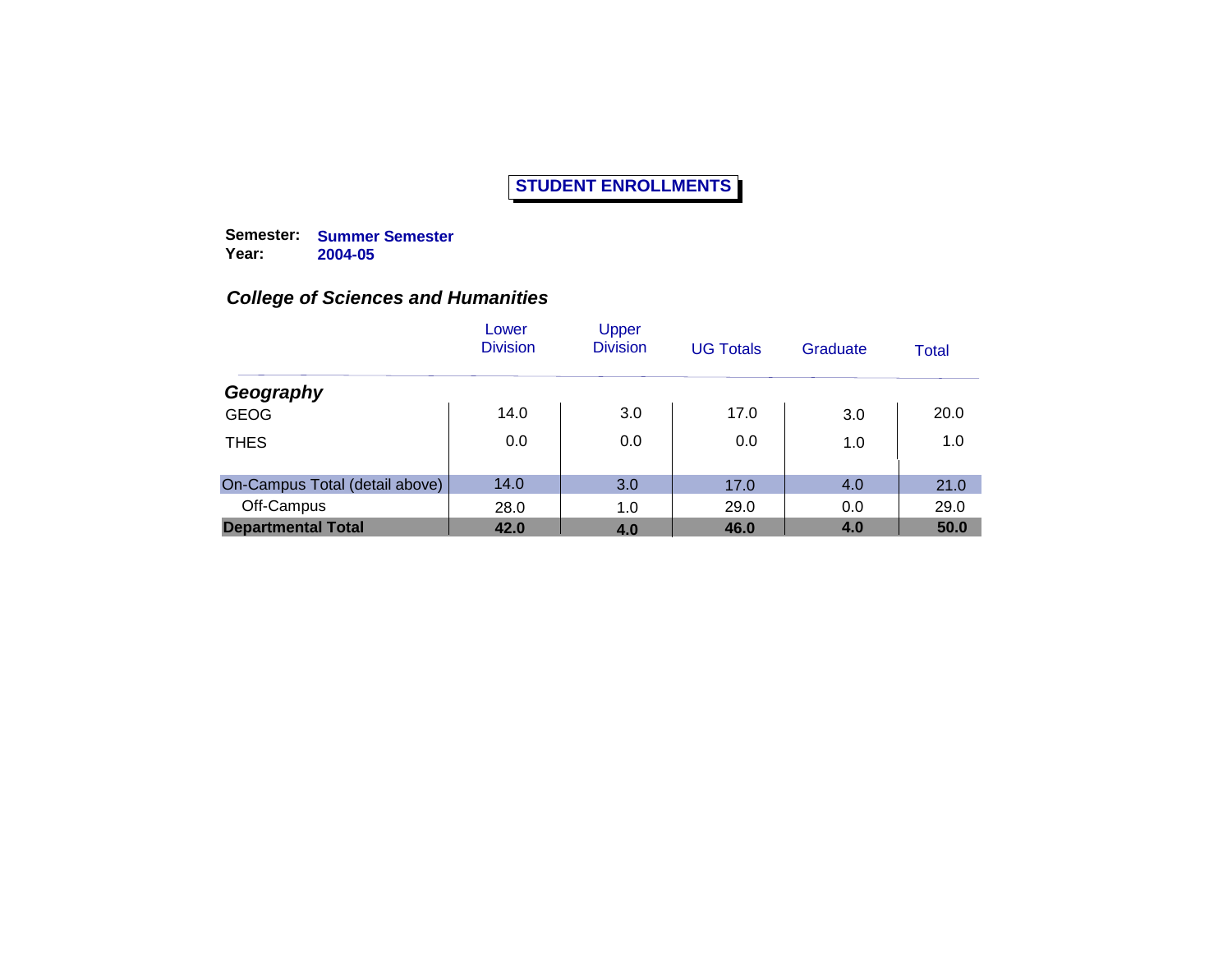**Semester: Summer Semester Year: 2004-05**

|                                | Lower<br><b>Division</b> | Upper<br><b>Division</b> | <b>UG Totals</b> | Graduate | Total |
|--------------------------------|--------------------------|--------------------------|------------------|----------|-------|
| Geology                        |                          |                          |                  |          |       |
| <b>GEOL</b>                    | 0.0                      | 0.0                      | 0.0              | 0.0      | 0.0   |
| <b>THES</b>                    | 0.0                      | 0.0                      | 0.0              | 1.0      | 1.0   |
| On-Campus Total (detail above) | 0.0                      | 0.0                      | 0.0              | 1.0      | 1.0   |
| Off-Campus                     | 0.0                      | 0.0                      | 0.0              | 0.0      | 0.0   |
| <b>Departmental Total</b>      | 0.0                      | 0.0                      | 0.0              | 1.0      | 1.0   |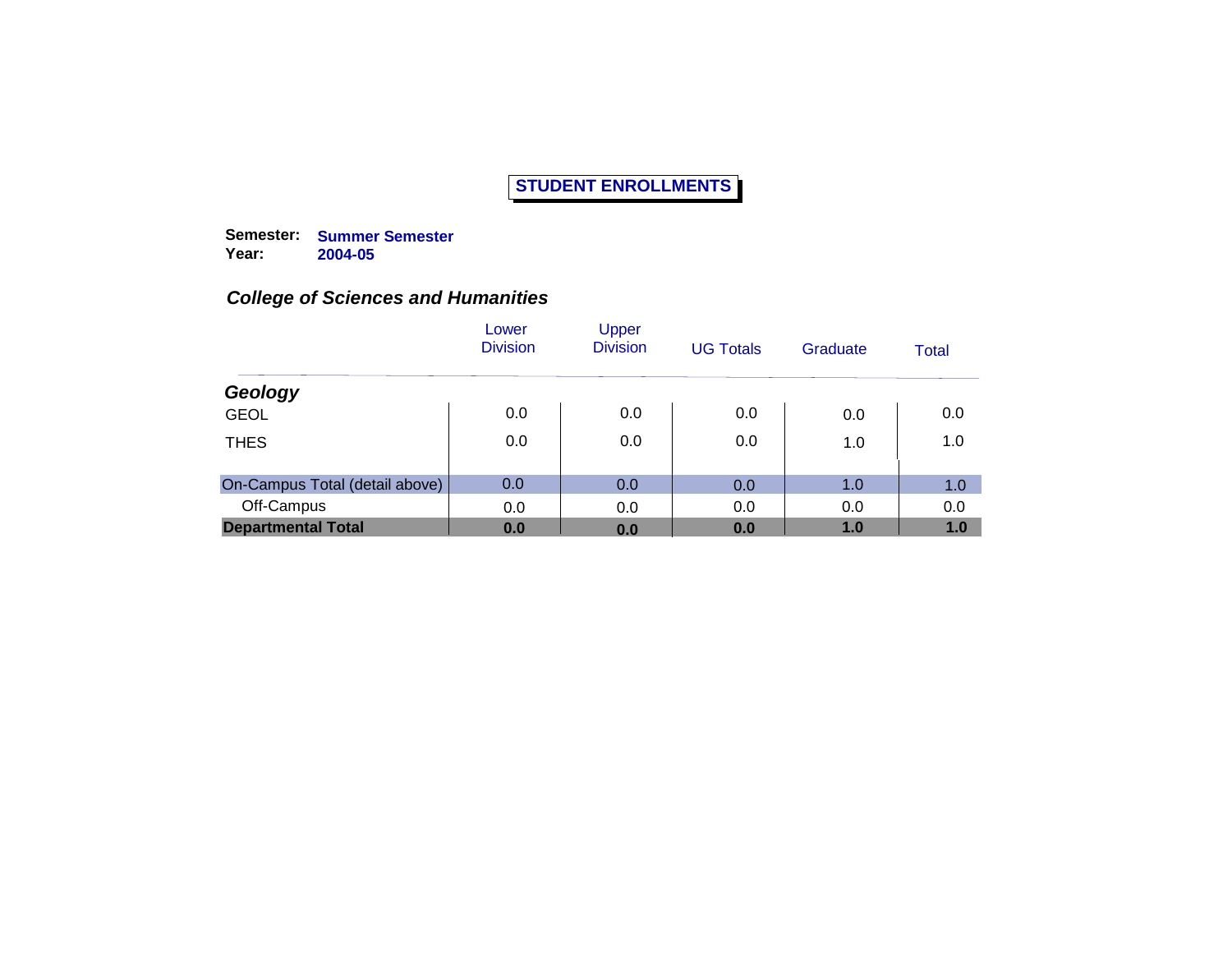**Semester: Summer Semester Year: 2004-05**

|                                | Lower<br><b>Division</b> | Upper<br><b>Division</b> | <b>UG Totals</b> | Graduate | <b>Total</b> |
|--------------------------------|--------------------------|--------------------------|------------------|----------|--------------|
| <b>History</b>                 |                          |                          |                  |          |              |
| <b>HIST</b>                    | 0.0                      | 6.0                      | 6.0              | 1.0      | 7.0          |
| <b>HONRS</b>                   | 0.0                      | 0.0                      | 0.0              | 0.0      | 0.0          |
| SS                             | 0.0                      | 0.0                      | 0.0              | 0.0      | 0.0          |
| <b>THES</b>                    | 0.0                      | 0.0                      | 0.0              | 0.0      | 0.0          |
|                                |                          |                          |                  |          |              |
| On-Campus Total (detail above) | 0.0                      | 6.0                      | 6.0              | 1.0      | 7.0          |
| Off-Campus                     | 46.0                     | 8.0                      | 54.0             | 0.0      | 54.0         |
| <b>Departmental Total</b>      | 46.0                     | 14.0                     | 60.0             | 1.0      | 61.0         |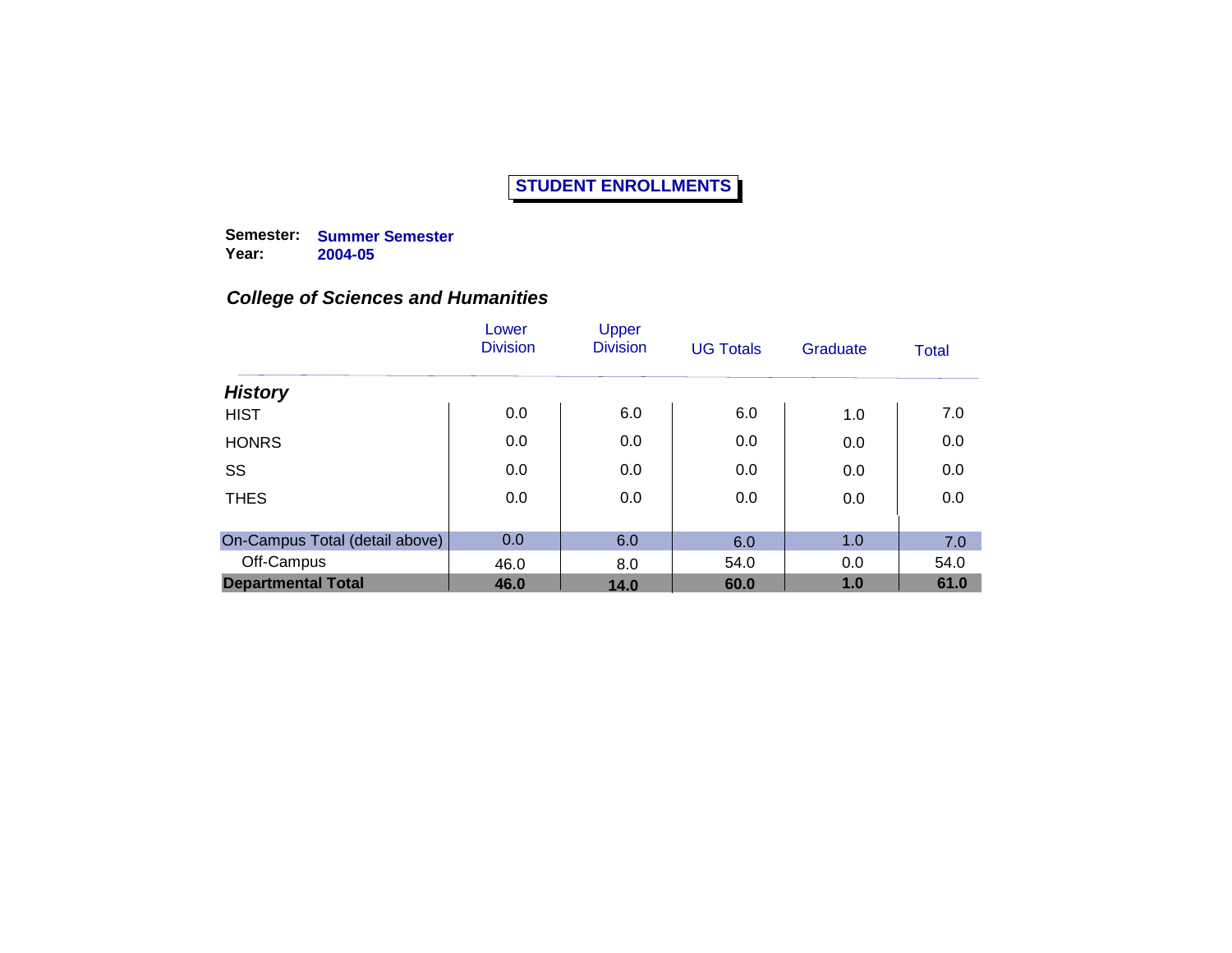**Semester: Summer Semester Year: 2004-05**

|                                | Lower<br><b>Division</b> | Upper<br><b>Division</b> | <b>UG Totals</b> | Graduate | Total |
|--------------------------------|--------------------------|--------------------------|------------------|----------|-------|
| <b>Mathematical Sciences</b>   |                          |                          |                  |          |       |
| <b>MATHS</b>                   | 53.0                     | 0.0                      | 53.0             | 0.0      | 53.0  |
| <b>THES</b>                    | 0.0                      | 0.0                      | 0.0              | 0.0      | 0.0   |
| On-Campus Total (detail above) | 53.0                     | 0.0                      | 53.0             | 0.0      | 53.0  |
| Off-Campus                     | 0.0                      | 0.0                      | 0.0              | 0.0      | 0.0   |
| <b>Departmental Total</b>      | 53.0                     | 0.0                      | 53.0             | 0.0      | 53.0  |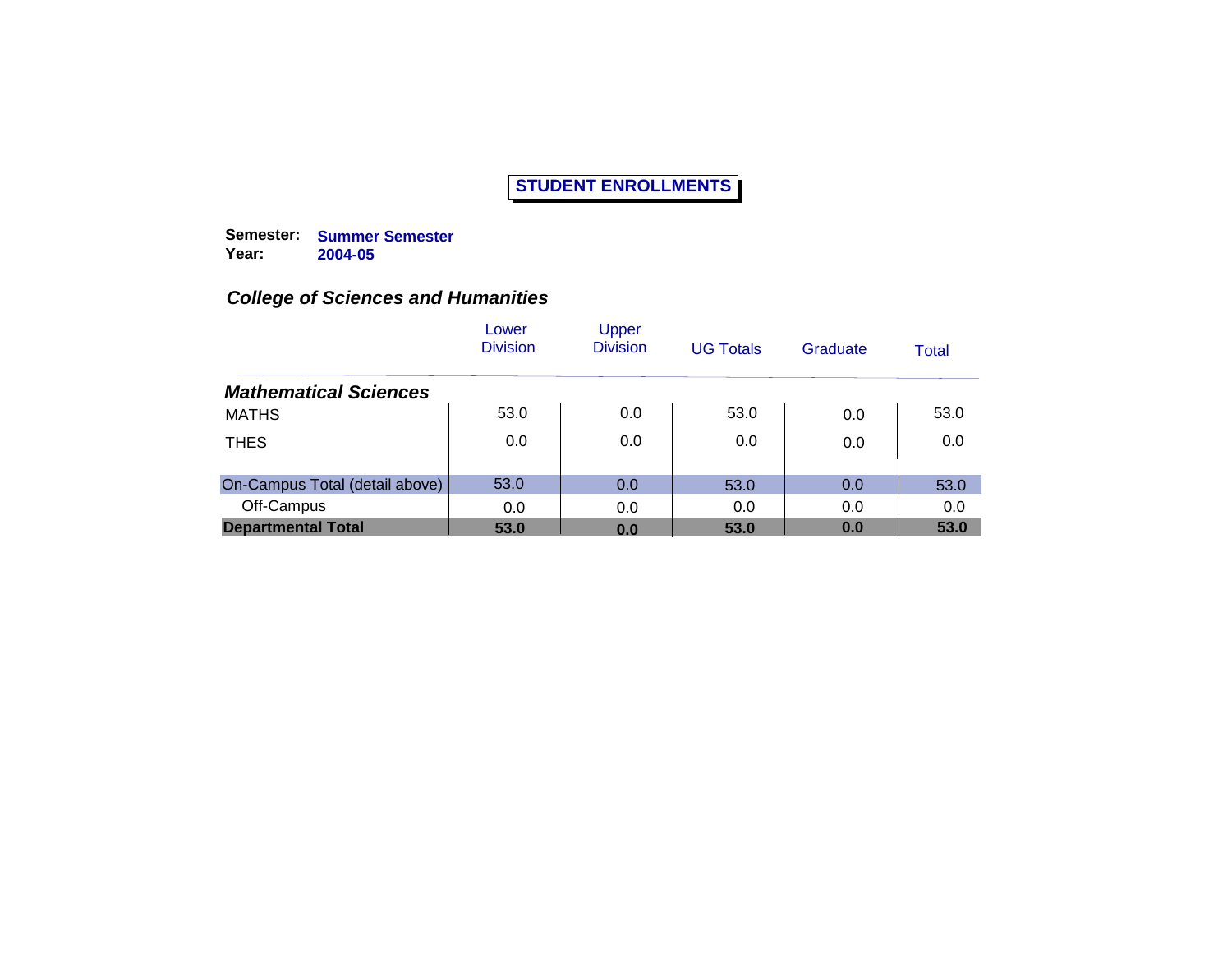**Semester: Summer Semester Year: 2004-05**

|                                | Lower<br><b>Division</b> | Upper<br><b>Division</b> | <b>UG Totals</b> | Graduate | Total |
|--------------------------------|--------------------------|--------------------------|------------------|----------|-------|
| <b>Natural Resources</b>       |                          |                          |                  |          |       |
| <b>NREM</b>                    | 0.0                      | 0.0                      | 0.0              | 0.0      | 0.0   |
| <b>RES</b>                     | 0.0                      | 0.0                      | 0.0              | 0.0      | 0.0   |
| <b>THES</b>                    | 0.0                      | 0.0                      | 0.0              | 0.0      | 0.0   |
| On-Campus Total (detail above) | 0.0                      | 0.0                      | 0.0              | 0.0      | 0.0   |
| Off-Campus                     | 5.0                      | 27.0                     | 32.0             | 3.0      | 35.0  |
| <b>Departmental Total</b>      | 5.0                      | 27.0                     | 32.0             | 3.0      | 35.0  |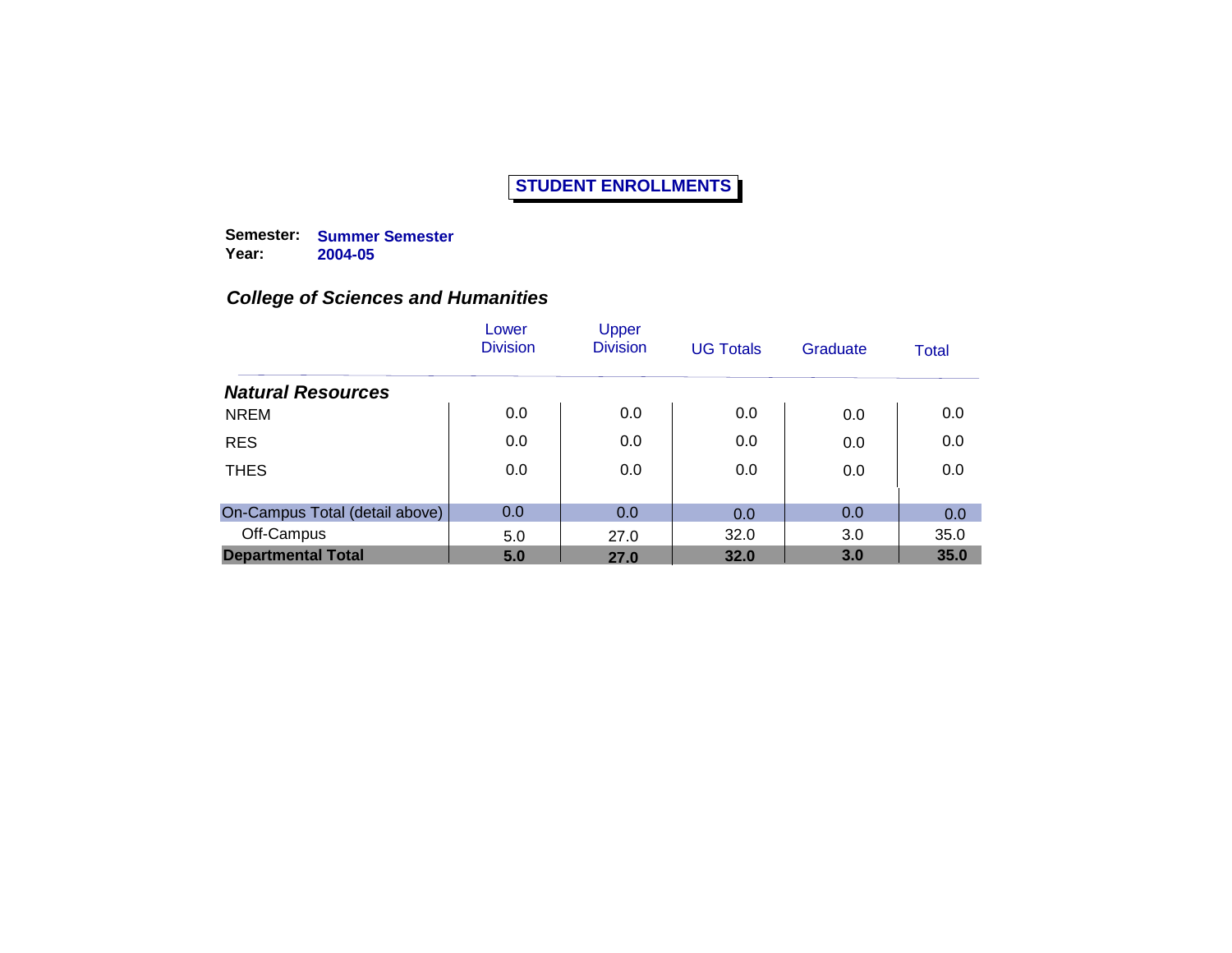**Semester: Summer Semester Year: 2004-05**

|                                | Lower<br><b>Division</b> | Upper<br><b>Division</b> | <b>UG Totals</b> | Graduate | Total |
|--------------------------------|--------------------------|--------------------------|------------------|----------|-------|
| <b>Philosophy</b>              |                          |                          |                  |          |       |
| PHIL                           | 0.0                      | 1.0                      | 1.0              | 0.0      | 1.0   |
| <b>RELST</b>                   | 0.0                      | 0.0                      | 0.0              | 0.0      | 0.0   |
| On-Campus Total (detail above) | 0.0                      | 1.0                      | 1.0              | 0.0      | 1.0   |
| Off-Campus                     | 4.0                      | 0.0                      | 4.0              | 0.0      | 4.0   |
| <b>Departmental Total</b>      | 4.0                      | 1.0                      | 5.0              | 0.0      | 5.0   |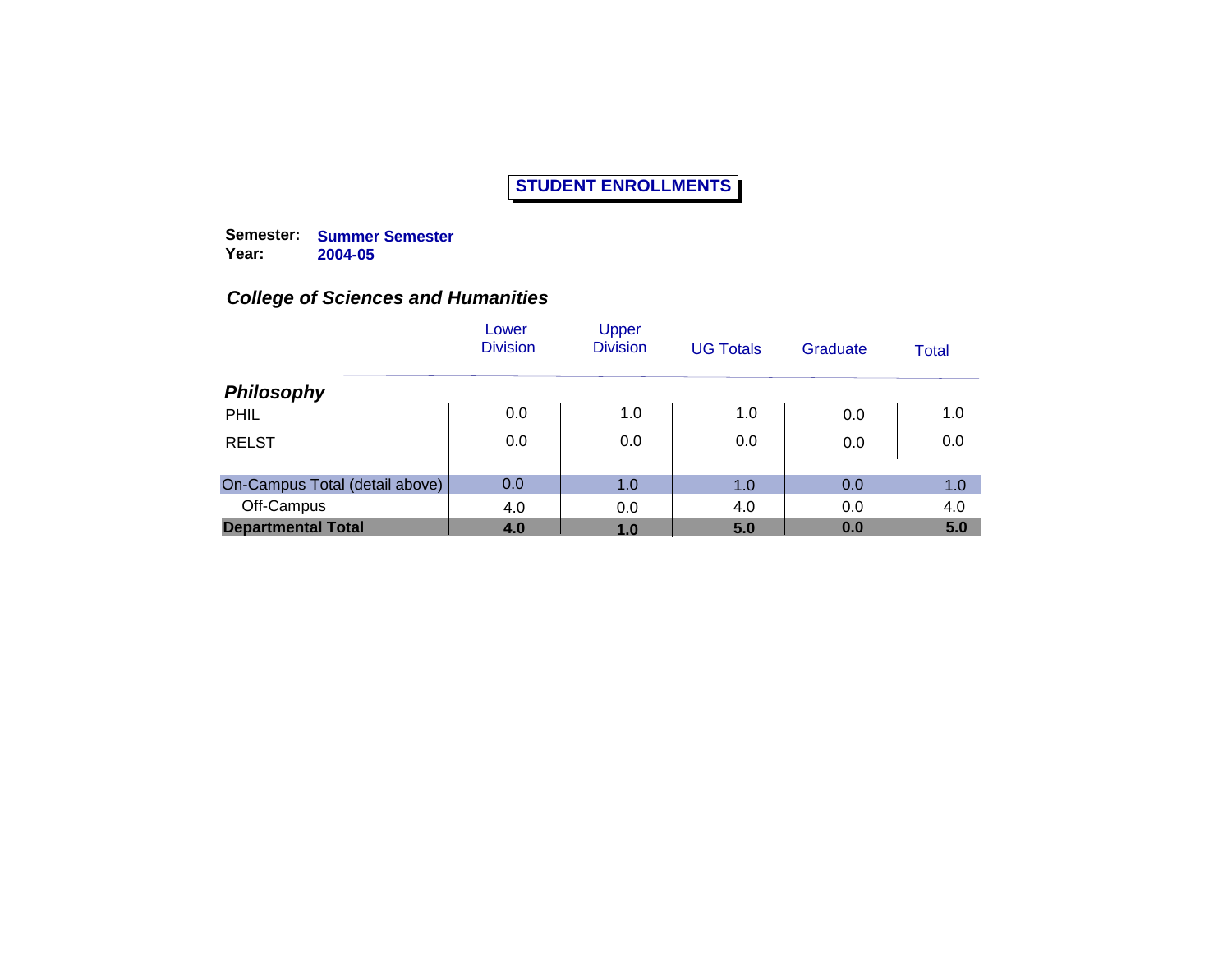**Semester: Summer Semester Year: 2004-05**

|                                | Lower<br><b>Division</b> | Upper<br><b>Division</b> | <b>UG Totals</b> | Graduate | Total |
|--------------------------------|--------------------------|--------------------------|------------------|----------|-------|
| <b>Physics &amp; Astronomy</b> |                          |                          |                  |          |       |
| <b>ASTRO</b>                   | 10.0                     | 0.0                      | 10.0             | 3.0      | 13.0  |
| <b>PHYCS</b>                   | 0.0                      | 0.0                      | 0.0              | 4.0      | 4.0   |
| <b>RES</b>                     | 0.0                      | 0.0                      | 0.0              | 0.0      | 0.0   |
| SCI                            | 0.0                      | 0.0                      | 0.0              | 8.0      | 8.0   |
| <b>THES</b>                    | 0.0                      | 0.0                      | 0.0              | 0.0      | 0.0   |
|                                |                          |                          |                  |          |       |
| On-Campus Total (detail above) | 10.0                     | 0.0                      | 10.0             | 15.0     | 25.0  |
| Off-Campus                     | 36.0                     | 0.0                      | 36.0             | 0.0      | 36.0  |
| <b>Departmental Total</b>      | 46.0                     | 0.0                      | 46.0             | 15.0     | 61.0  |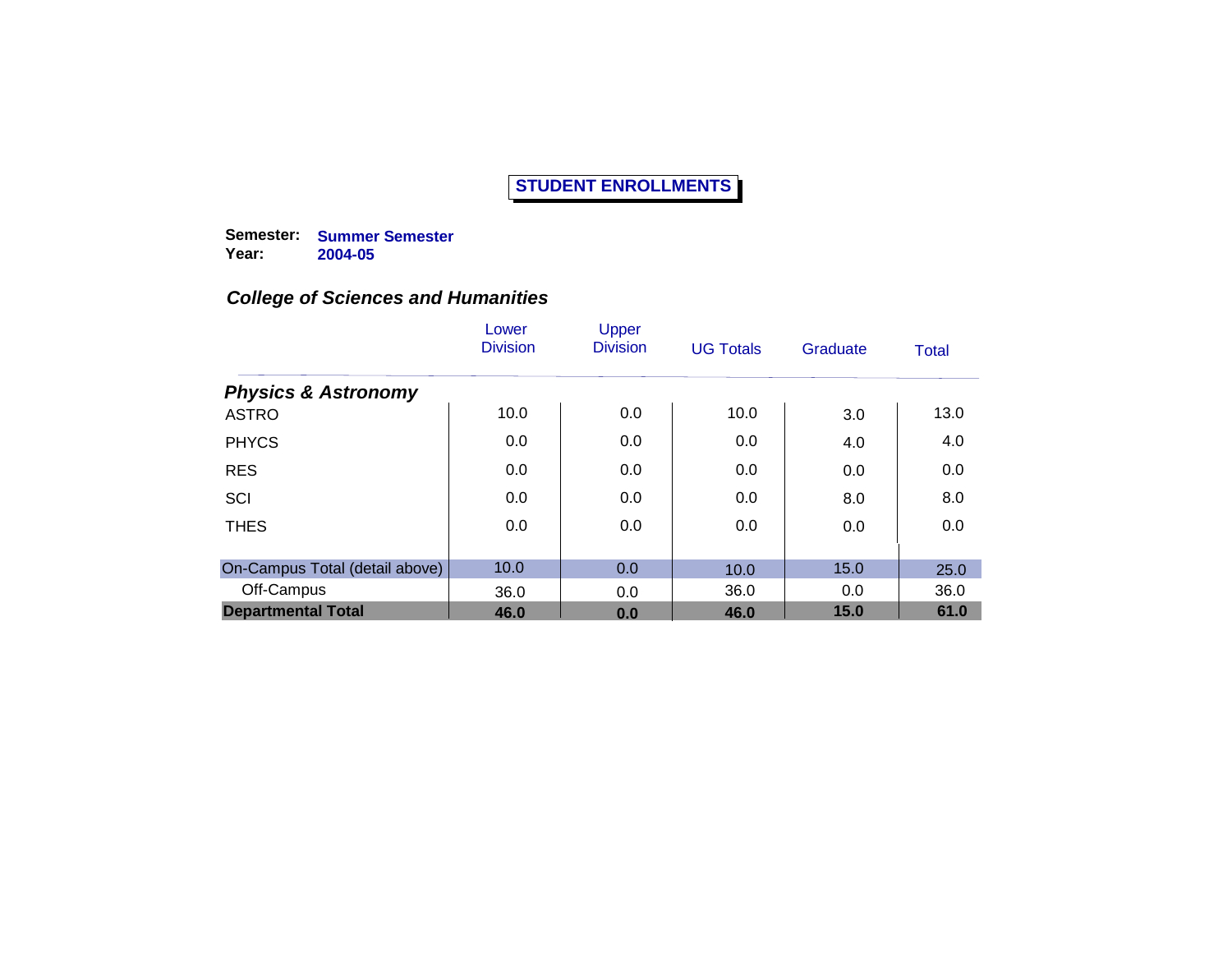**Semester: Summer Semester Year: 2004-05**

|                                        | Lower<br><b>Division</b> | Upper<br><b>Division</b> | <b>UG Totals</b> | Graduate | Total |
|----------------------------------------|--------------------------|--------------------------|------------------|----------|-------|
| <b>Physiology &amp; Health Science</b> |                          |                          |                  |          |       |
| <b>ANAT</b>                            | 0.0                      | 0.0                      | 0.0              | 0.0      | 0.0   |
| <b>HSC</b>                             | 0.0                      | 18.0                     | 18.0             | 1.0      | 19.0  |
| <b>MASTR</b>                           | 0.0                      | 0.0                      | 0.0              | 0.0      | 0.0   |
| <b>PHYSL</b>                           | 0.0                      | 0.0                      | 0.0              | 1.0      | 1.0   |
| SCI                                    | 0.0                      | 0.0                      | 0.0              | 0.0      | 0.0   |
| <b>THES</b>                            | 0.0                      | 0.0                      | 0.0              | 2.0      | 2.0   |
| On-Campus Total (detail above)         | 0.0                      | 18.0                     | 18.0             | 4.0      | 22.0  |
| Off-Campus                             | 203.0                    | 12.0                     | 215.0            | 21.0     | 236.0 |
| <b>Departmental Total</b>              | 203.0                    | 30.0                     | 233.0            | 25.0     | 258.0 |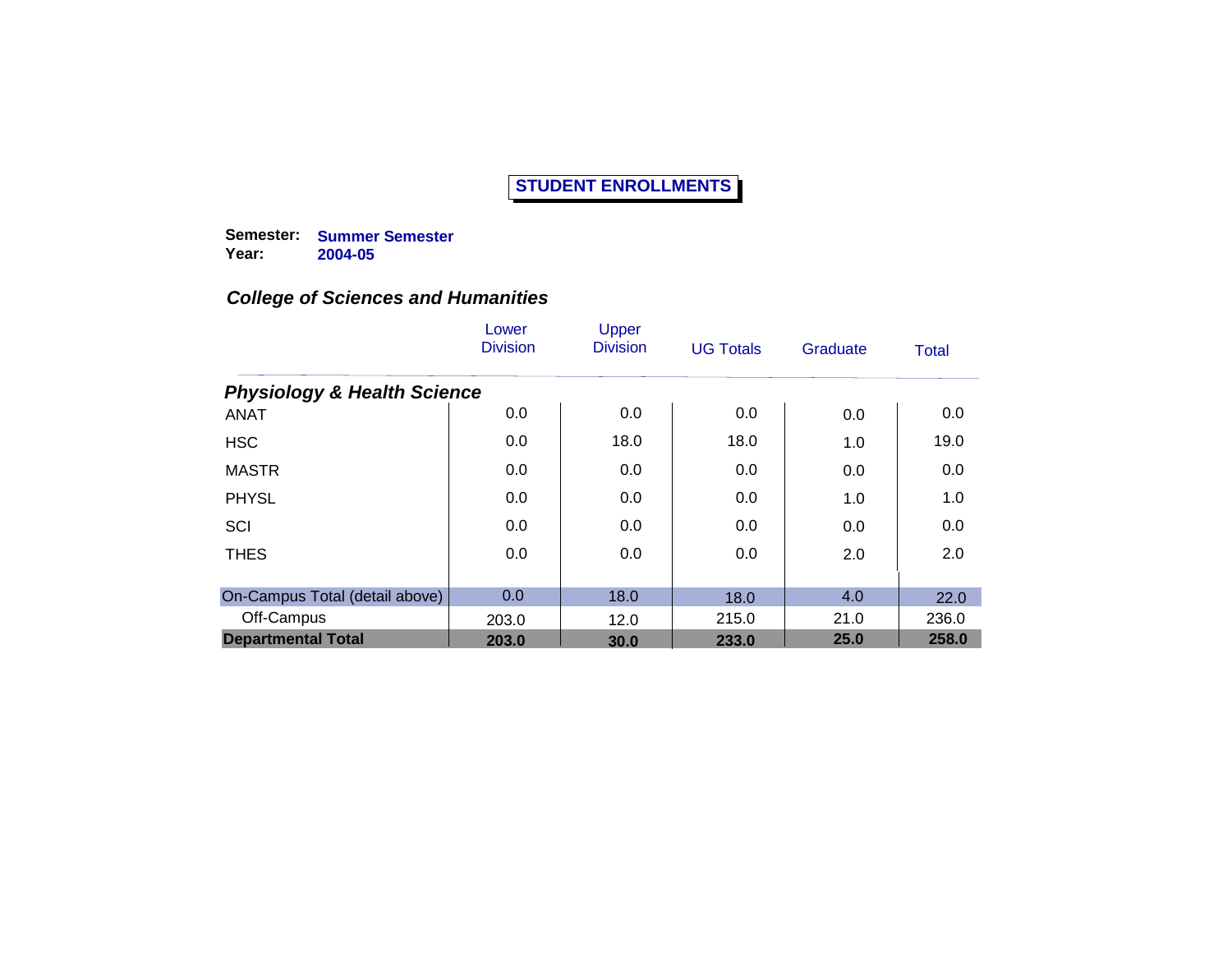**Semester: Summer Semester Year: 2004-05**

|                                | Lower<br><b>Division</b> | Upper<br><b>Division</b> | <b>UG Totals</b> | Graduate | Total |
|--------------------------------|--------------------------|--------------------------|------------------|----------|-------|
| <b>Political Science</b>       |                          |                          |                  |          |       |
| <b>EURO</b>                    | 0.0                      | 0.0                      | 0.0              | 0.0      | 0.0   |
| <b>POLS</b>                    | 0.0                      | 25.0                     | 25.0             | 6.0      | 31.0  |
| <b>RES</b>                     | 0.0                      | 0.0                      | 0.0              | 4.0      | 4.0   |
| <b>THES</b>                    | 0.0                      | 0.0                      | 0.0              | 0.0      | 0.0   |
|                                |                          |                          |                  |          |       |
| On-Campus Total (detail above) | 0.0                      | 25.0                     | 25.0             | 10.0     | 35.0  |
| Off-Campus                     | 9.0                      | 0.0                      | 9.0              | 0.0      | 9.0   |
| <b>Departmental Total</b>      | 9.0                      | 25.0                     | 34.0             | 10.0     | 44.0  |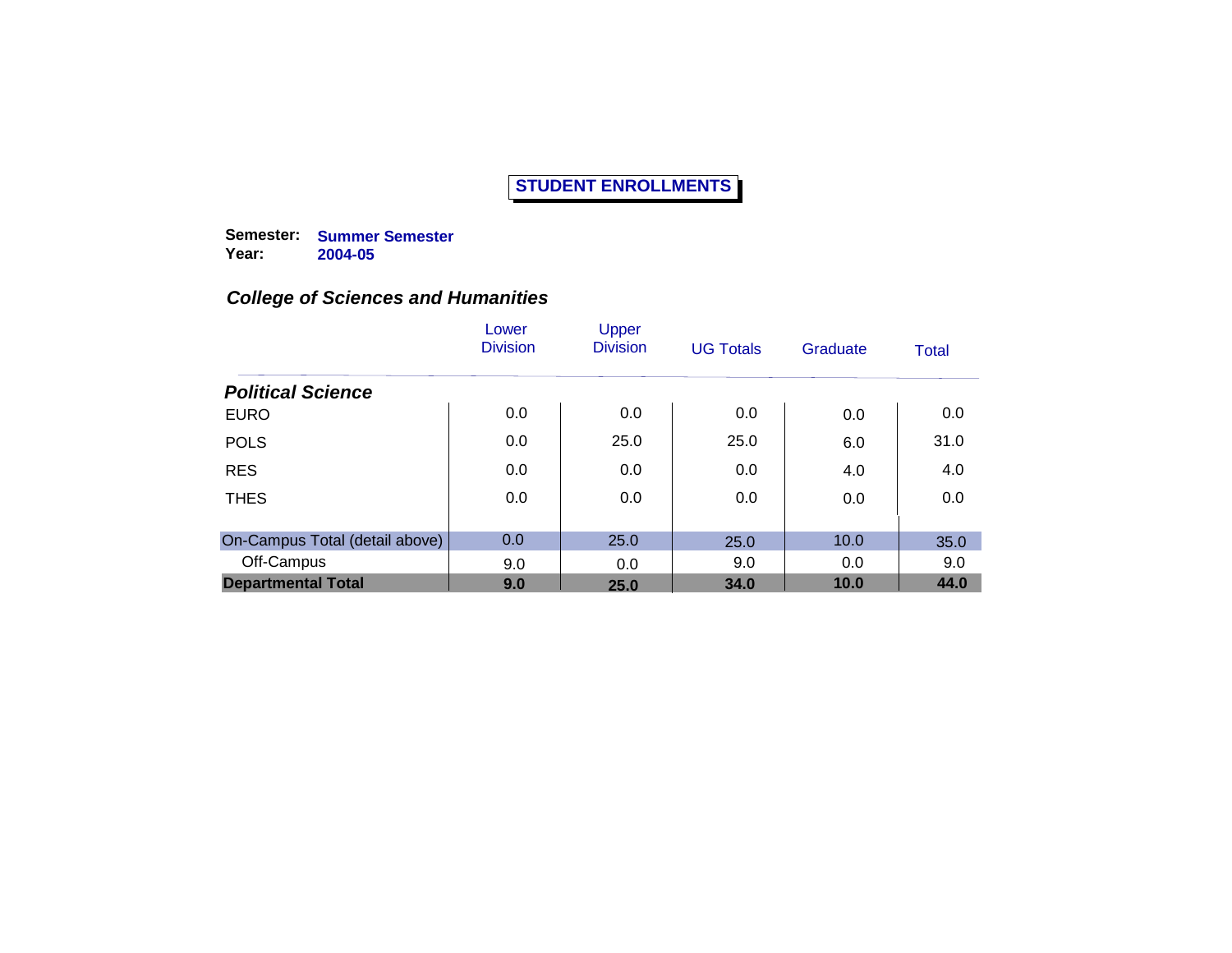**Semester: Summer Semester Year: 2004-05**

|                                | Lower<br><b>Division</b> | Upper<br><b>Division</b> | <b>UG Totals</b> | Graduate | Total |
|--------------------------------|--------------------------|--------------------------|------------------|----------|-------|
| <b>Psychological Science</b>   |                          |                          |                  |          |       |
| <b>MASTR</b>                   | 0.0                      | 0.0                      | 0.0              | 1.0      | 1.0   |
| <b>PSYSC</b>                   | 0.0                      | 3.0                      | 3.0              | 0.0      | 3.0   |
| On-Campus Total (detail above) | 0.0                      | 3.0                      | 3.0              | 1.0      | 4.0   |
| Off-Campus                     | 11.0                     | 1.0                      | 12.0             | 0.0      | 12.0  |
| <b>Departmental Total</b>      | 11.0                     | 4.0                      | 15.0             | 1.0      | 16.0  |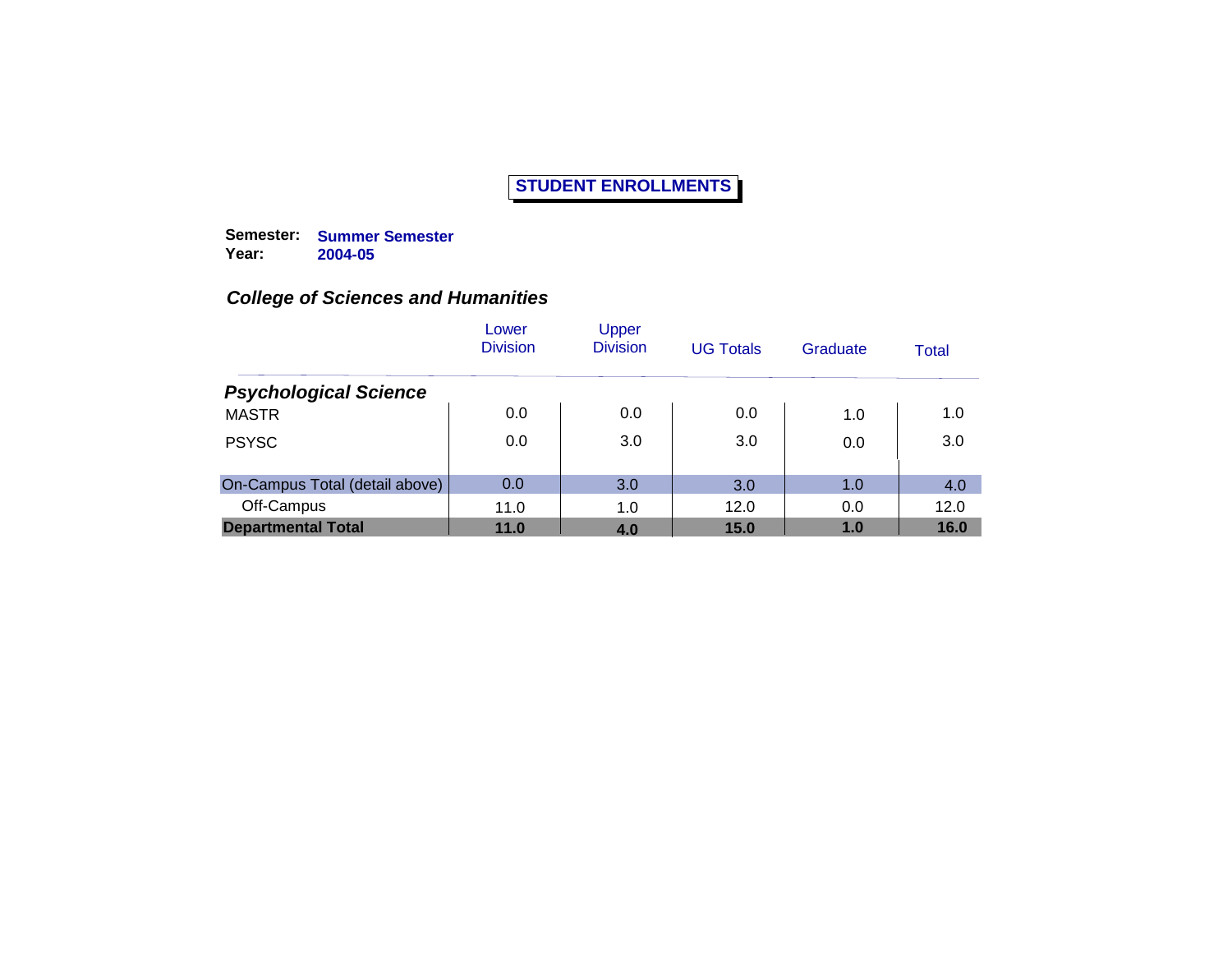**Semester: Summer Semester Year: 2004-05**

|                                | Lower<br><b>Division</b> | Upper<br><b>Division</b> | <b>UG Totals</b> | Graduate | Total |
|--------------------------------|--------------------------|--------------------------|------------------|----------|-------|
| Sociology                      |                          |                          |                  |          |       |
| <b>HONRS</b>                   | 0.0                      | 0.0                      | 0.0              | 0.0      | 0.0   |
| <b>SOC</b>                     | 0.0                      | 0.0                      | 0.0              | 9.0      | 9.0   |
| <b>THES</b>                    | 0.0                      | 0.0                      | 0.0              | 0.0      | 0.0   |
| On-Campus Total (detail above) | 0.0                      | 0.0                      | 0.0              | 9.0      | 9.0   |
| Off-Campus                     | 11.0                     | 2.0                      | 13.0             | 0.0      | 13.0  |
| <b>Departmental Total</b>      | 11.0                     | 2.0                      | 13.0             | 9.0      | 22.0  |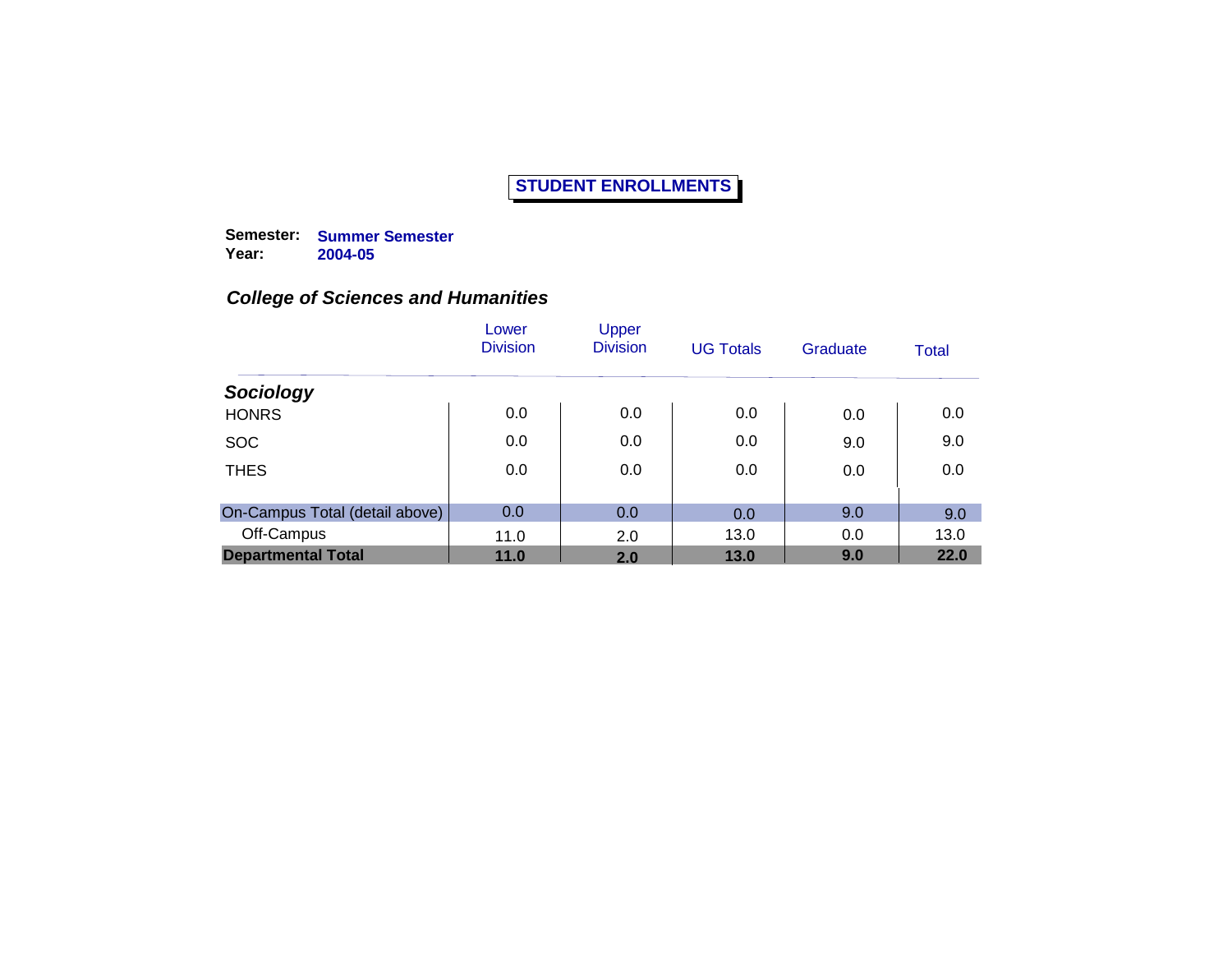**Semester: Summer Semester Year: 2004-05**

|                                | Lower<br><b>Division</b> | Upper<br><b>Division</b> | <b>UG Totals</b> | Graduate | Total |
|--------------------------------|--------------------------|--------------------------|------------------|----------|-------|
| <b>Social Work</b>             |                          |                          |                  |          |       |
| <b>SOCWK</b>                   | 0.0                      | 70.0                     | 70.0             | 0.0      | 70.0  |
| On-Campus Total (detail above) | 0.0                      | 70.0                     | 70.0             | 0.0      | 70.0  |
| Off-Campus                     | 0.0                      | 0.0                      | 0.0              | 0.0      | 0.0   |
| <b>Departmental Total</b>      | 0.0                      | 70.0                     | 70.0             | 0.0      | 70.0  |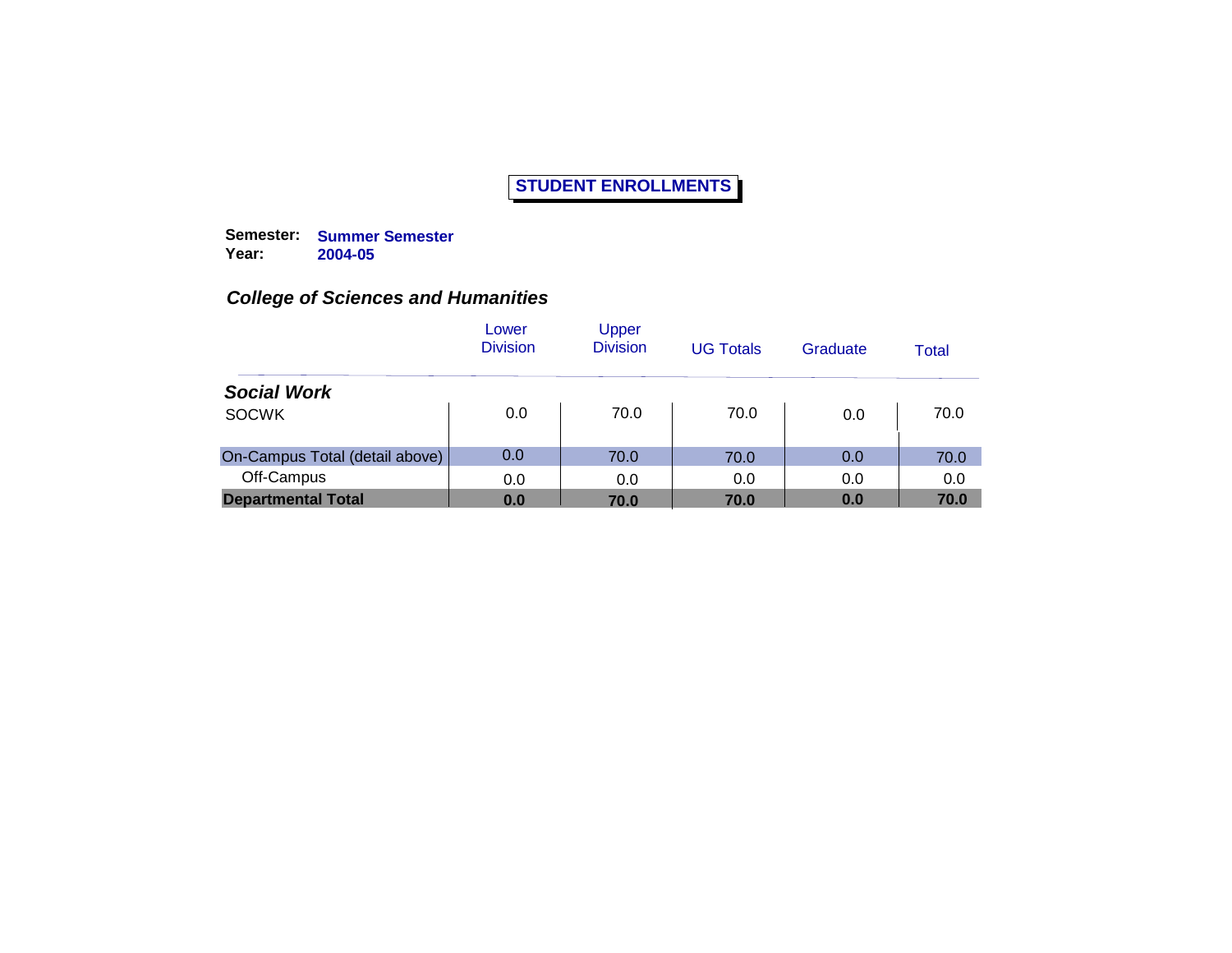**Semester: Summer Semester Year: 2004-05**

|                                         | Lower<br><b>Division</b> | Upper<br><b>Division</b> | <b>UG Totals</b> | Graduate | Total |
|-----------------------------------------|--------------------------|--------------------------|------------------|----------|-------|
| <b>Speech Pathology &amp; Audiology</b> |                          |                          |                  |          |       |
| <b>SPAA</b>                             | 0.0                      | 57.0                     | 57.0             | 307.0    | 364.0 |
| <b>THES</b>                             | 0.0                      | 0.0                      | 0.0              | 0.0      | 0.0   |
| On-Campus Total (detail above)          | 0.0                      | 57.0                     | 57.0             | 307.0    | 364.0 |
| Off-Campus                              | 0.0                      | 0.0                      | 0.0              | 0.0      | 0.0   |
| <b>Departmental Total</b>               | 0.0                      | 57.0                     | 57.0             | 307.0    | 364.0 |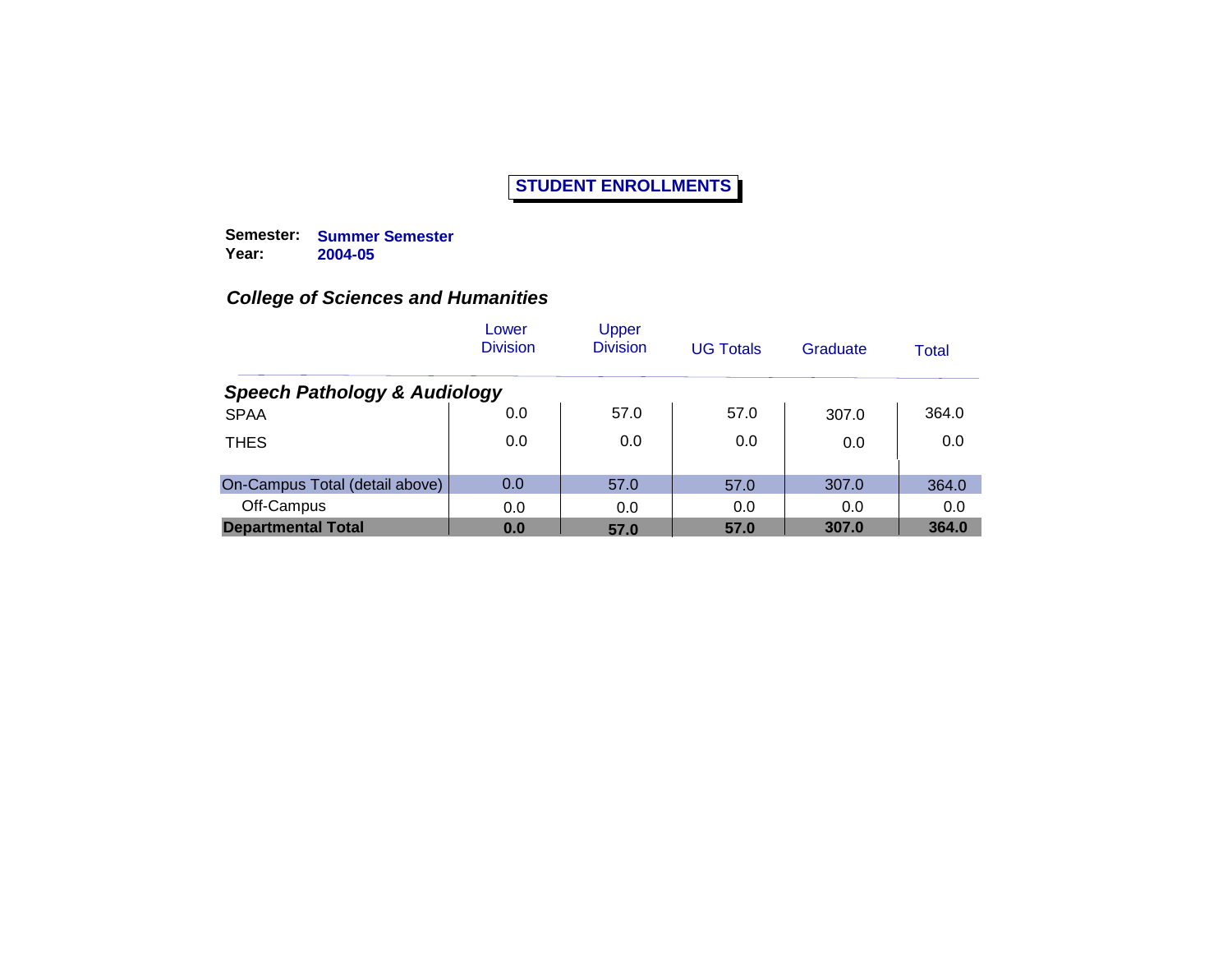**Semester: Summer Semester Year: 2004-05**

|                                | Lower<br><b>Division</b> | Upper<br><b>Division</b> | <b>UG Totals</b> | Graduate | Total |
|--------------------------------|--------------------------|--------------------------|------------------|----------|-------|
| <b>Womens Studies</b>          |                          |                          |                  |          |       |
| <b>WMNST</b>                   | 0.0                      | 8.0                      | 8.0              | 0.0      | 8.0   |
| On-Campus Total (detail above) | 0.0                      | 8.0                      | 8.0              | 0.0      | 8.0   |
| Off-Campus                     | 0.0                      | 0.0                      | 0.0              | 0.0      | 0.0   |
| <b>Departmental Total</b>      | 0.0                      | 8.0                      | 8.0              | 0.0      | 8.0   |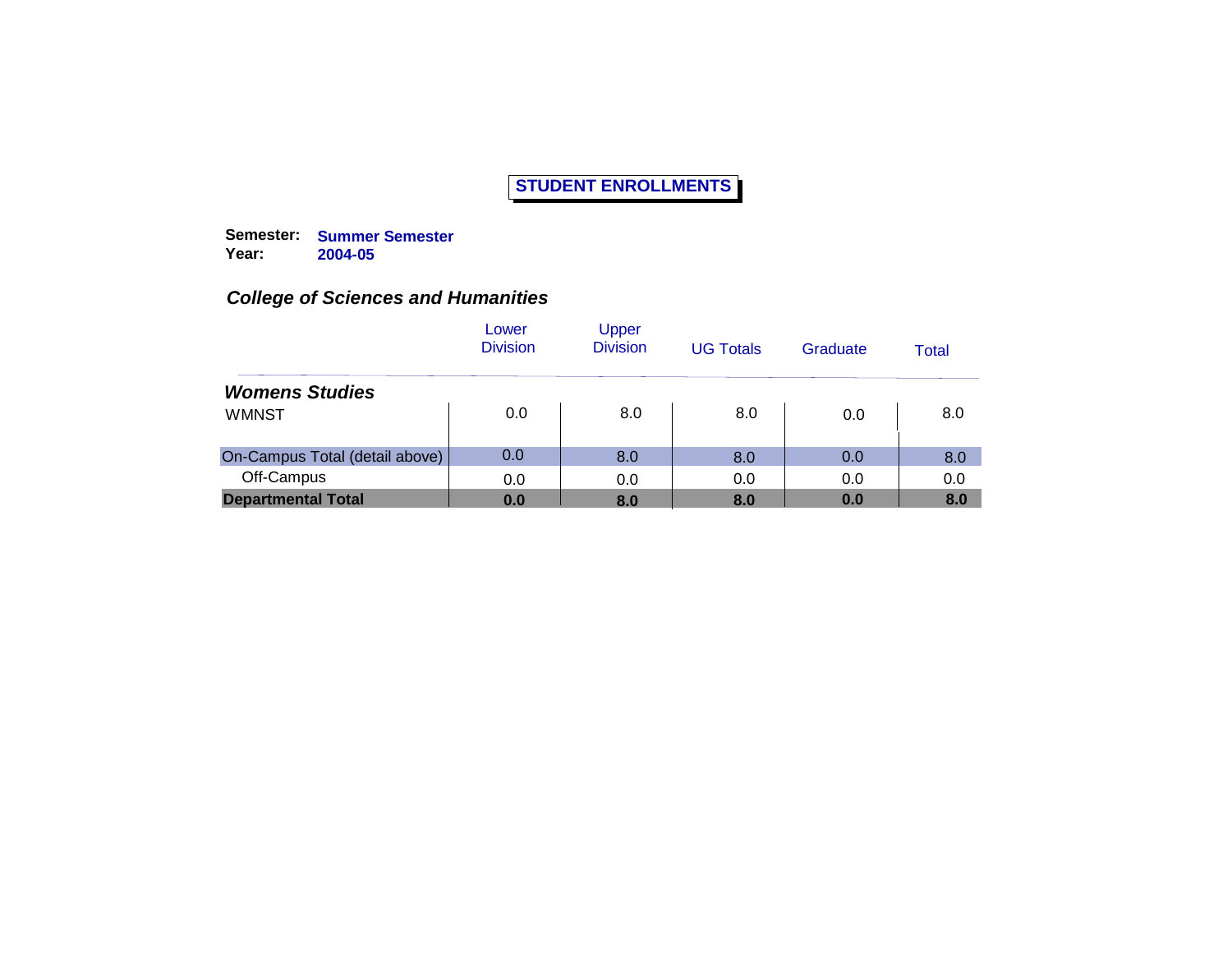**Semester: Summer Semester Year: 2004-05**

#### *Interdepartmental*

|                                | Lower<br><b>Division</b> | <b>Upper</b><br><b>Division</b> | <b>UG Totals</b> | Graduate | Total |
|--------------------------------|--------------------------|---------------------------------|------------------|----------|-------|
| <b>Honors</b>                  |                          |                                 |                  |          |       |
| <b>HONRS</b>                   | 1.0                      | 2.0                             | 3.0              | 0.0      | 3.0   |
| On-Campus Total (detail above) | 1.0                      | 2.0                             | 3.0              | 0.0      | 3.0   |
| Off-Campus                     | 1.0                      | 3.0                             | 4.0              | 0.0      | 4.0   |
| <b>Departmental Total</b>      | 2.0                      | 5.0                             | 7.0              | 0.0      | 7.0   |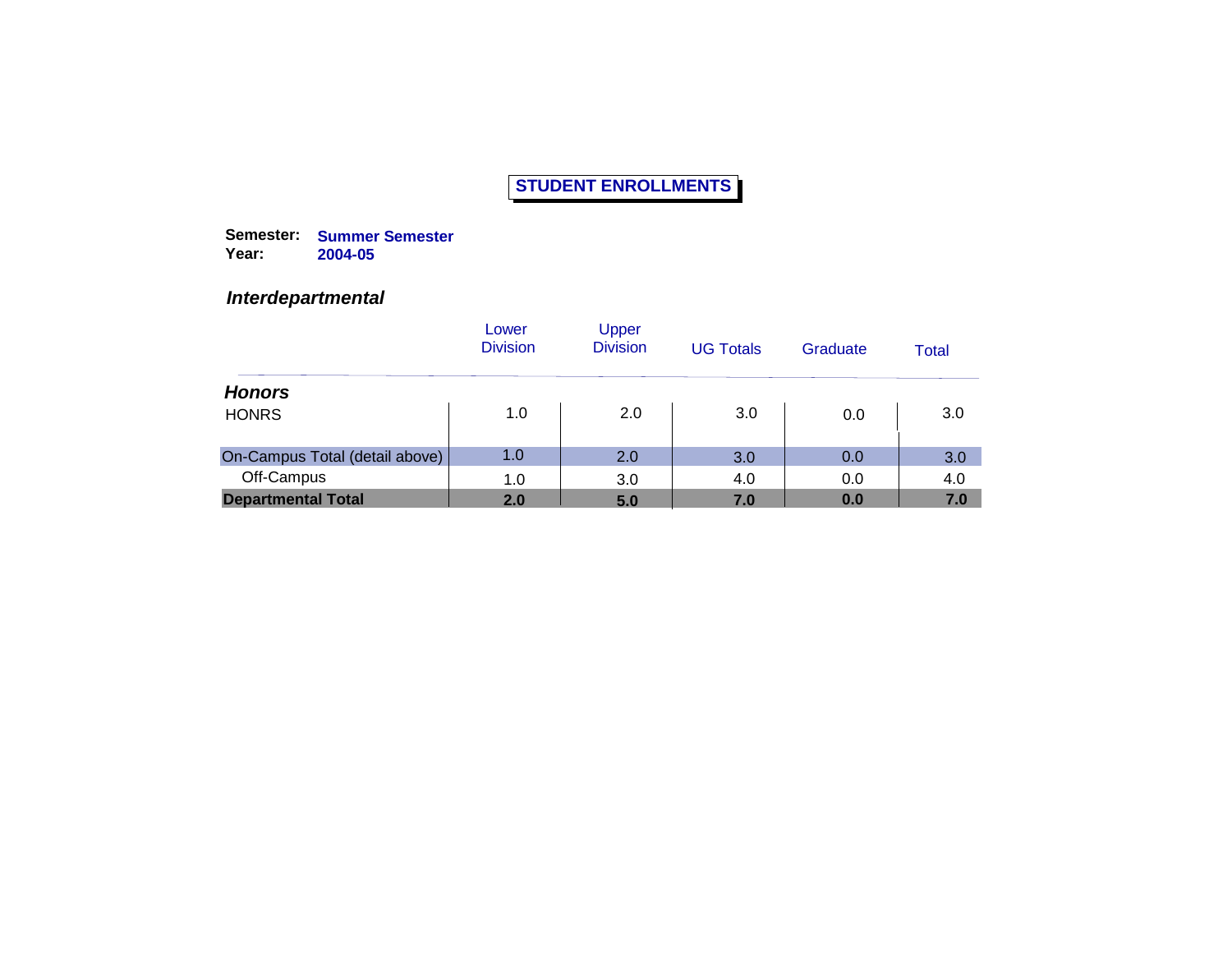**Semester: Summer Semester Year: 2004-05**

#### *Interdepartmental*

|                                | Lower<br><b>Division</b> | <b>Upper</b><br><b>Division</b> | <b>UG Totals</b> | Graduate | <b>Total</b> |
|--------------------------------|--------------------------|---------------------------------|------------------|----------|--------------|
| <b>Interdepartmental</b>       |                          |                                 |                  |          |              |
| <b>DOC</b>                     | 0.0                      | 0.0                             | 0.0              | 5.0      | 5.0          |
| ID                             | 0.0                      | 0.0                             | 0.0              | 0.0      | 0.0          |
| <b>MASTR</b>                   | 0.0                      | 0.0                             | 0.0              | 26.0     | 26.0         |
| <b>NSE</b>                     | 0.0                      | 0.0                             | 0.0              | 0.0      | 0.0          |
|                                |                          |                                 |                  |          |              |
| On-Campus Total (detail above) | 0.0                      | 0.0                             | 0.0              | 31.0     | 31.0         |
| Off-Campus                     | 0.0                      | 0.0                             | 0.0              | 0.0      | 0.0          |
| <b>Departmental Total</b>      | 0.0                      | 0.0                             | 0.0              | 31.0     | 31.0         |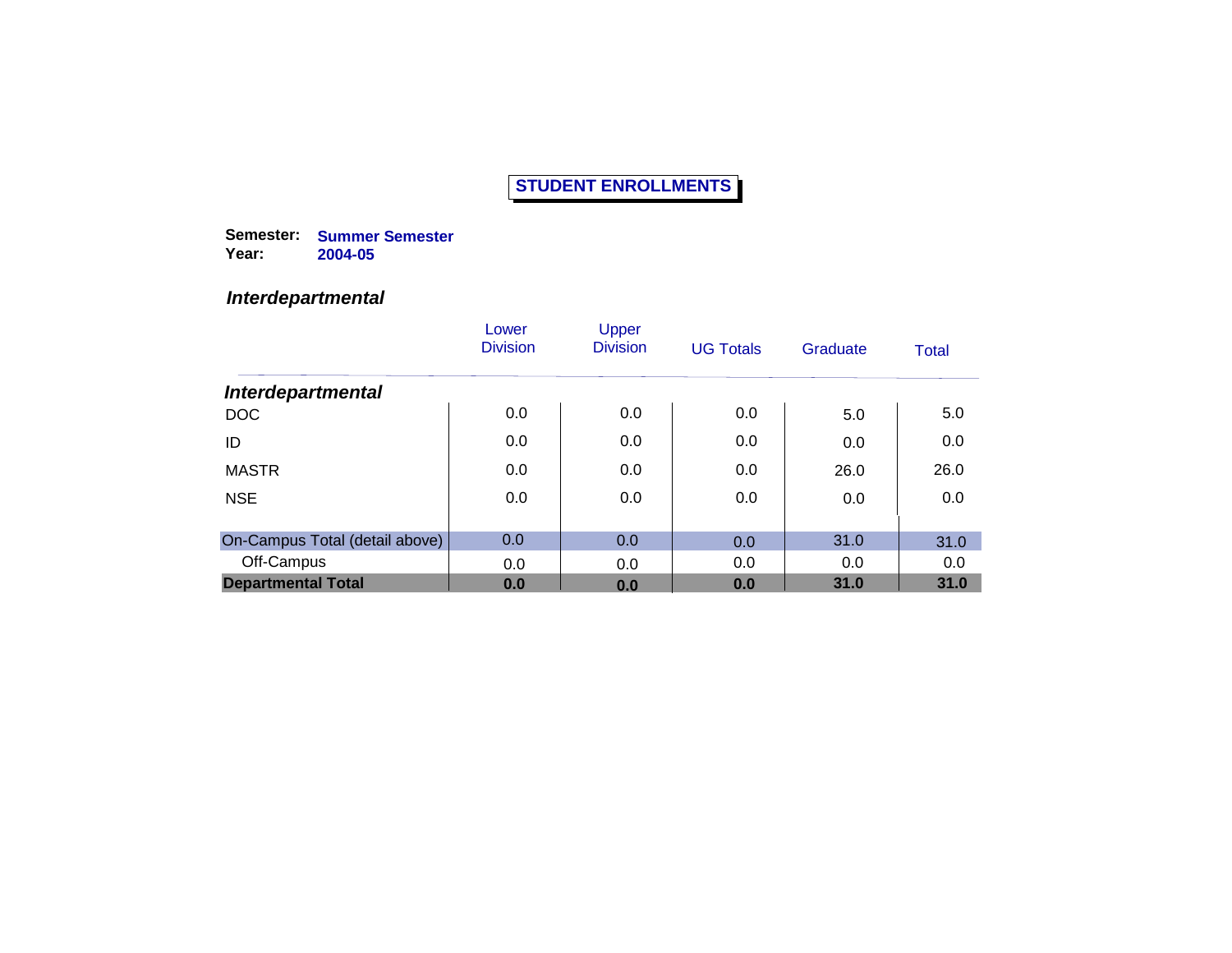**Semester: Summer Semester Year: 2004-05**

#### *Interdepartmental*

|                                | Lower<br><b>Division</b> | Upper<br><b>Division</b> | <b>UG Totals</b> | Graduate | Total |
|--------------------------------|--------------------------|--------------------------|------------------|----------|-------|
| UC                             |                          |                          |                  |          |       |
| ID                             | 0.0                      | 0.0                      | 0.0              | 0.0      | 0.0   |
| <b>INTST</b>                   | 0.0                      | 0.0                      | 0.0              | 0.0      | 0.0   |
| On-Campus Total (detail above) | 0.0                      | 0.0                      | 0.0              | 0.0      | 0.0   |
| Off-Campus                     | 0.0                      | 0.0                      | 0.0              | 0.0      | 0.0   |
| <b>Departmental Total</b>      | 0.0                      | 0.0                      | 0.0              | 0.0      | 0.0   |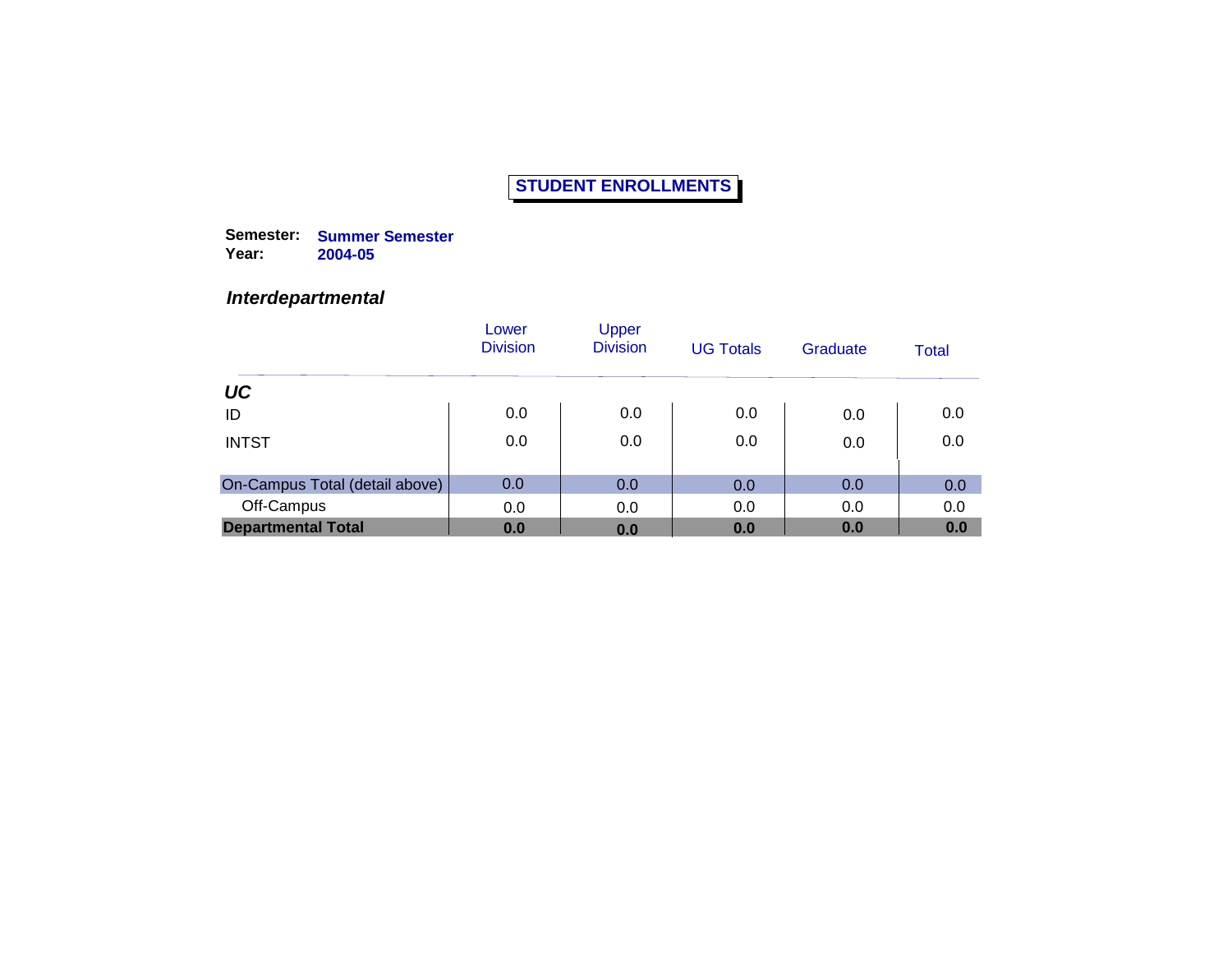**Semester: Summer Semester Year: 2004-05**

|                                | Lower<br><b>Division</b> | Upper<br><b>Division</b> | <b>UG Totals</b> | Graduate | Total |
|--------------------------------|--------------------------|--------------------------|------------------|----------|-------|
| <b>Counseling Psychology</b>   |                          |                          |                  |          |       |
| <b>CPSY</b>                    | 0.0                      | 0.0                      | 0.0              | 69.0     | 69.0  |
| <b>DISS</b>                    | 0.0                      | 0.0                      | 0.0              | 1.0      | 1.0   |
| <b>DOC</b>                     | 0.0                      | 0.0                      | 0.0              | 3.0      | 3.0   |
| <b>SOPSY</b>                   | 0.0                      | 0.0                      | 0.0              | 0.0      | 0.0   |
| <b>THES</b>                    | 0.0                      | 0.0                      | 0.0              | 0.0      | 0.0   |
|                                |                          |                          |                  |          |       |
| On-Campus Total (detail above) | 0.0                      | 0.0                      | 0.0              | 73.0     | 73.0  |
| Off-Campus                     | 6.0                      | 1.0                      | 7.0              | 0.0      | 7.0   |
| <b>Departmental Total</b>      | 6.0                      | 1.0                      | 7.0              | 73.0     | 80.0  |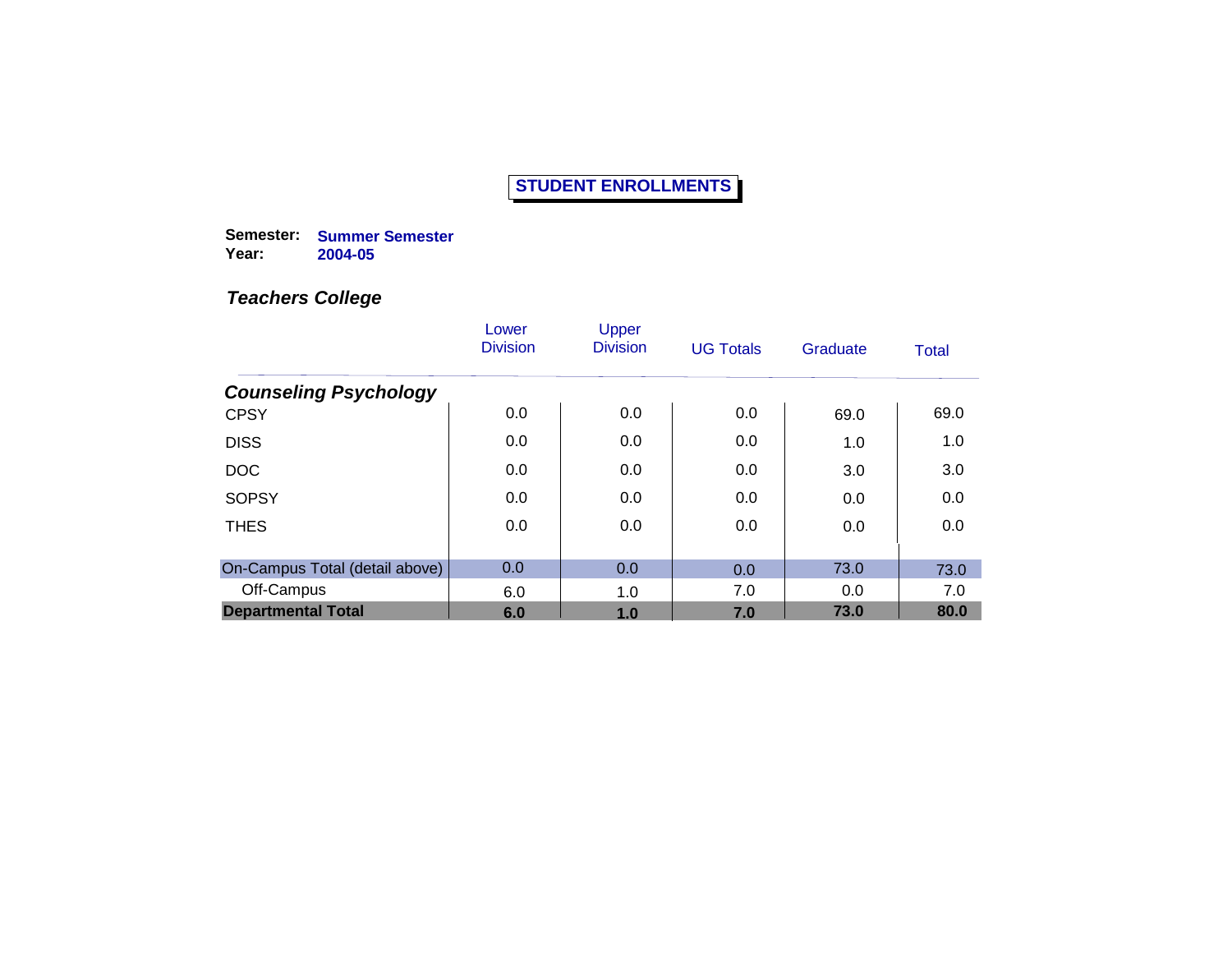**Semester: Summer Semester Year: 2004-05**

|                                | Lower<br><b>Division</b> | Upper<br><b>Division</b> | <b>UG Totals</b> | Graduate | Total |
|--------------------------------|--------------------------|--------------------------|------------------|----------|-------|
| <b>Elementary Education</b>    |                          |                          |                  |          |       |
| <b>DISS</b>                    | 0.0                      | 0.0                      | 0.0              | 1.0      | 1.0   |
| <b>DOC</b>                     | 0.0                      | 0.0                      | 0.0              | 0.0      | 0.0   |
| <b>EDEL</b>                    | 20.0                     | 12.0                     | 32.0             | 6.0      | 38.0  |
| <b>EDRDG</b>                   | 0.0                      | 80.0                     | 80.0             | 5.0      | 85.0  |
| ID                             | 0.0                      | 0.0                      | 0.0              | 0.0      | 0.0   |
|                                |                          |                          |                  |          |       |
| On-Campus Total (detail above) | 20.0                     | 92.0                     | 112.0            | 12.0     | 124.0 |
| Off-Campus                     | 0.0                      | 44.0                     | 44.0             | 152.0    | 196.0 |
| <b>Departmental Total</b>      | 20.0                     | 136.0                    | 156.0            | 164.0    | 320.0 |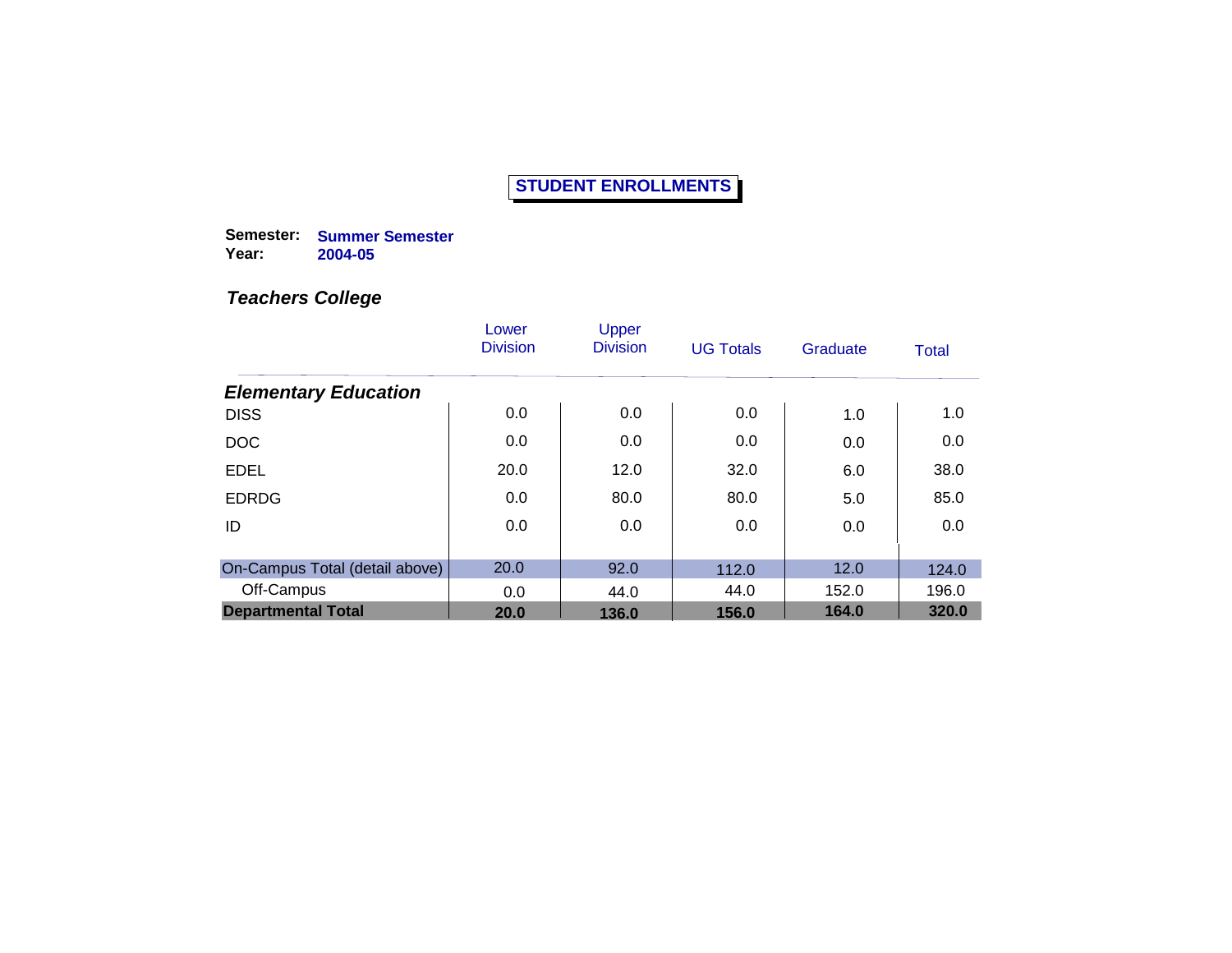**Semester: Summer Semester Year: 2004-05**

|                                | Lower<br><b>Division</b> | Upper<br><b>Division</b> | <b>UG Totals</b> | Graduate | Total |
|--------------------------------|--------------------------|--------------------------|------------------|----------|-------|
| <b>Educational Psychology</b>  |                          |                          |                  |          |       |
| <b>DISS</b>                    | 0.0                      | 0.0                      | 0.0              | 2.0      | 2.0   |
| <b>EDPSY</b>                   | 0.0                      | 0.0                      | 0.0              | 25.0     | 25.0  |
| ID                             | 0.0                      | 0.0                      | 0.0              | 0.0      | 0.0   |
| On-Campus Total (detail above) | 0.0                      | 0.0                      | 0.0              | 27.0     | 27.0  |
| Off-Campus                     | 0.0                      | 0.0                      | 0.0              | 0.0      | 0.0   |
| <b>Departmental Total</b>      | 0.0                      | 0.0                      | 0.0              | 27.0     | 27.0  |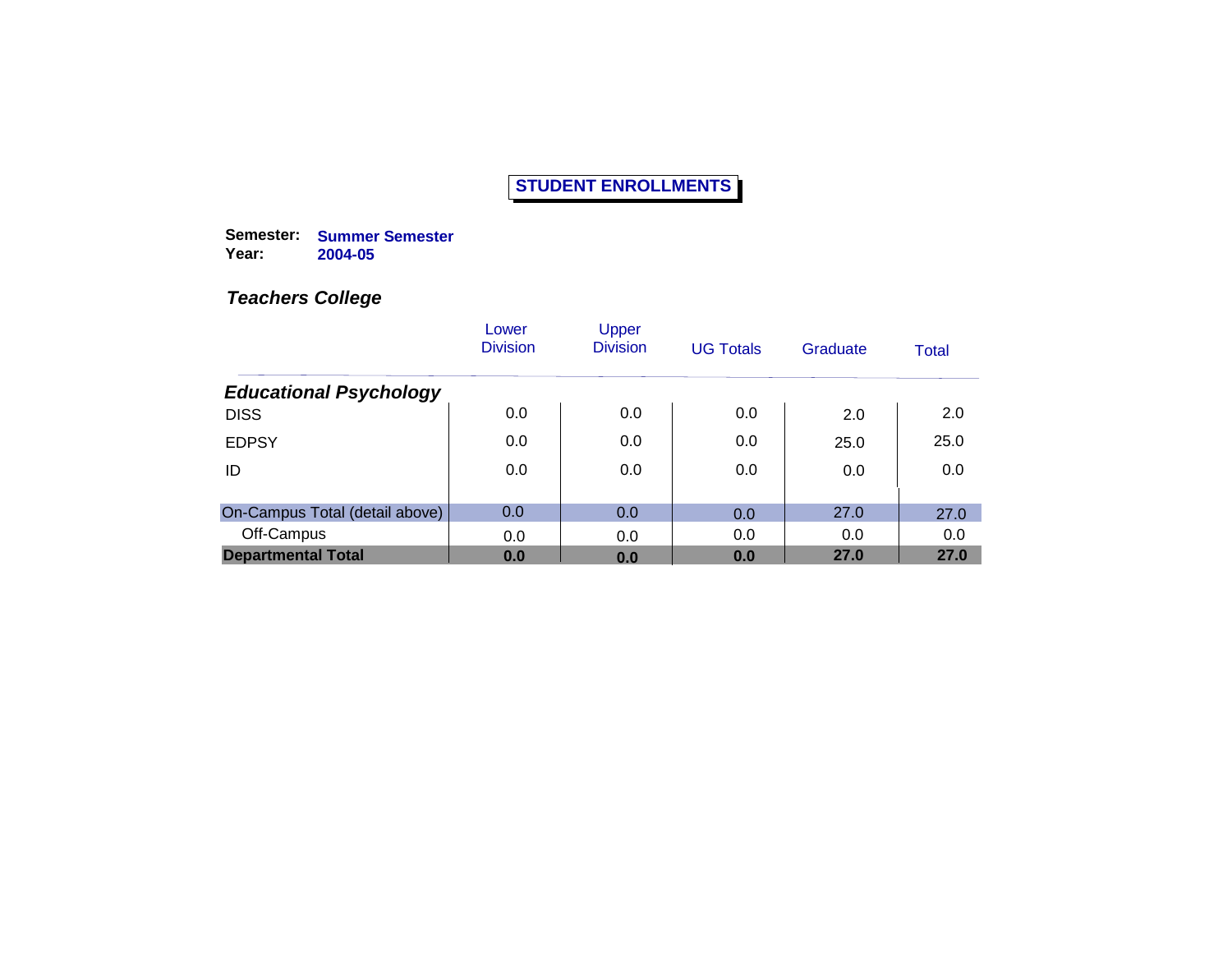**Semester: Summer Semester Year: 2004-05**

|                                           | Lower<br><b>Division</b> | Upper<br><b>Division</b> | <b>UG Totals</b> | Graduate | Total |
|-------------------------------------------|--------------------------|--------------------------|------------------|----------|-------|
|                                           |                          |                          |                  |          |       |
| <b>Educational Studies</b><br><b>DISS</b> | 0.0                      | 0.0                      | 0.0              | 3.0      | 3.0   |
| <b>DOC</b>                                | 0.0                      | 0.0                      | 0.0              | 4.0      | 4.0   |
| <b>EDAC</b>                               | 0.0                      | 0.0                      | 0.0              | 12.0     | 12.0  |
| <b>EDCUR</b>                              | 0.0                      | 0.0                      | 0.0              | 33.0     | 33.0  |
| <b>EDGEN</b>                              | 0.0                      | 0.0                      | 0.0              | 37.0     | 37.0  |
| <b>EDHI</b>                               | 0.0                      | 0.0                      | 0.0              | 1.0      | 1.0   |
| <b>EDSEC</b>                              | 1.0                      | 0.0                      | 1.0              | 0.0      | 1.0   |
| <b>EDTEC</b>                              | 0.0                      | 0.0                      | 0.0              | 0.0      | 0.0   |
| <b>EDTEC</b>                              | 0.0                      | 7.0                      | 7.0              | 9.0      | 16.0  |
| <b>THES</b>                               | 0.0                      | 0.0                      | 0.0              | 0.0      | 0.0   |
|                                           |                          |                          |                  |          |       |
| On-Campus Total (detail above)            | 1.0                      | 7.0                      | 8.0              | 99.0     | 107.0 |
| Off-Campus                                | 0.0                      | 0.0                      | 0.0              | 129.0    | 129.0 |
| <b>Departmental Total</b>                 | 1.0                      | 7.0                      | 8.0              | 228.0    | 236.0 |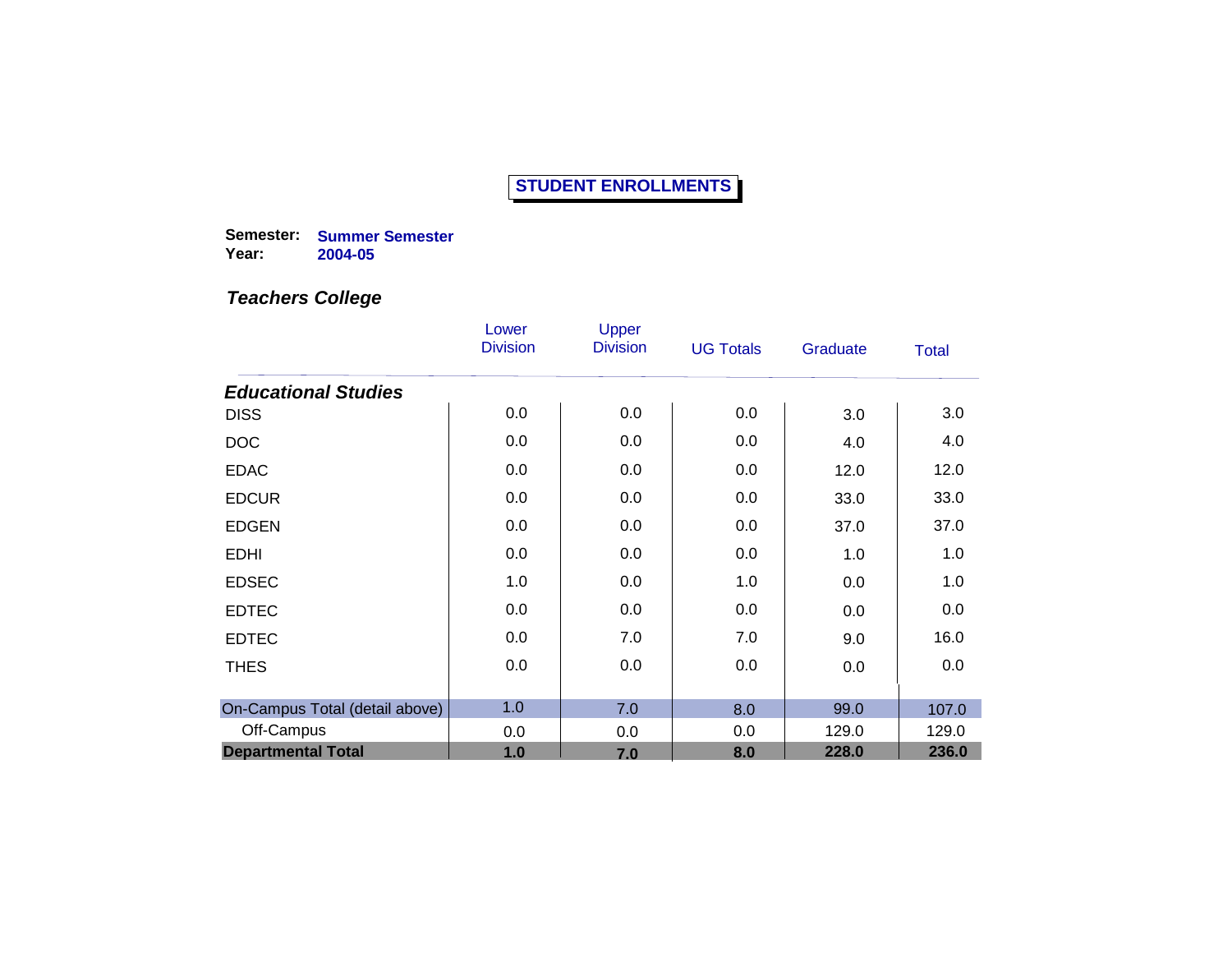**Semester: Summer Semester Year: 2004-05**

|                                | Lower<br><b>Division</b> | <b>Upper</b><br><b>Division</b> | <b>UG Totals</b> | Graduate | Total |
|--------------------------------|--------------------------|---------------------------------|------------------|----------|-------|
| <b>Educational Leadership</b>  |                          |                                 |                  |          |       |
| <b>EDAD</b>                    | 0.0                      | 0.0                             | 0.0              | 0.0      | 0.0   |
| On-Campus Total (detail above) | 0.0                      | 0.0                             | 0.0              | 0.0      | 0.0   |
| Off-Campus                     | 0.0                      | 0.0                             | 0.0              | 42.0     | 42.0  |
| <b>Departmental Total</b>      | 0.0                      | 0.0                             | 0.0              | 42.0     | 42.0  |